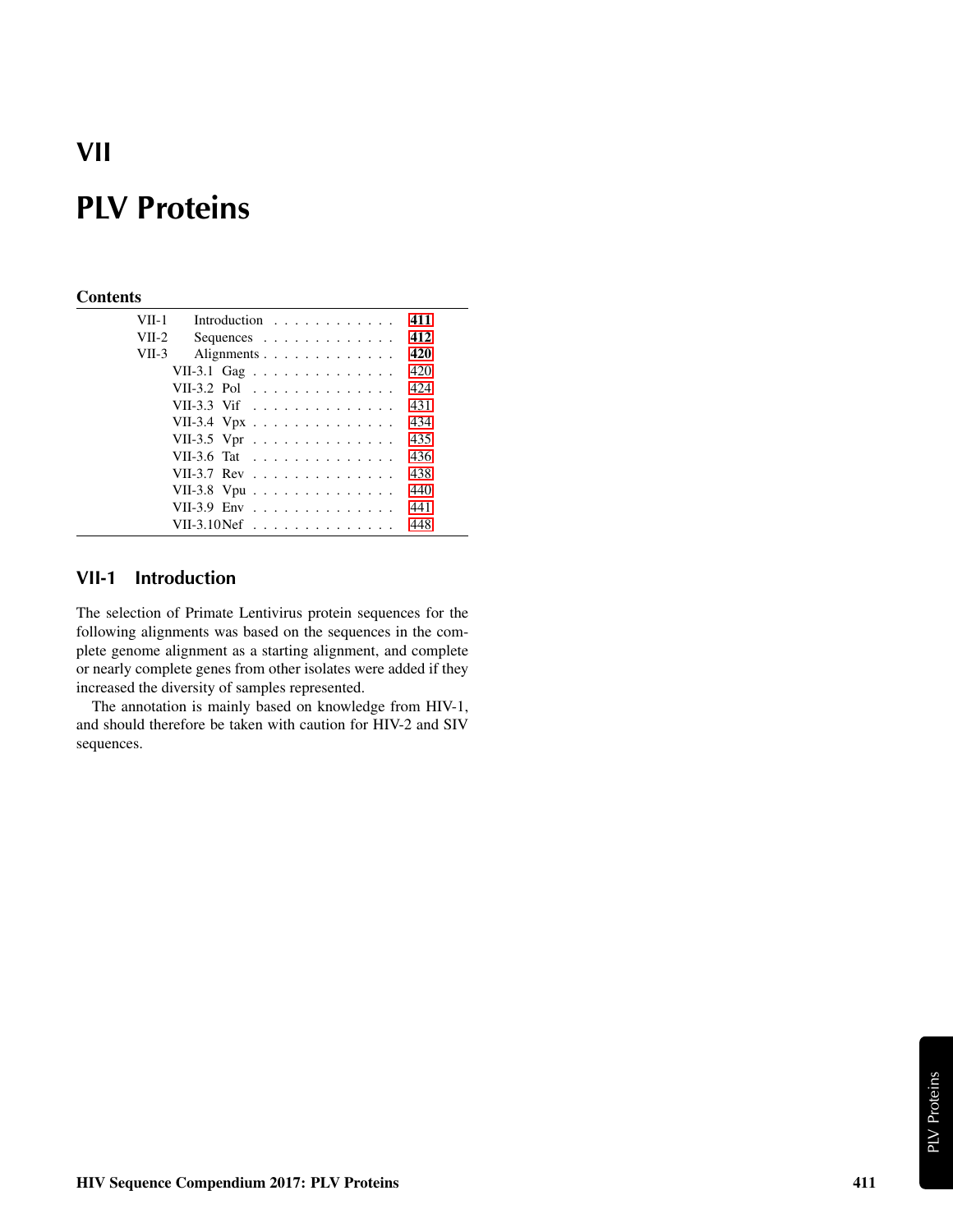### <span id="page-1-0"></span>**VII-2 Sequences**

Sequences included in the PLV protein alignments.

| <b>Name</b>            | <b>Accession</b> | <b>Proteins</b>                                                  | <b>Author</b>            | Reference                       |
|------------------------|------------------|------------------------------------------------------------------|--------------------------|---------------------------------|
| H1B.FR.83.HXB2         | K03455           | Gag, Pol,<br>Vif, Vpr, Tat,<br>Rev, Vpu,                         | Wong-Staal, F.           | Nature 313(6000):277-284 (1985) |
| H1A1.UG.85.U455_U455A  | M62320           | Env, Nef<br>Gag, Pol,<br>Vif, Vpr, Tat,<br>Rev, Vpu,             | Oram, J.D.               | ARHR 6(9):1073-1078 (1990)      |
| H1C.ET.86.ETH2220      | U46016           | Env, Nef<br>Gag, Pol,<br>Vif, Vpr, Tat,<br>Rev, Vpu,             | Salminen, M.O.           | ARHR 12(14):1329-1339 (1996)    |
| H1F1.BE.93.VI850       | AF077336         | Env, Nef<br>Gag, Pol,<br>Vif, Vpr, Tat,<br>Rev, Vpu,             | Laukkanen, T.            | Virology 269(1):95-104 (2000)   |
| H1O.BE.87.ANT70        | L20587           | Env, Nef<br>Gag, Pol,<br>Vif, Vpr, Tat,<br>Rev, Vpu,             | Vanden<br>Haesevelde, M. | J Virol 68(3):1586-1596 (1994)  |
| H1O.CM.91.MVP5180      | L20571           | Env, Nef<br>Gag, Pol,<br>Vif, Vpr, Tat,<br>Rev, Vpu,             | Gurtler, L.G.            | J Virol 68(3):1581-1585 (1994)  |
| H1O.CM.98.98CMA105     | AY169816         | Env, Nef<br>Gag, Pol,<br>Vif, Vpr, Tat,<br>Rev, Vpu,             | Yamaguchi, J.            | ARHR 19(11):979-988 (2003)      |
| H1O.CM.98.98CMABB197   | AY169811         | Env, Nef<br>Gag, Pol,<br>Vif, Vpr, Tat,<br>Rev, Vpu,             | Yamaguchi, J.            | ARHR 19(11):979-988 (2003)      |
| H1O.SN.99.99SE_MP1299  | AJ302646         | Env, Nef<br>Gag, Pol,<br>Vif, Vpr, Tat,<br>Rev, Vpu,             | Toure-Kane, C.           | ARHR 17(12):1211-1216 (2001)    |
| H1O.US.99.99USTWLA     | AY169814         | Env, Nef<br>Gag, Pol,<br>Vif, Vpr, Tat,<br>Rev, Vpu,             | Yamaguchi, J.            | ARHR 19(11):979-988 (2003)      |
| H1N.CM.02.DJO0131      | AY532635         | Env, Nef<br>Gag, Pol,<br>Vif, Vpr, Tat,<br>Rev, Vpu,             | Bodelle, P.              | ARHR 20(8):902-908 (2004)       |
| H1N.CM.04.04CM_1015_04 | DQ017382         | Env, Nef<br>Gag, Pol,<br>Vif, Vpr, Tat,<br>Rev, Vpu,<br>Env, Nef | Yamaguchi, J.            | ARHR 22(1):83-92 (2006)         |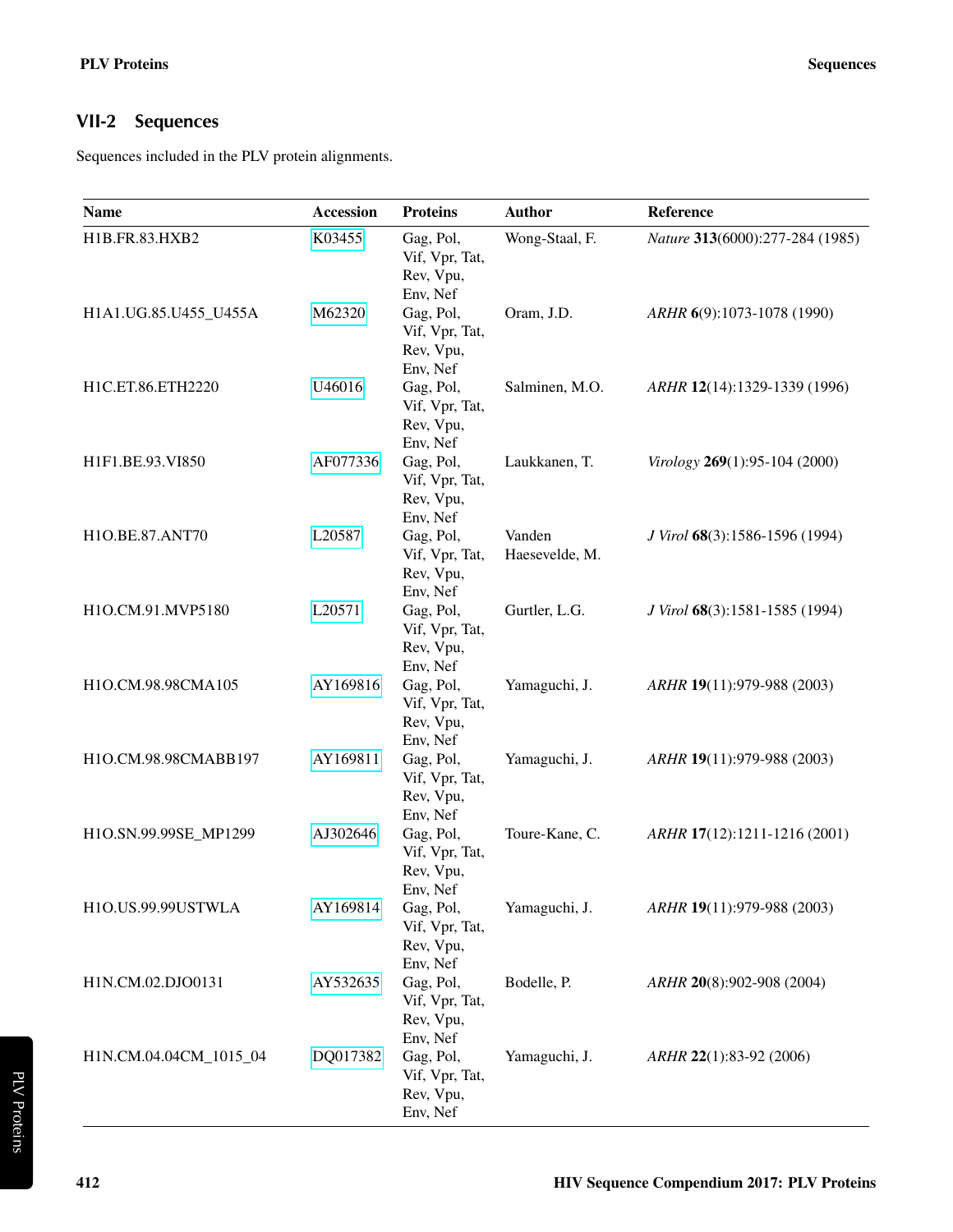| Name                   | <b>Accession</b> | <b>Proteins</b>                                      | <b>Author</b>              | Reference                                                                  |
|------------------------|------------------|------------------------------------------------------|----------------------------|----------------------------------------------------------------------------|
| H1N.CM.04.04CM_1131_03 | DQ017383         | Gag, Pol,<br>Vif, Vpr, Tat,<br>Rev, Vpu,<br>Env, Nef | Yamaguchi, J.              | ARHR 22(1):83-92 (2006)                                                    |
| H1N.CM.95.YBF30        | AJ006022         | Gag, Pol,<br>Vif, Vpr, Tat,<br>Rev, Vpu,<br>Env, Nef | Simon, F.                  | Nat Med 4(9):1032-1037 (1998)                                              |
| H1P.CM.06.U14788       | HQ179987         | Gag, Pol,<br>Vif, Vpr, Tat,<br>Rev, Vpu,<br>Env, Nef | Vallari, A.                | J Virol 85(3); 1403-7 (2011)                                               |
| CPZ.CD.06.BF1167       | JQ866001         | Gag, Pol,<br>Vif, Vpr, Tat,<br>Rev, Vpu,<br>Env, Nef | Li, Y.                     | J Virol 86(19):10776-10791 (2012)                                          |
| CPZ.CD.90.ANT          | U42720           | Gag, Pol,<br>Vif, Vpr, Tat,<br>Rev, Vpu,<br>Env, Nef | Vanden<br>Haesevelde, M.M. | Virology 221(2):346-350 (1996)                                             |
| CPZ.CM.01.SIVcpzCAM13  | AY169968         | Gag, Pol,<br>Vif, Vpr, Tat,<br>Rev, Vpu,<br>Env, Nef | Nerrienet, E.              | J Virol 79(2):1312-9 (2005)                                                |
| CPZ.CM.05.LB715        | KP861923         | Gag, Pol,<br>Vif, Vpr, Tat,<br>Rev, Vpu,<br>Env, Nef | Barbian, H.J.              | <i>MBio</i> 2015 Apr 21;6(2) pii:<br>e00296-15 doi:<br>101128/mBio00296-15 |
| CPZ.CM.05.SIVcpzDP943  | EF535993         | Gag, Pol,<br>Vif, Vpr, Tat,<br>Rev, Vpu,<br>Env, Nef | Van Heuverswyn,<br>F.      | Virology 368(1):155-171 (2007)                                             |
| CPZ.CM.05.SIVcpzEK505  | DQ373065         | Gag, Pol,<br>Vif, Vpr, Tat,<br>Rev, Vpu,<br>Env, Nef | Keele, B.F.                | Science 313(5786):523-526 (2006)                                           |
| CPZ.CM.05.SIVcpzLB7    | DQ373064         | Gag, Pol,<br>Vif, Vpr, Tat,<br>Rev, Vpu,<br>Env, Nef | Keele, B.F.                | Science 313(5786):523-526 (2006)                                           |
| CPZ.CM.05.SIVcpzMB66   | DQ373063         | Gag, Pol,<br>Vif, Vpr, Tat,<br>Rev, Vpu,<br>Env, Nef | Keele, B.F.                | Science 313(5786):523-526 (2006)                                           |
| CPZ.CM.05.SIVcpzMB897  | EF535994         | Gag, Pol,<br>Vif, Vpr, Tat,<br>Rev, Vpu,<br>Env, Nef | Van Heuverswyn,<br>F.      | Virology 368(1):155-171 (2007)                                             |
| CPZ.GA.88.SIVcpzGAB2   | AF382828         | Gag, Pol,<br>Vif, Vpr, Tat,<br>Rev, Vpu,<br>Env, Nef | Bibollet-Ruche, F.         | ARHR 20(12):1377-1381 (2004)                                               |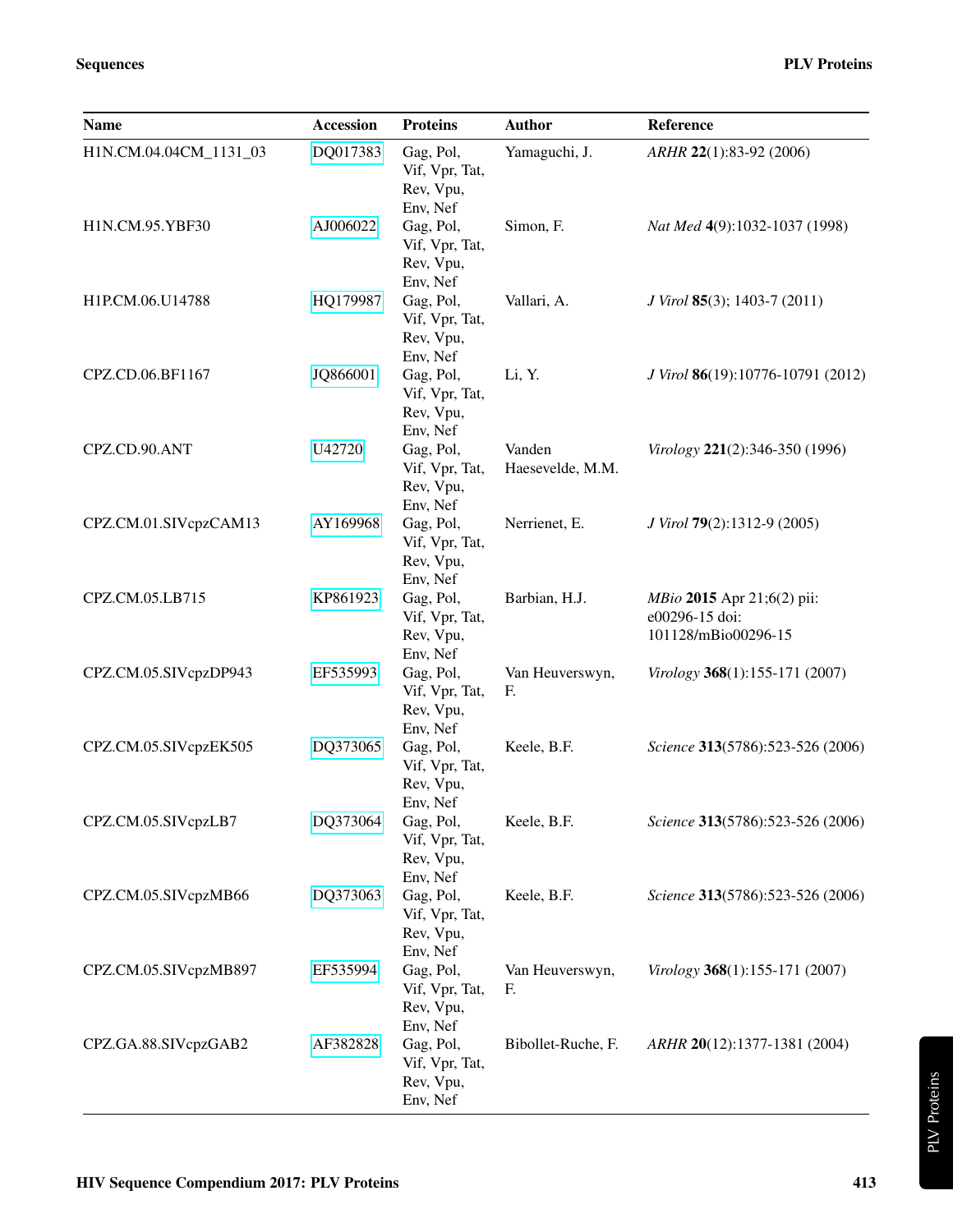| <b>Name</b>               | Accession | <b>Proteins</b>                                                                   | <b>Author</b>  | Reference                                     |
|---------------------------|-----------|-----------------------------------------------------------------------------------|----------------|-----------------------------------------------|
| CPZ.TZ.00.TAN1            | AF447763  | Gag, Pol,<br>Vif, Vpr, Tat,<br>Rev, Vpu,<br>Env, Nef                              | Santiago, M.L. | J Virol 77(3):2233-2242 (2003)                |
| CPZ.TZ.06.SIVcpzTAN13     | JQ768416  | Gag, Pol,<br>Vif, Vpr, Tat,<br>Rev, Vpu,<br>Env, Nef                              | Takehisa, J.   | Unpublished                                   |
| CPZ.TZ.09.UG38            | JN091690  | Gag, Pol,<br>Vif, Vpr, Tat,<br>Rev, Vpu,<br>Env, Nef                              | Rudicell, R.S. | <i>J Virol</i> <b>85</b> (19); 9918-28 (2011) |
| CPZ.US.85.US_Marilyn      | AF103818  | Gag, Pol,<br>Vif, Vpr, Tat,<br>Rev, Vpu,<br>Env, Nef                              | Gao, F.        | Nature 397(6718):436-441 (1999)               |
| GOR.CM.04.SIVgorCP684con  | FJ424871  | Gag, Pol,<br>Vif, Vpr, Tat,<br>Rev, Vpu,<br>Env, Nef                              | Takehisa, J.   | J Virol 83(4):1635-1648 (2009)                |
| GOR.CM.07.SIVgor2139_287  | FJ424866  | Gag, Pol,<br>Vif, Vpr, Tat,<br>Rev, Vpu,<br>Env, Nef                              | Takehisa, J.   | J Virol 83(4):1635-1648 (2009)                |
| GOR.CM.07.SIVgorCP2135con | FJ424863  | Gag, Pol,<br>Vif, Vpr, Tat,<br>Rev, Vpu,<br>Env, Nef                              | Takehisa, J.   | J Virol 83(4):1635-1648 (2009)                |
| GOR.CM.12.SIVgor_BPID1    | KP004989  | Gag, Pol,<br>Vif, Vpr, Tat,<br>Rev, Vpu,<br>Env, Nef                              | D'arc, M.      | PNAS USA 112(11); E1343-52<br>(2015)          |
| GOR.CM.12.SIVgor_BQID2    | KP004991  | Gag, Pol,<br>Vif, Vpr, Tat,<br>Rev, Vpu,<br>Env, Nef                              | D'arc, M.      | PNAS USA 112(11); E1343-52<br>(2015)          |
| GOR.CM.13.SIVgor_BPID15   | KP004990  | Gag, Pol,<br>Vif, Vpr, Tat,<br>Rev, Vpu,<br>Env, Nef                              | D'arc, M.      | PNAS USA 112(11); E1343-52<br>(2015)          |
| <b>MAC.US.x.239</b>       | M33262    | Gag, Pol,<br>Vif, Vpx,<br>Vpr, Tat,<br>Rev, Env,<br>Nef                           | Kestler, H.    | Science 248(4959):1109-1112<br>(1990)         |
| H <sub>2</sub> A.DE.x.BEN | M30502    | Gag, Pol,<br>Vif, Vpx,<br>Vpr, Tat,<br>Rev, Env,<br>$\operatorname{\mathsf{Nef}}$ | Kirchhoff, F.  | Virology 177(1):305-311 (1990)                |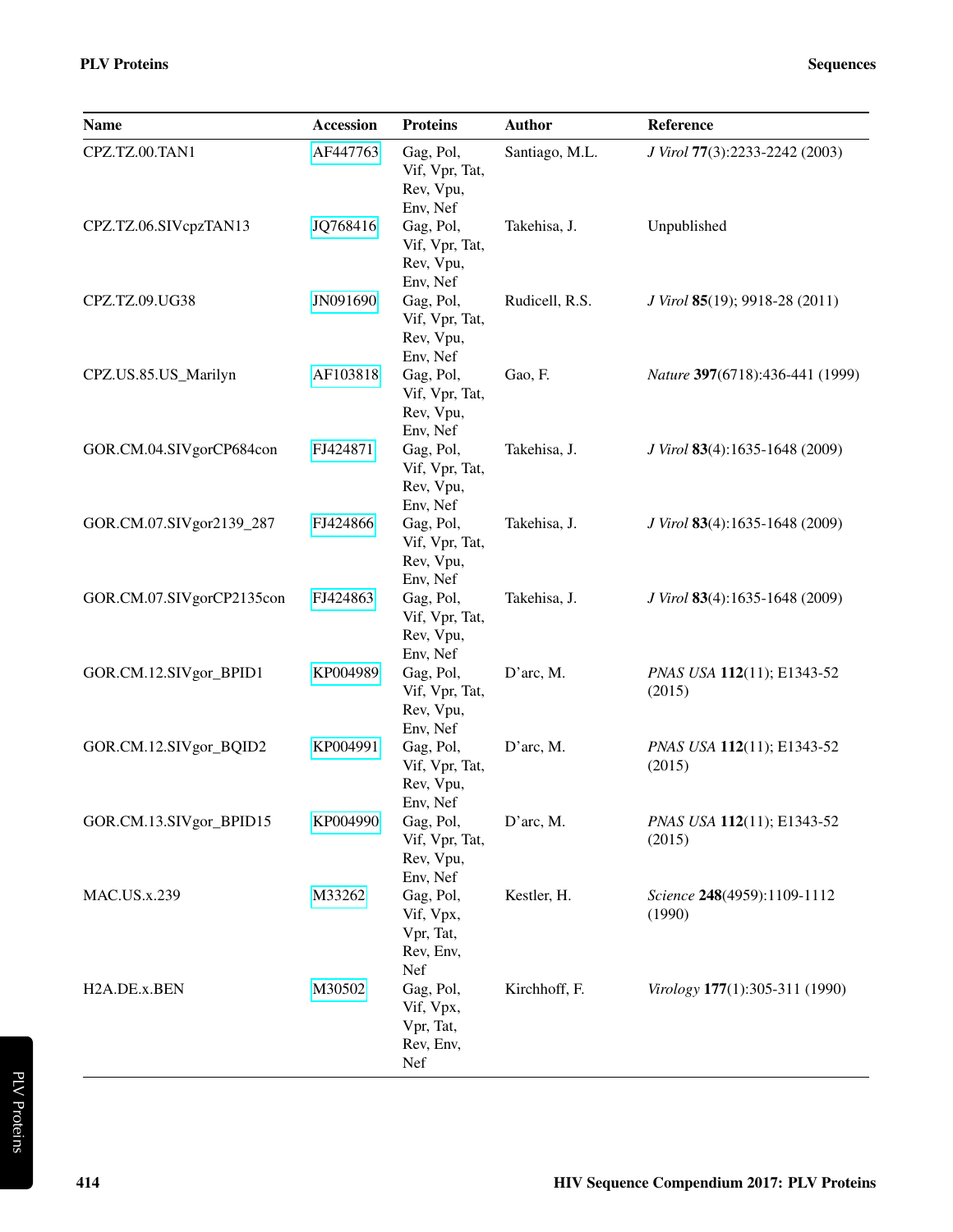| <b>Name</b>               | <b>Accession</b> | <b>Proteins</b>                                                | <b>Author</b>    | Reference                                     |
|---------------------------|------------------|----------------------------------------------------------------|------------------|-----------------------------------------------|
| H2A.PT.x.ALI              | AF082339         | Gag, Pol,<br>Vif, Vpx,<br>Vpr, Tat,<br>Rev, Env,               | Reeves, J.D.     | J Virol 73(9); 7795-804 (1999)                |
| H2A.SN.86.ST_JSP4_27      | M31113           | Nef<br>Gag, Pol,<br>Vif, Vpx,<br>Vpr, Tat,<br>Rev, Env,<br>Nef | Kumar, P.        | J Virol 64(2):890-901 (1990)                  |
| H <sub>2</sub> B.CI.x.EHO | U27200           | Gag, Pol,<br>Vif, Vpx,<br>Vpr, Tat,<br>Rev, Env,<br>Nef        | Rey-Cuille, M.A. | Virology 202(1):471-476 (1994)                |
| H2B.GH.86.D205_ALT        | X61240           | Gag, Pol,<br>Vif, Vpx,<br>Vpr, Tat,<br>Rev, Env,<br>Nef        | Dietrich, U.     | Nature 342(6252):948-950 (1989)               |
| H2G.CI.92.Abt96           | AF208027         | Gag, Pol,<br>Vif, Vpx,<br>Vpr, Tat,<br>Rev, Env,<br>Nef        | Brennan, C.A.    | ARHR 13(5):401-404 (1997)                     |
| H2U.CI.07.07IC_TNP3       | KC693505         | Gag, Pol,<br>Vif, Vpx,<br>Vpr, Tat,<br>Rev, Env,<br>Nef        | Ayouba, A.       | AIDS 27(15):2488-2491 (2013)                  |
| H2U.FR.96.12034           | AY530889         | Gag, Pol,<br>Vif, Vpx,<br>Vpr, Tat,<br>Rev, Env,<br>Nef        | Damond, F.       | ARHR 20(6):666-672 (2004)                     |
| ASC.UG.10.RT03            | KJ461716         | Gag, Pol,<br>Vif, Vpr, Tat,<br>Rev, Env,                       | Lauck, M.        | Retrovirology 11(1):55 (2014)                 |
| COL.CM.x.CGU1             | AF301156         | Nef<br>Gag, Pol,<br>Vif, Vpr, Tat,<br>Rev, Env,                | Courgnaud, V.    | J Virol 75(2):857-866 (2001)                  |
| COL.UG.10.BWC01           | KF214240         | Nef<br>Gag, Pol,<br>Vif, Vpr, Tat,<br>Rev, Env,                | Lauck, M.        | <i>Retrovirology</i> <b>10</b> (1):107 (2013) |
| COL.UG.10.BWC07           | KF214241         | Nef<br>Gag, Pol,<br>Vif, Vpr, Tat,<br>Rev, Env,<br>Nef         | Lauck, M.        | <i>Retrovirology</i> <b>10</b> (1):107 (2013) |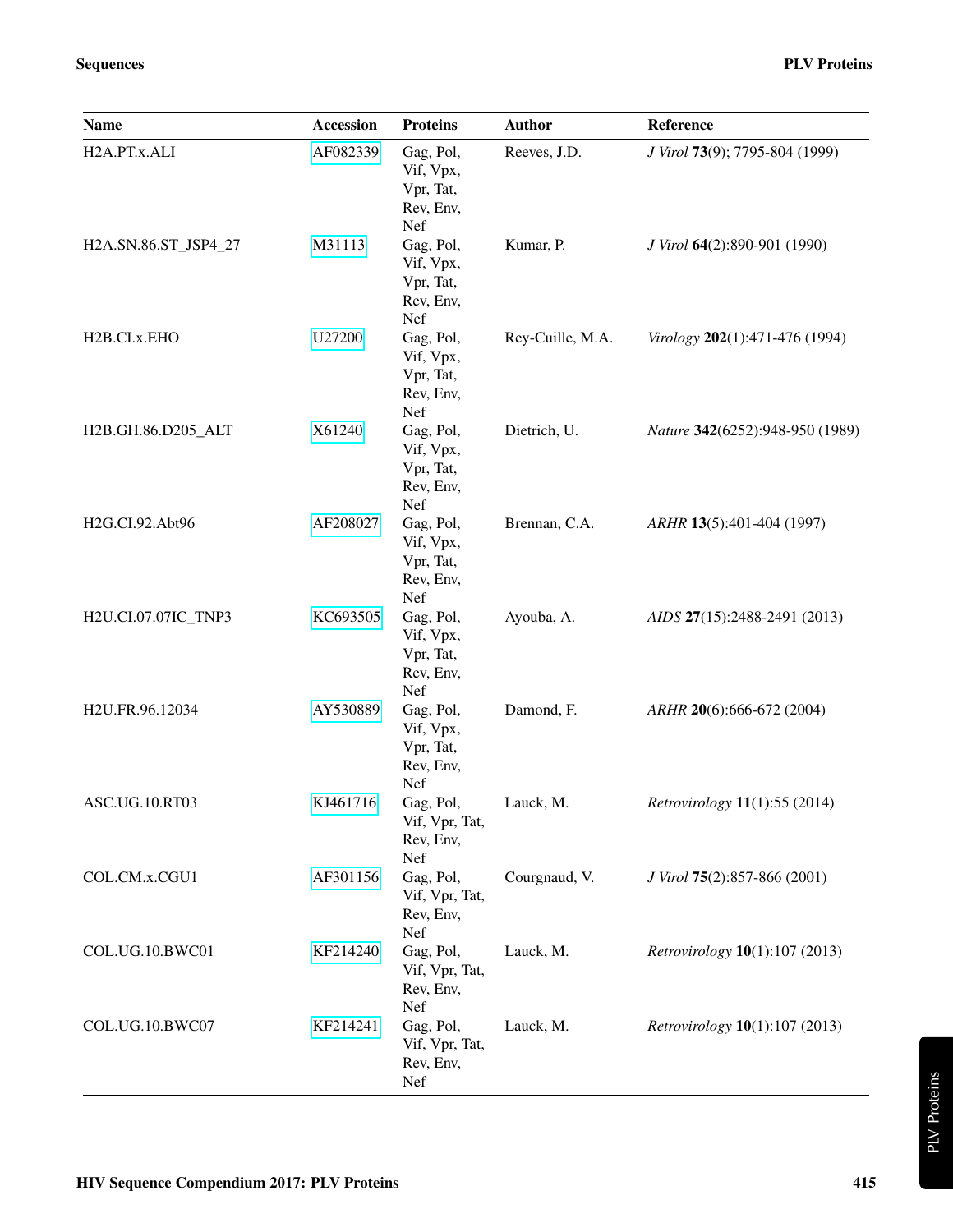| <b>Name</b>                         | <b>Accession</b> | <b>Proteins</b>                                                | <b>Author</b>      | <b>Reference</b>                          |
|-------------------------------------|------------------|----------------------------------------------------------------|--------------------|-------------------------------------------|
| DEB.CM.04.SIVdeb04CMPF3061 FJ919724 |                  | Gag, Pol,<br>Vif, Vpr, Tat,<br>Rev, Env,<br><b>Nef</b>         | Aghokeng, A.F.     | Infect Genet Evol 10(3); 386-96<br>(2010) |
| DEB.CM.99.CM40                      | AY523865         | Gag, Pol,<br>Vif, Vpr, Tat,<br>Rev, Env,<br><b>Nef</b>         | Bibollet-Ruche, F. | J Virol 78(14):7748-7762 (2004)           |
| DEB.CM.99.CM5                       | AY523866         | Gag, Pol,<br>Vif, Vpr, Tat,<br>Rev, Env,<br><b>Nef</b>         | Bibollet-Ruche, F. | J Virol 78(14):7748-7762 (2004)           |
| DRL.DE.11.D3                        | KM378563         | Gag, Pol,<br>Vif, Vpx,<br>Vpr, Tat,<br>Rev, Env,<br><b>Nef</b> | Dietrich, U.       | $ARHR$ 31(3); 353-7 (2015)                |
| DRL.DE.11.D4                        | KM378564         | Gag, Pol,                                                      | Dietrich, U.       | $ARHR$ 31(3); 353-7 (2015)                |

|                        |          | <b>Net</b>                                              |                    |                                 |
|------------------------|----------|---------------------------------------------------------|--------------------|---------------------------------|
| DEB.CM.99.CM5          | AY523866 | Gag, Pol,<br>Vif, Vpr, Tat,<br>Rev, Env,<br>Nef         | Bibollet-Ruche, F. | J Virol 78(14):7748-7762 (2004) |
| DRL.DE.11.D3           | KM378563 | Gag, Pol,<br>Vif, Vpx,<br>Vpr, Tat,<br>Rev, Env,<br>Nef | Dietrich, U.       | $ARHR$ 31(3); 353-7 (2015)      |
| DRL.DE.11.D4           | KM378564 | Gag, Pol,<br>Vif, Vpx,<br>Vpr, Tat,<br>Rev, Env,<br>Nef | Dietrich, U.       | ARHR 31(3); 353-7 (2015)        |
| GRV.ET.x.GRI_677_gri_1 | M66437   | Gag, Pol,<br>Vif, Vpr, Tat,<br>Rev, Env,<br>Nef         | Fomsgaard, A.      | Virology 182(1):397-402 (1991)  |
| GSN.CM.99.CN166        | AF468659 | Gag, Pol,<br>Vif, Vpr, Tat,<br>Rev, Vpu,<br>Env, Nef    | Courgnaud, V.      | J Virol 76(16):8298-8309 (2002) |
| GSN.CM.99.CN71         | AF468658 | Gag, Pol,<br>Vif, Vpr, Tat,<br>Rev, Vpu,<br>Env, Nef    | Courgnaud, V.      | J Virol 76(16):8298-8309 (2002) |
| LST.CD.88.SIVlhoest485 | AF188115 | Gag, Pol,<br>Vif, Vpr, Tat,<br>Rev, Env,<br>Nef         | Beer, B.E.         | J Virol 74(8):3892-3898 (2000)  |
| LST.CD.88.SIVlhoest524 | AF188116 | Gag, Pol,<br>Vif, Vpr, Tat,                             | Beer, B.E.         | J Virol 74(8):3892-3898 (2000)  |

Rev, Env, Nef

Vif, Vpr, Tat, Rev, Env, Nef

Vif, Vpr, Env

Vif, Vpr, Tat, Rev, Env, Nef

LST.KE.x.lho7 [AF075269](https://www.hiv.lanl.gov/components/sequence/HIV/search/d_search.comp?sa_genbankaccession=AF075269) Gag, Pol,

MAL.ZM.x.SIVagmMAL\_ZMB [LC114462](https://www.hiv.lanl.gov/components/sequence/HIV/search/d_search.comp?sa_genbankaccession=LC114462) Gag, Pol,

MND-1.GA.x.MNDGB1 [M27470](https://www.hiv.lanl.gov/components/sequence/HIV/search/d_search.comp?sa_genbankaccession=M27470) Gag, Pol,

Hirsch, V.M. *J Virol* 73(2):1036-1045 (1999)

Carr, M. *Arch Virol* 162(2); 543-548 (2017)

Tsujimoto, H. *Nature* 341(6242):539-541 (1989)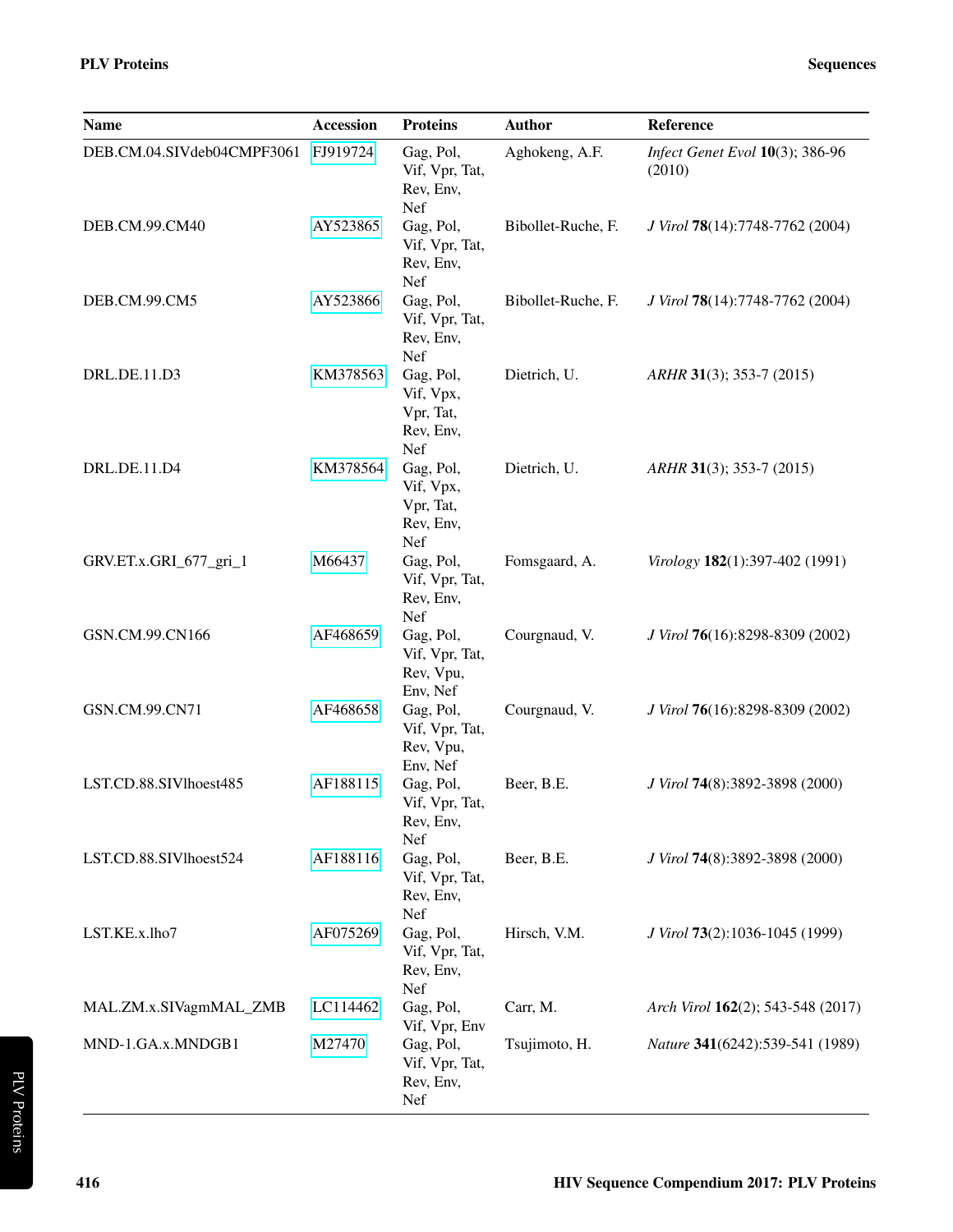HIV Sequence Compendium 2017: PLV Proteins 417

|                           |          | Vif, Vpx,<br>Vpr, Tat,<br>Rev, Env,<br>Nef              |                      |                                                                                             |
|---------------------------|----------|---------------------------------------------------------|----------------------|---------------------------------------------------------------------------------------------|
| $MND-2.GA.x.M14$          | AF328295 | Gag, Pol,<br>Vif, Vpx,<br>Vpr, Tat,<br>Rev, Env,<br>Nef | Souquiere, S.        | J Virol 75(15):7086-7096 (2001)                                                             |
| MND-2.x.x.5440            | AY159322 | Gag, Pol,<br>Vif, Vpx,<br>Vpr, Tat,<br>Rev, Env,<br>Nef | Hu, J.               | J Virol 77(8):4867-4880 (2003)                                                              |
| MNE.US.x.MNE027           | U79412   | Gag, Pol,<br>Vif, Vpx,<br>Vpr, Tat,<br>Rev, Env,<br>Nef | Kimata, J.T.         | J Virol 72(1):245-256 (1998)                                                                |
| MON.CM.99.L1_99CML1       | AY340701 | Gag, Pol,<br>Vif, Vpr, Tat,<br>Rev, Vpu,<br>Env, Nef    | Courgnaud, V.        | J Virol 77(23):12523-12534 (2003)                                                           |
| MUS-1.CM.01.CM1239        | EF070330 | Gag, Pol,<br>Vif, Vpr, Tat,<br>Rev, Vpu,<br>Env, Nef    | Aghokeng, A.F.       | Virology 360(2):407-418 (2007)                                                              |
| MUS-2.CM.01.CM1246        | EF070329 | Gag, Pol,<br>Vif, Vpr, Tat,<br>Rev, Vpu,<br>Env, Nef    | Aghokeng, A.F.       | Virology 360(2):407-418 (2007)                                                              |
| MUS-3.GA.09.09GabOI81     | KF304707 | Gag, Pol,<br>Vif, Vpr, Tat,<br>Rev, Vpu,<br>Env, Nef    | Liegeois, F.         | Viruses 6(7):2880-2898 (2014)                                                               |
| OLC.CI.97.97CI12          | FM165200 | Gag, Pol,<br>Vif, Vpr, Tat,<br>Rev, Env,<br>Nef         | Liegeois, F.         | J Virol 83(1):428-439 (2009)                                                                |
| RCM.CM.00.SIVagi_00CM312  | HM803690 | Gag, Pol,<br>Vif, Vpx,<br>Vpr, Tat,<br>Rev, Env,<br>Nef | Ahuka-Mundeke,<br>S. | J Gen Virol 2010 Dec;91(Pt<br>12):2959-64 doi:<br>101099/vir0025767-0 Epub 2010<br>Aug $25$ |
| RCM.CM.02.SIVrcm_02CM8081 | HM803689 | Gag, Pol,<br>Vif, Vpx,<br>Vpr, Tat,<br>Rev, Env,<br>Nef | Ahuka-Mundeke,<br>S. | J Gen Virol 2010 Dec;91(Pt<br>12):2959-64 doi:<br>101099/vir0025767-0 Epub 2010<br>Aug $25$ |

Name **Accession** Proteins Author Reference

MND-2.CM.98.CM16 [AF367411](https://www.hiv.lanl.gov/components/sequence/HIV/search/d_search.comp?sa_genbankaccession=AF367411) Gag, Pol,

Takehisa, J. *ARHR* 17(12):1143-1154 (2001)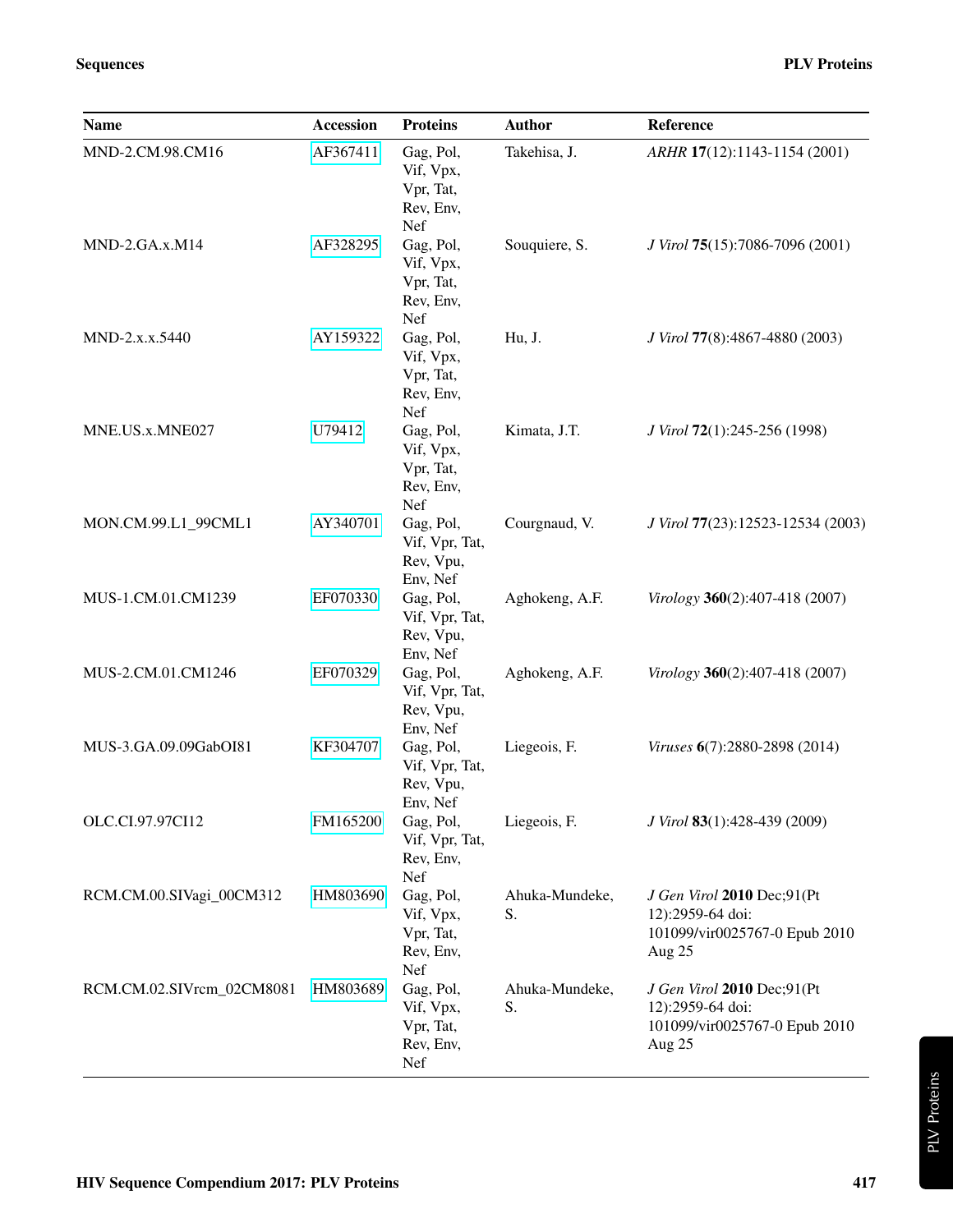| <b>Name</b>             | <b>Accession</b> | <b>Proteins</b>                                         | <b>Author</b>      | Reference                         |
|-------------------------|------------------|---------------------------------------------------------|--------------------|-----------------------------------|
| RCM.GA.x.SIVRCMGAB1     | AF382829         | Gag, Pol,<br>Vif, Vpx,<br>Vpr, Tat,<br>Rev, Env,<br>Nef | Bibollet-Ruche, F. | J Virol 78(14):7748-7762 (2004)   |
| SAB.SN.x.SAB1           | U04005           | Gag, Pol,<br>Vif, Vpr, Tat,<br>Rev, Env,<br>Nef         | Jin, M.J.          | EMBO J 13(12):2935-2947 (1994)    |
| SMM.CI.79.SIVsmCI2      | JX860430         | Gag, Pol,<br>Vif, Vpx,<br>Vpr, Tat,<br>Rev, Env,<br>Nef | Fischer, W.        | J Virol 86(24):13217-13231 (2012) |
| SMM.SL.92.SIVsmSL92A    | JX860432         | Gag, Pol,<br>Vif, Vpx,<br>Vpr, Tat,<br>Rev, Env,<br>Nef | Fischer, W.        | J Virol 86(24):13217-13231 (2012) |
| SMM.SL.92.SL92B         | AF334679         | Gag, Pol,<br>Vif, Vpx,<br>Vpr, Tat,<br>Rev, Env,<br>Nef | Chen, Z.           | J Virol 70(6):3617-3627 (1996)    |
| SMM.US.06.FTq           | JX860414         | Gag, Pol,<br>Vif, Vpx,<br>Vpr, Tat,<br>Rev, Env,<br>Nef | Fischer, W.        | J Virol 86(24):13217-13231 (2012) |
| SMM.US.11.SIVsmE660_FL8 | JQ864086         | Gag, Pol,<br>Vif, Vpx,<br>Vpr, Tat,<br>Rev, Env,<br>Nef | Wu, F.             | J Virol 86(16); 8835-47 (2012)    |
| SMM.US.86.CFU212        | JX860407         | Gag, Pol,<br>Vif, Vpx,<br>Vpr, Tat,<br>Rev, Env,<br>Nef | Fischer, W.        | J Virol 86(24):13217-13231 (2012) |
| SMM.US.x.H9             | M80194           | Gag, Pol,<br>Vif, Vpx,<br>Vpr, Tat,<br>Rev, Env,<br>Nef | Courgnaud, V.      | J Virol 66(1):414-419 (1992)      |
| <b>SUN.GA.98.L14</b>    | AF131870         | Gag, Pol,<br>Vif, Vpr, Tat,<br>Rev, Env,<br>Nef         | Beer, B.E.         | J Virol 73(9):7734-7744 (1999)    |
| SYK.KE.x.KE51           | AY523867         | Gag, Pol,<br>Vif, Vpr, Tat,<br>Rev, Env,<br>Nef         | Bibollet-Ruche, F. | J Virol 78(14):7748-7762 (2004)   |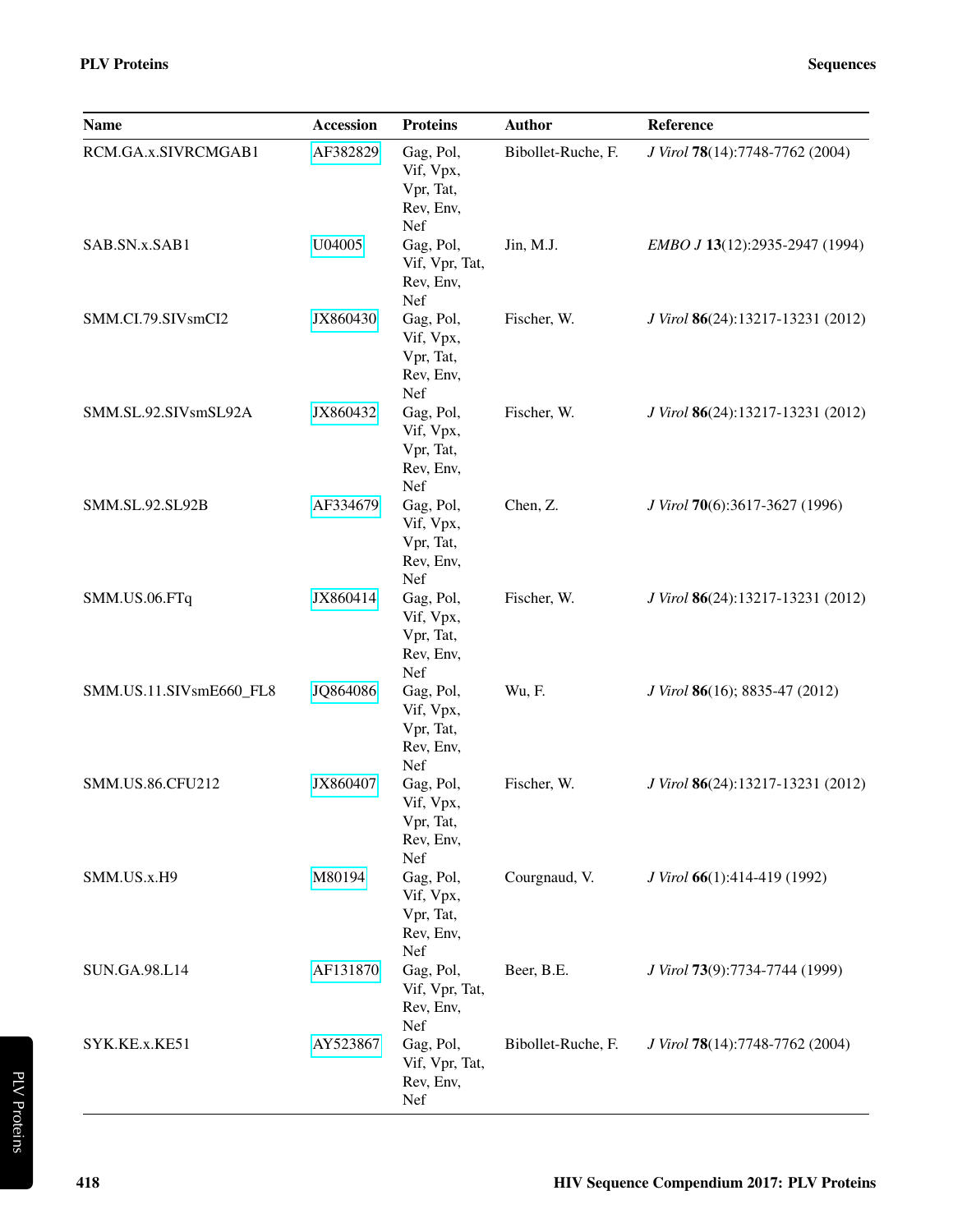| <b>Name</b>               | <b>Accession</b> | <b>Proteins</b>                                 | <b>Author</b> | Reference                               |
|---------------------------|------------------|-------------------------------------------------|---------------|-----------------------------------------|
| SYK.KE.x.SYK173_COMGNM    | L06042           | Gag, Pol,<br>Vif, Vpr, Tat,<br>Rev, Env,<br>Nef | Hirsch, V.M.  | J Virol 67(3):1517-1528 (1993)          |
| TAL.CM.00.266             | AY655744         | Gag, Pol,<br>Vif, Vpr, Tat,<br>Rev, Env,<br>Nef | Liegeois, F.  | Virology 349(1):55-65 (2006)            |
| TAL.CM.01.8023            | AM182197         | Gag, Pol,<br>Vif, Vpr, Tat,<br>Rev, Env,<br>Nef | Liegeois, F.  | Virology 349(1):55-65 (2006)            |
| TAN.UG.x.SIVagmTAN1       | U58991           | Gag, Pol,<br>Vif, Vpr, Tat,<br>Rev, Env,<br>Nef | Soares, M.A.  | Virology 228(2):394-399 (1997)          |
| VER.KE.x.AGM155           | M29975           | Gag, Pol,<br>Vif, Vpr, Tat,<br>Rev, Env,<br>Nef | Johnson, P.R. | J Virol 64(3):1086-1092 (1990)          |
| VER.ZA.10.VSAC4004        | KR862336         | Gag, Pol,<br>Vif, Vpr, Tat,<br>Rev, Env,<br>Nef | Bailey, A.L.  | J Virol 2016 May 11 pii:<br>JVI00573-16 |
| <b>VER.ZA.10.VSAG1003</b> | KR862363         | Gag, Pol,<br>Vif, Vpr, Tat,<br>Rev, Env,<br>Nef | Bailey, A.L.  | J Virol 2016 May 11 pii:<br>JVI00573-16 |
| <b>VER.ZA.10.VSAM0022</b> | KR862356         | Gag, Pol,<br>Vif, Vpr, Tat,<br>Rev, Env,<br>Nef | Bailey, A.L.  | J Virol 2016 May 11 pii:<br>JVI00573-16 |
| WRC.CI.98.98CI04          | AM713177         | Gag, Pol,<br>Vif, Vpr, Tat,<br>Rev, Env,<br>Nef | Liegeois, F.  | J Virol 83(1):428-439 (2009)            |
| WRC.GM.05.Pbt_05GM_X02    | AM937062         | Gag, Pol,<br>Vif, Vpr, Tat,<br>Rev, Env,<br>Nef | Locatelli, S. | Virology 376(1):90-100 (2008)           |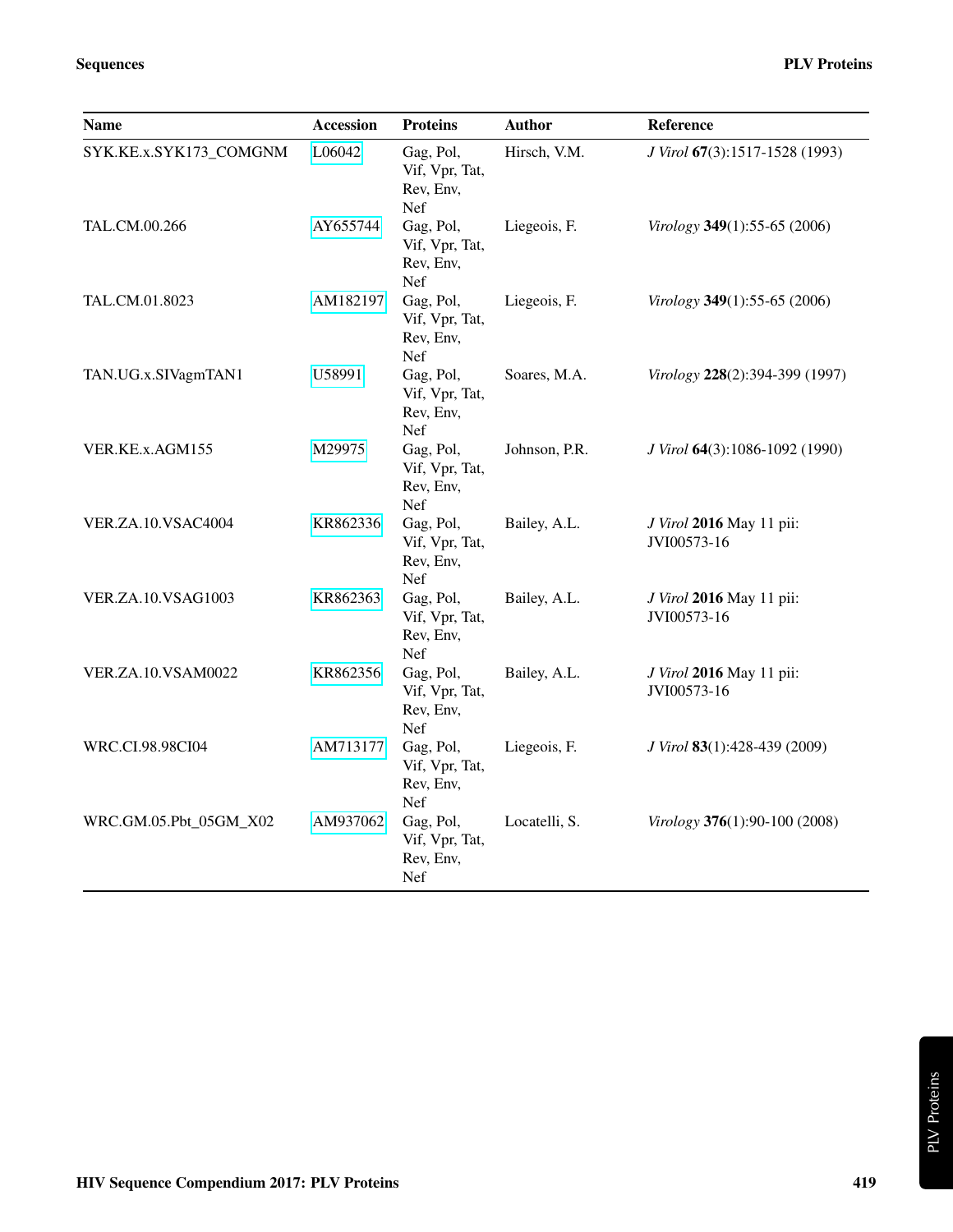<span id="page-9-1"></span><span id="page-9-0"></span>

|                                                                                                                                                           | membrane binding | phosphorylation site                                    |
|-----------------------------------------------------------------------------------------------------------------------------------------------------------|------------------|---------------------------------------------------------|
| H1B.FR.83.HXB2<br>H1A1.UG.85.U455 U455A<br>H1C.ET.86.ETH2220<br>H1D.BE.93.VI850<br>H1O.BE.87.ANT70<br>H1O.CM.91.MVP5180                                   |                  |                                                         |
|                                                                                                                                                           |                  | $\frac{138}{136}$<br>136                                |
|                                                                                                                                                           |                  |                                                         |
| H10.CM.98.98CMA105<br>H10.CM.98.98CMA105<br>H10.CM.98.98CMABB197<br>H10.SN.99.9995E MP1299<br>H10.US.99.99USTWLA                                          |                  |                                                         |
|                                                                                                                                                           |                  |                                                         |
| HIN.CM.02.DJ00131<br>H1N.CM.04.04CM 1015 04                                                                                                               |                  |                                                         |
| HIN. CM. 04. 04CM 1131-03<br>HIN. CM. 04. 04CM 1131-03<br>HIN. CM. 05. YBF30<br>HIP. CM. 06. U14788<br>CPZ. CD. 06. BF1167                                |                  | 138<br>138<br>135<br>145<br>142<br>142<br>142<br>133    |
|                                                                                                                                                           |                  |                                                         |
|                                                                                                                                                           |                  |                                                         |
| CPZ.CD.90.ANT<br>CPZ.CD.90.ANT<br>CPZ.CM.01.SIVcpzCAM13<br>CPZ.CM.05.SIVcpzDP943<br>CPZ.CM.05.SIVcpzEK505                                                 |                  |                                                         |
|                                                                                                                                                           |                  |                                                         |
| CPZ.CM.05.SIVCp2EK305<br>CPZ.CM.05.SIVCp2LB7<br>CPZ.CM.05.SIVCp2MB66<br>CPZ.CM.05.SIVCp2MB897<br>CPZ.GA.88.SIVCp2GAB2<br>CPZ.TZ.00.TAN1<br>CPZ.TZ.00.TAN1 |                  | $\frac{140}{142}$<br>$\frac{142}{163}$                  |
|                                                                                                                                                           |                  |                                                         |
| CPZ.TZ.09.UG38<br>CPZ.US.85.US_Marilyn                                                                                                                    |                  |                                                         |
| GOR.CM.04.SIVgorCP684con<br>GOR.CM.07.SIVgor2139 287                                                                                                      |                  | $\frac{131}{131}$                                       |
| GOR.CM.07.SIVgorCP2135con<br>GOR.CM.07.SIVgorCP2135con                                                                                                    |                  |                                                         |
| GOR.CM.12.SIVgor BOID2<br>GOR.CM.13.SIVgor BPID15                                                                                                         | Gag p15 start    | $\frac{138}{133}$<br>p15 end p27 start                  |
| MAC.US.x.239<br>H2A.DE.x.BEN                                                                                                                              |                  |                                                         |
| H2A.PT.x.ALI<br>H2A.SN.86.ST_JSP4_27                                                                                                                      |                  | $\begin{array}{c} 142 \\ 142 \\ 142 \\ 142 \end{array}$ |
| H2B.CI.x.EHO <sup>-</sup><br>H2B.CI.x.EHO <sup>-</sup>                                                                                                    |                  | 137                                                     |
| H2G.CI.92.Abt96<br>H2G.CI.92.Abt96<br>H2U.CI.07.07IC_TNP3                                                                                                 |                  |                                                         |
| H2U. FR. 96. 12034<br>ASC. UG. 10. RT03<br>COL. CM. x. CGU1                                                                                               |                  |                                                         |
| COL. UG. 10. BWC01                                                                                                                                        |                  |                                                         |
| COL.UG.10.BWC07                                                                                                                                           |                  | 169                                                     |
| DEB.CM.04.SIVdeb04CMPF3061<br>DEB.CM.99.CM40<br>DEB.CM.99.CM5                                                                                             |                  | $\frac{165}{161}$                                       |
| DRL.DE.11.D3<br>DRL.DE.11.D4                                                                                                                              |                  | 143<br>142                                              |
| GRV.ET.x.GRI 677_gri_1<br>GSN.CM.99.CNI66<br>GSN.CM.99.CNI66<br>LST.CD.88.SIVlhoest485                                                                    |                  | 146                                                     |
| LST.CD.88.SIVlhoest524                                                                                                                                    |                  | $\frac{146}{127}$<br>$\frac{125}{130}$                  |
| LST. KE.X. Lho7<br>MAL. ZM.x. SIVagmMAL_ZMB<br>MND-1.GA.x. MNDGB1                                                                                         |                  | $\frac{148}{129}$                                       |
| MND-1.GA.x.MNDGB1<br>MND-2.CM.98.CM16<br>MND-2.GA.x.M14<br>MND-2.x.x.5440<br>MNE.US.x.MNE027<br>MON.CM.99.L1_99CML1<br>MUS-1.CM.01.CM1230                 |                  |                                                         |
|                                                                                                                                                           |                  |                                                         |
|                                                                                                                                                           |                  |                                                         |
| MUS-2.CM.01.CM1246<br>MUS-3.GA.09.09Gab0I81                                                                                                               |                  |                                                         |
| 0LC.C1.97.97C112<br>RCM.CM.00.SIVagi_00CM312<br>RCM.CM.02.SIVrcm_02CM8081                                                                                 |                  | $\begin{array}{c} 124 \\ 142 \\ 142 \end{array}$        |
| RCM. GA. x. SIVRCMGAB1                                                                                                                                    |                  |                                                         |
| SAB. SN. x. SAB1<br>SMM. CI. 79. SIVSMCI2<br>SMM. SL. 92. SIVSMSL92A<br>SMM. SL. 92. SL92B                                                                |                  |                                                         |
|                                                                                                                                                           |                  | 140                                                     |
| SMM. US. 06. FTq<br>SMM. US. 11. SIVsmE660_FL8<br>SMM. US. 86. CFU212                                                                                     |                  | $142$<br>$142$<br>$142$<br>$142$<br>$142$               |
| $\overline{SMM}$ . US . x . H9<br>SUN. GA. 98. L14<br>SYK. KE. x. KE51                                                                                    |                  | $\frac{127}{162}$                                       |
| SYK.KE.x.SYK173 COMGNM                                                                                                                                    |                  |                                                         |
| TAL.CM.00.266<br>TAL.CM.01.8023                                                                                                                           |                  |                                                         |
| TAN.UG.x.SIVagmTAN1<br>VER.KE.x.AGM155<br>VER.ZA.10.VSAC4004                                                                                              |                  | 148<br>148                                              |
| VER.ZA.10.VSAG1003                                                                                                                                        |                  | 148                                                     |
| VER. ZA. 10. VSAM0022<br>WRC.CI.98.98CI04<br>WRC.GM.05.Pbt_05GM_X02                                                                                       |                  | 148<br>$\frac{127}{125}$                                |
|                                                                                                                                                           |                  |                                                         |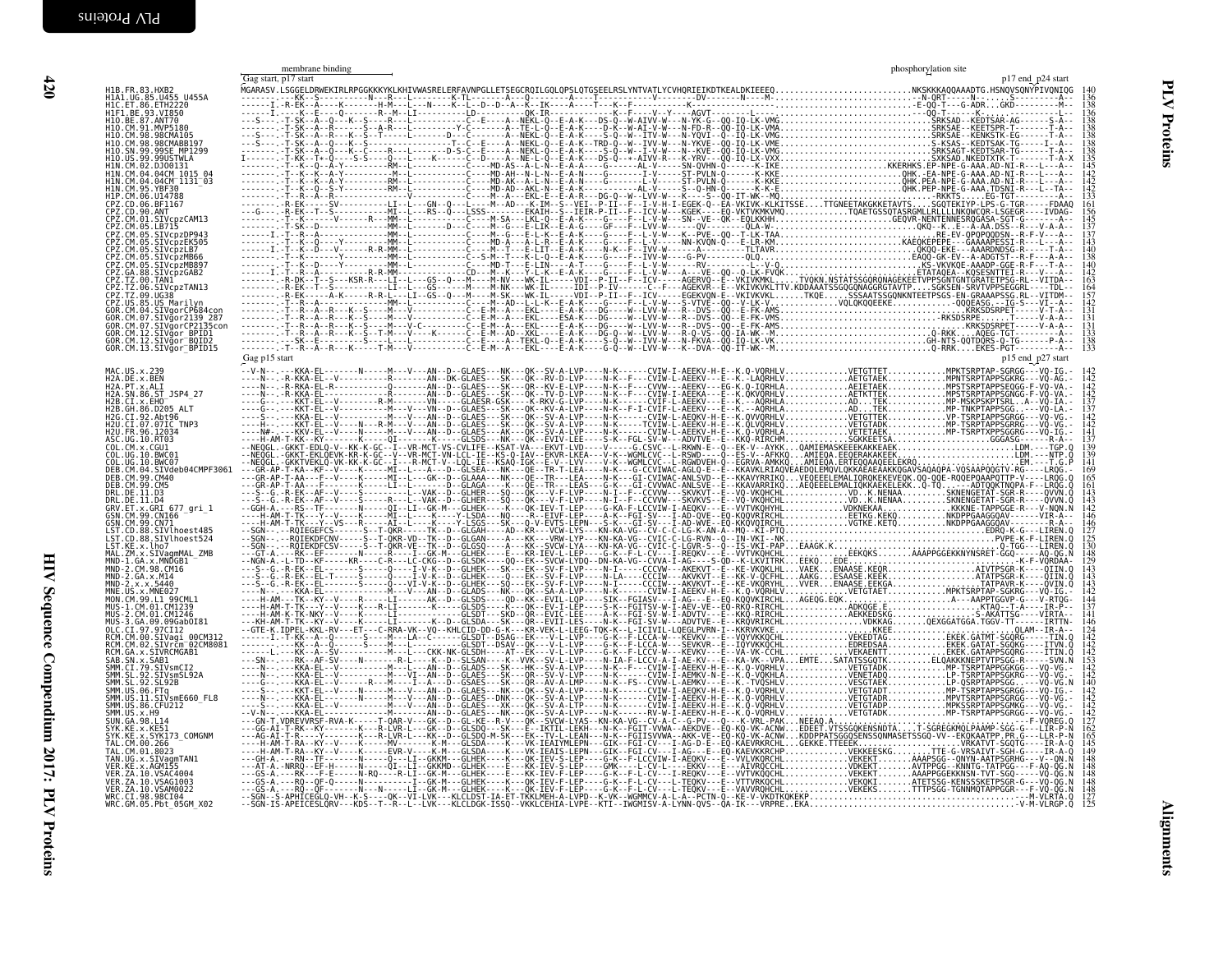|                                                      |                                                                                                                                                                                                                                                                                                                                                                                                                                                                                                     |  |  | CyPA binding |  |  | major homology region |  |
|------------------------------------------------------|-----------------------------------------------------------------------------------------------------------------------------------------------------------------------------------------------------------------------------------------------------------------------------------------------------------------------------------------------------------------------------------------------------------------------------------------------------------------------------------------------------|--|--|--------------|--|--|-----------------------|--|
| H1A1.UG.85.U455 U455A                                |                                                                                                                                                                                                                                                                                                                                                                                                                                                                                                     |  |  |              |  |  |                       |  |
| H1C.ET.86.ETH2220<br>H1F1.BE.93.VI850                |                                                                                                                                                                                                                                                                                                                                                                                                                                                                                                     |  |  |              |  |  |                       |  |
| H10.BE.87.ANT70<br>H10.CM.91.MVP5186<br>98 98CMA105  |                                                                                                                                                                                                                                                                                                                                                                                                                                                                                                     |  |  |              |  |  |                       |  |
| 98CMARR197                                           |                                                                                                                                                                                                                                                                                                                                                                                                                                                                                                     |  |  |              |  |  |                       |  |
| .99.99USTWLA                                         |                                                                                                                                                                                                                                                                                                                                                                                                                                                                                                     |  |  |              |  |  |                       |  |
|                                                      |                                                                                                                                                                                                                                                                                                                                                                                                                                                                                                     |  |  |              |  |  |                       |  |
| 1P.CM.06.U14788                                      |                                                                                                                                                                                                                                                                                                                                                                                                                                                                                                     |  |  |              |  |  |                       |  |
| CPZ.CD.06.BF1167<br>PZ.CD.90.ANT                     |                                                                                                                                                                                                                                                                                                                                                                                                                                                                                                     |  |  |              |  |  |                       |  |
| ČPŽ.CM.01.SIVcpzCAM13<br>CPZ.CM.05.LB715             |                                                                                                                                                                                                                                                                                                                                                                                                                                                                                                     |  |  |              |  |  |                       |  |
| .SIVcpzDP94<br>SIVcpzEK505                           |                                                                                                                                                                                                                                                                                                                                                                                                                                                                                                     |  |  |              |  |  |                       |  |
| SIVcpzLB7                                            |                                                                                                                                                                                                                                                                                                                                                                                                                                                                                                     |  |  |              |  |  |                       |  |
| .SIVcpzMB897<br>88.SIVcpzGAB2                        |                                                                                                                                                                                                                                                                                                                                                                                                                                                                                                     |  |  |              |  |  |                       |  |
| CPZ.TZ.00.TAN1                                       |                                                                                                                                                                                                                                                                                                                                                                                                                                                                                                     |  |  |              |  |  |                       |  |
| PZ.TZ.09.UG38<br>.85.US Marilvr                      |                                                                                                                                                                                                                                                                                                                                                                                                                                                                                                     |  |  |              |  |  |                       |  |
| GOR.CM.04.SIVgorCP684cc<br>CM.07.SIVgor2139 287      |                                                                                                                                                                                                                                                                                                                                                                                                                                                                                                     |  |  |              |  |  |                       |  |
| OR.CM.12.SIVğor BPID1                                |                                                                                                                                                                                                                                                                                                                                                                                                                                                                                                     |  |  |              |  |  |                       |  |
| GOR.CM.12.SIVgor BQID2<br>GOR.CM.13.SIVgor BPID15    |                                                                                                                                                                                                                                                                                                                                                                                                                                                                                                     |  |  |              |  |  |                       |  |
|                                                      | $\begin{array}{l} \mathbf{W} \cdot \cdot \cdot \mathbf{b} \cdot \ldots \cdot \mathbf{b} \cdot \ldots \cdot \mathbf{c} \cdot \mathbf{a} \cdot \ldots \cdot \mathbf{c} \cdot \mathbf{a} \cdot \mathbf{c} \cdot \mathbf{c} \cdot \mathbf{c} \cdot \mathbf{c} \cdot \mathbf{c} \cdot \mathbf{c} \cdot \mathbf{c} \cdot \mathbf{c} \cdot \mathbf{c} \cdot \mathbf{c} \cdot \mathbf{c} \cdot \mathbf{c} \cdot \mathbf{c} \cdot \mathbf{c} \cdot \mathbf{c} \cdot \mathbf{c} \cdot \mathbf{c} \cdot \math$ |  |  |              |  |  |                       |  |
| H2A.DE.x.BEN<br>H2A.PT.x.ALI<br>H2A.SN.86.ST JSP4 27 |                                                                                                                                                                                                                                                                                                                                                                                                                                                                                                     |  |  |              |  |  |                       |  |
| H2B.CI.x.EHO<br>12R GH 86 D205                       |                                                                                                                                                                                                                                                                                                                                                                                                                                                                                                     |  |  |              |  |  |                       |  |
| 12G.CT.92.Abt96<br>H2U.CI.07.07IC TNP3               |                                                                                                                                                                                                                                                                                                                                                                                                                                                                                                     |  |  |              |  |  |                       |  |
| H2U. FR. 96. 12034                                   |                                                                                                                                                                                                                                                                                                                                                                                                                                                                                                     |  |  |              |  |  |                       |  |
|                                                      |                                                                                                                                                                                                                                                                                                                                                                                                                                                                                                     |  |  |              |  |  |                       |  |
| 04.SIVdeb04CMPF3061                                  |                                                                                                                                                                                                                                                                                                                                                                                                                                                                                                     |  |  |              |  |  |                       |  |
|                                                      |                                                                                                                                                                                                                                                                                                                                                                                                                                                                                                     |  |  |              |  |  |                       |  |
| .DF.11.D3<br>.DE.11.D4                               |                                                                                                                                                                                                                                                                                                                                                                                                                                                                                                     |  |  |              |  |  |                       |  |
| GRI 677 gri 1<br>99.CN166                            |                                                                                                                                                                                                                                                                                                                                                                                                                                                                                                     |  |  |              |  |  |                       |  |
| GSN.CM.99.CN71<br>88.SIVlhoest485                    |                                                                                                                                                                                                                                                                                                                                                                                                                                                                                                     |  |  |              |  |  |                       |  |
| T.CD.88.SIVlhoest524<br>KF x 1ho7                    |                                                                                                                                                                                                                                                                                                                                                                                                                                                                                                     |  |  |              |  |  |                       |  |
| .ZM.x.SIVagmMAL ZMB                                  |                                                                                                                                                                                                                                                                                                                                                                                                                                                                                                     |  |  |              |  |  |                       |  |
| .CM 98.CM16                                          |                                                                                                                                                                                                                                                                                                                                                                                                                                                                                                     |  |  |              |  |  |                       |  |
|                                                      |                                                                                                                                                                                                                                                                                                                                                                                                                                                                                                     |  |  |              |  |  |                       |  |
|                                                      |                                                                                                                                                                                                                                                                                                                                                                                                                                                                                                     |  |  |              |  |  |                       |  |
| MUS-2.CM.01.CM1246<br>MUS-3.GA.09.09Gab0I81          |                                                                                                                                                                                                                                                                                                                                                                                                                                                                                                     |  |  |              |  |  |                       |  |
| CI.97.97CI12<br>RCM.CM.00.SIVagi 00CM312             |                                                                                                                                                                                                                                                                                                                                                                                                                                                                                                     |  |  |              |  |  |                       |  |
| .SIVrcm <sup>-</sup> 02CM8081<br>RCM.GA.x.SIVRCMGAB1 |                                                                                                                                                                                                                                                                                                                                                                                                                                                                                                     |  |  |              |  |  |                       |  |
| .STVsmSL92A                                          |                                                                                                                                                                                                                                                                                                                                                                                                                                                                                                     |  |  |              |  |  |                       |  |
|                                                      |                                                                                                                                                                                                                                                                                                                                                                                                                                                                                                     |  |  |              |  |  |                       |  |
| US.06.FTq<br>US.11.SIVsmE660_FL8<br>US.86.CFU212     |                                                                                                                                                                                                                                                                                                                                                                                                                                                                                                     |  |  |              |  |  |                       |  |
| SUN. GA. 98. 114                                     |                                                                                                                                                                                                                                                                                                                                                                                                                                                                                                     |  |  |              |  |  |                       |  |
| SYK173 COMGNM                                        |                                                                                                                                                                                                                                                                                                                                                                                                                                                                                                     |  |  |              |  |  |                       |  |
|                                                      |                                                                                                                                                                                                                                                                                                                                                                                                                                                                                                     |  |  |              |  |  |                       |  |
|                                                      |                                                                                                                                                                                                                                                                                                                                                                                                                                                                                                     |  |  |              |  |  |                       |  |
| VER. ZA. 10. VSAC4004<br>VER 7A 10 VSAG1003          |                                                                                                                                                                                                                                                                                                                                                                                                                                                                                                     |  |  |              |  |  |                       |  |
| VER.ZA.10.VSAM0022<br>WRC.CI.98.98C104               |                                                                                                                                                                                                                                                                                                                                                                                                                                                                                                     |  |  |              |  |  |                       |  |
| WRC.GM.05.Pbt 05GM X02                               |                                                                                                                                                                                                                                                                                                                                                                                                                                                                                                     |  |  |              |  |  |                       |  |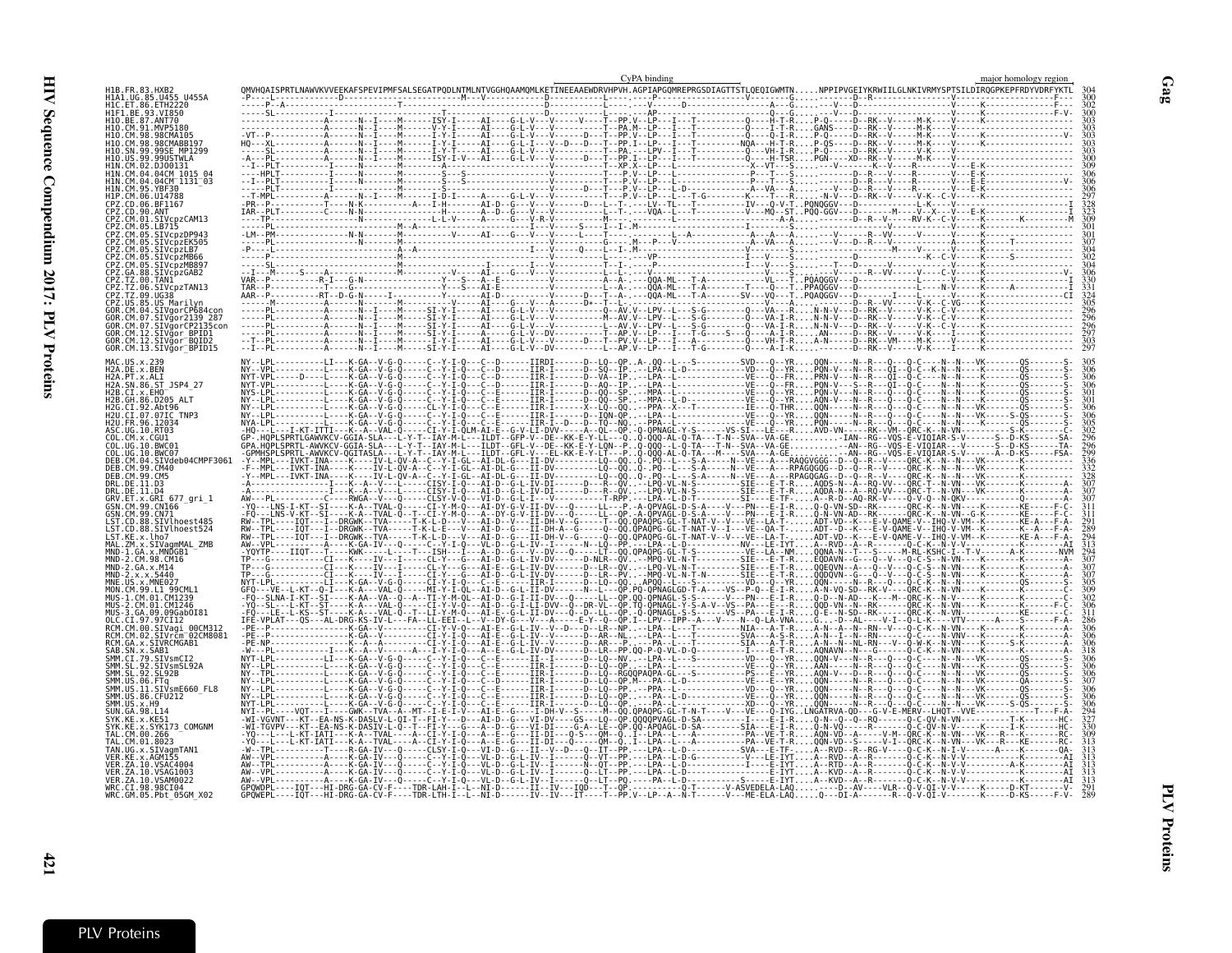| H1B.FR.83.HXB2<br>H1A1.UG.85.U455 U455A<br>H1C.ET.86.ETH2220<br>H1F1.BE.93.VI850                                                                                                                                                                             |  |  | $424$<br>$424$<br>$421$                                                                                                                                                                               |
|--------------------------------------------------------------------------------------------------------------------------------------------------------------------------------------------------------------------------------------------------------------|--|--|-------------------------------------------------------------------------------------------------------------------------------------------------------------------------------------------------------|
| H10.BE.87.ANT70<br>H10.BE.87.ANT70<br>H10.CM.91.MVP5180<br>H10.CM.98.98CMABB197<br>H10.SN.99.99SE_MP1299                                                                                                                                                     |  |  |                                                                                                                                                                                                       |
|                                                                                                                                                                                                                                                              |  |  |                                                                                                                                                                                                       |
| HTO: ISS - 99: 995E MPI229<br>HTO: US. 99: 99USTMLA<br>HTM: CM: 04: 04: 04: 04: 0131<br>HTM: CM: 04: 04: 04: 0131<br>HTM: CM: 04: 04: 04: 0131<br>HTM: CM: 05: 05: 01378<br>CPZ: CM: 06: 05: 05: 02: 02: 02: 02:<br>CPZ: CM: 05: 5.51VCp2DP943<br>CPZ:       |  |  | $429$<br>$433$<br>$430$<br>$430$<br>$431$                                                                                                                                                             |
|                                                                                                                                                                                                                                                              |  |  |                                                                                                                                                                                                       |
|                                                                                                                                                                                                                                                              |  |  |                                                                                                                                                                                                       |
|                                                                                                                                                                                                                                                              |  |  |                                                                                                                                                                                                       |
|                                                                                                                                                                                                                                                              |  |  |                                                                                                                                                                                                       |
|                                                                                                                                                                                                                                                              |  |  | $431$<br>$428$<br>$423$<br>$426$<br>$430$                                                                                                                                                             |
| CP2.CM.05.SIVcpzEK505<br>CP2.CM.05.SIVcpzLB7<br>CP2.CM.05.SIVcpzMB66<br>CP2.CM.05.SIVcpzMB68<br>CP2.CM.05.SIVcpzMB897<br>CP2.T2.00.SIVcpzVMB897<br>CP2.T2.00.SIVcpzTAN13<br>CP2.T2.00.SIVcpzTAN13<br>CP2.T2.09.UG38<br>GOR.CM.04.SIVgorCP684con<br>GOR.CM.04 |  |  |                                                                                                                                                                                                       |
|                                                                                                                                                                                                                                                              |  |  | $\begin{array}{r} 455 \\ 455 \\ 450 \\ 429 \\ 427 \\ 427 \\ 431 \\ 431 \\ 424 \end{array}$                                                                                                            |
|                                                                                                                                                                                                                                                              |  |  |                                                                                                                                                                                                       |
| GOR.CM.07.5IVgorCP2135con<br>GOR.CM.12.SIVgorCP2135con<br>GOR.CM.12.SIVgor_BPID1<br>GOR.CM.13.SIVgor_BQID2<br>GOR.CM.13.SIVgor_BPID15                                                                                                                        |  |  |                                                                                                                                                                                                       |
|                                                                                                                                                                                                                                                              |  |  |                                                                                                                                                                                                       |
| MAC.US.x.239<br>H2A.DE.x.BEN<br>H2A.PT.x.ALI<br>H2A.SN.86.ST_JSP4_27                                                                                                                                                                                         |  |  | $\begin{array}{c} 428 \\ 426 \\ 426 \\ 426 \end{array}$                                                                                                                                               |
|                                                                                                                                                                                                                                                              |  |  |                                                                                                                                                                                                       |
| H2B.CI.x.EH0<br>H2B.CI.x.EH0<br>H2B.GH.86.D205 ALT                                                                                                                                                                                                           |  |  | $\begin{smallmatrix} 424 \\ 4251 \\ 431 \\ 4431 \\ 4342 \\ 4350 \\ 4450 \\ 4456 \\ 4456 \\ 4456 \\ 4458 \\ 4433 \\ 4344 \\ 4334 \\ 4344 \\ 4334 \\ 4344 \\ 4334 \\ 4344 \\ 4333 \\ \end{smallmatrix}$ |
| H2G.CT.92.Abt96<br>H2U.CT.97.07IC_TNP3<br>H2U.CT.07.07IC_TNP3<br>H2U.FR.96.12034<br>COL.CM.x.CGU1                                                                                                                                                            |  |  |                                                                                                                                                                                                       |
|                                                                                                                                                                                                                                                              |  |  |                                                                                                                                                                                                       |
| COL.CO.1.06.10<br>COL.UG.10.BWC01<br>DEB.CM.04.SIVdeb04CMPF3061<br>DEB.CM.04.SIVdeb04CMPF3061                                                                                                                                                                |  |  |                                                                                                                                                                                                       |
| DEB. CM. 99. CM5                                                                                                                                                                                                                                             |  |  |                                                                                                                                                                                                       |
| DEB.C. 11.03<br>DRL.DE.11.03<br>DRL.DE.11.04<br>GSN.CM.99.CN166 -<br>GSN.CM.99.CN166<br>GSN.CM.99.CN71                                                                                                                                                       |  |  |                                                                                                                                                                                                       |
|                                                                                                                                                                                                                                                              |  |  |                                                                                                                                                                                                       |
| USN.CM.29.CM/1<br>LST.CD.88.SIVlhoest485<br>LST.CD.88.SIVlhoest524<br>LST.KE.x.lho7<br>MND-1.GA.x.MNQGB1<br>MND-1.GA.x.MNDGB1<br>MND-2.CM.98.CM16                                                                                                            |  |  |                                                                                                                                                                                                       |
| MND-2.GA.x.M14                                                                                                                                                                                                                                               |  |  |                                                                                                                                                                                                       |
| MND-2.x.x.5440<br>MND-2.x.x.5440<br>MNE.US.x.MNE027<br>MON.CM.99.L1 99CML1<br>MUS-1.CM.01.CM1239<br>MUS-2.CM.01.CM1246                                                                                                                                       |  |  |                                                                                                                                                                                                       |
|                                                                                                                                                                                                                                                              |  |  |                                                                                                                                                                                                       |
|                                                                                                                                                                                                                                                              |  |  |                                                                                                                                                                                                       |
| MUS-3.CA.09.09Gab0I81<br>OLC.CI.97.97CI12<br>RCM.CM.09.5IVagi_00CM312<br>RCM.CM.02.SIVrcm_02CM8081<br>RCM.CA.x.SIVRCMGAB1                                                                                                                                    |  |  |                                                                                                                                                                                                       |
| <b>SAB.SN.x.SAB1<br/>SAB.SN.x.SAB1<br/>SMM.CI.79.SIVSmCI2<br/>SMM.SL.92.SIVSmSL92A<br/>SMM.SL.92.SL92B</b>                                                                                                                                                   |  |  | $\begin{array}{r} 430 \\ 437 \\ 438 \\ 405 \\ 435 \\ 435 \\ 433 \\ 431 \\ 428 \\ 432 \end{array}$                                                                                                     |
|                                                                                                                                                                                                                                                              |  |  |                                                                                                                                                                                                       |
| SMM. US. 06. FTg<br>SMM. US. 11. STVsmE660_FL8<br>SMM. US. 11. STVsmE660_FL8<br>SMM. US. x. H9                                                                                                                                                               |  |  | $431$<br>$429$<br>$430$<br>$428$<br>$436$<br>$451$                                                                                                                                                    |
| SUN. GA. 98. L14<br>SYK. KE. x. KE51<br>SYK. KE. x. KE51<br>TAL. CM. 00. 266<br>TAL. CM. 01. 8023<br>TAL. CM. 01. 8023<br>TAL. CM. 01. 8023                                                                                                                  |  |  |                                                                                                                                                                                                       |
|                                                                                                                                                                                                                                                              |  |  |                                                                                                                                                                                                       |
| TAN.UG.x.SIVagmTAN1<br>VER.KE.x.AGM155<br>VER. ZA. 10. VSAC4004                                                                                                                                                                                              |  |  |                                                                                                                                                                                                       |
| VER.ZA.10.VSAG1003<br>VER. ZA. 10. VSAM0022                                                                                                                                                                                                                  |  |  | 439                                                                                                                                                                                                   |
| WRC.CI.98.98CI04<br>WRC.GM.05.Pbt_05GM_X02                                                                                                                                                                                                                   |  |  |                                                                                                                                                                                                       |

HIV Sequence Compendium 2017: PLV Proteins

422 HIV Sequence Compendium 2017: PLV Proteins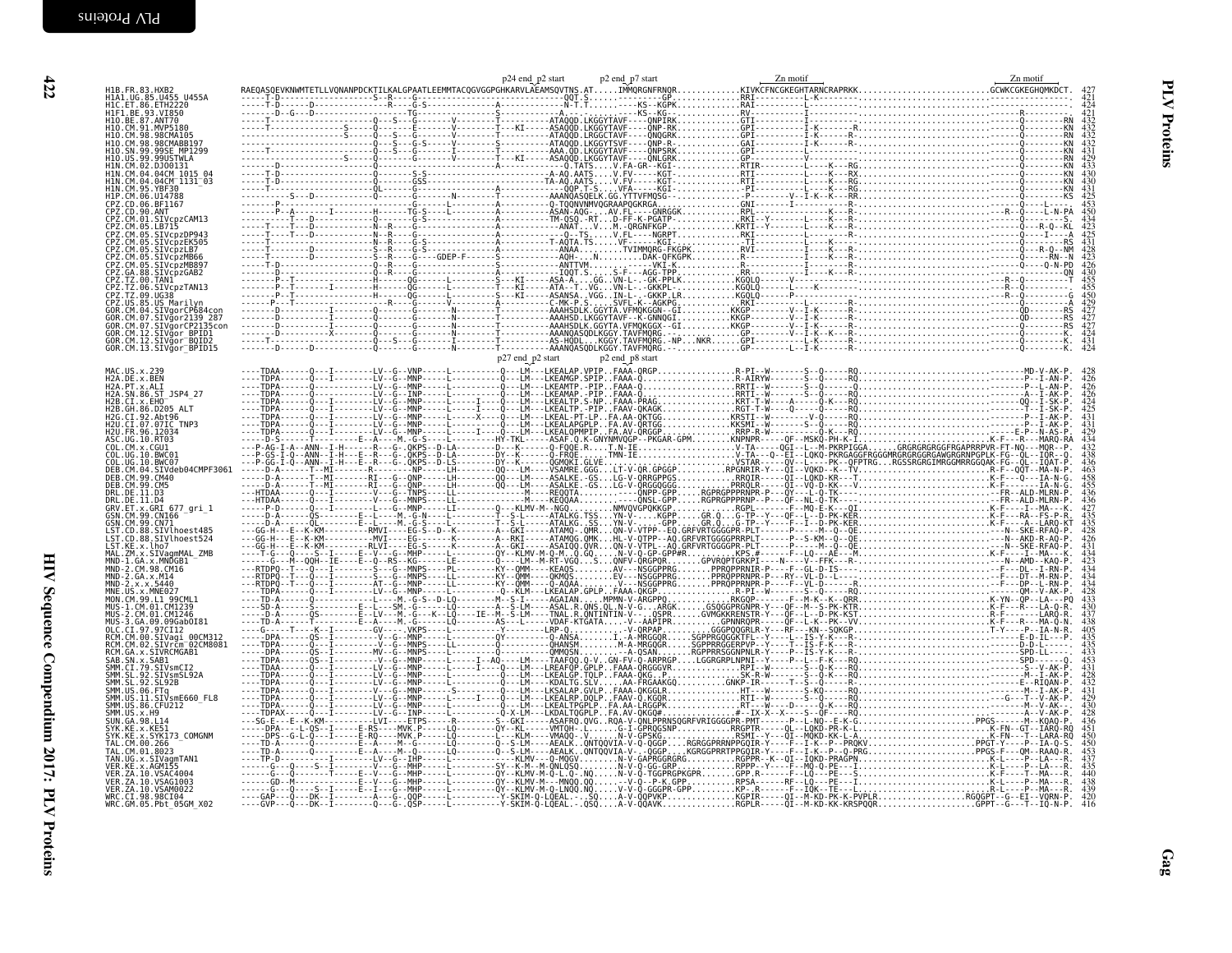|                                                                                                                                                                                                                                                                 |  |  |  | Vpr binding<br>p6 end, Gag end |  |
|-----------------------------------------------------------------------------------------------------------------------------------------------------------------------------------------------------------------------------------------------------------------|--|--|--|--------------------------------|--|
| H1B.FR.83.HXB2<br>H1A1.UG.85.U452<br>H1A1.UG.85.U452<br>H1F1.BE.93.V1252<br>H1F1.BE.93.V1258<br>H1O.CM.98.W1258<br>H1O.CM.98.W26704085<br>H1O.CM.98.99.9915TWLA<br>H1D.05N.99.9995EMP1299<br>H1D.05N.99.9995EMP1299<br>H1D.05N.99.9995EMP1299<br>H1N.CM.02.DJ00 |  |  |  |                                |  |
|                                                                                                                                                                                                                                                                 |  |  |  |                                |  |
|                                                                                                                                                                                                                                                                 |  |  |  |                                |  |
|                                                                                                                                                                                                                                                                 |  |  |  |                                |  |
|                                                                                                                                                                                                                                                                 |  |  |  |                                |  |
|                                                                                                                                                                                                                                                                 |  |  |  |                                |  |
|                                                                                                                                                                                                                                                                 |  |  |  |                                |  |
|                                                                                                                                                                                                                                                                 |  |  |  |                                |  |
|                                                                                                                                                                                                                                                                 |  |  |  |                                |  |
|                                                                                                                                                                                                                                                                 |  |  |  |                                |  |
|                                                                                                                                                                                                                                                                 |  |  |  |                                |  |
|                                                                                                                                                                                                                                                                 |  |  |  |                                |  |
|                                                                                                                                                                                                                                                                 |  |  |  |                                |  |
|                                                                                                                                                                                                                                                                 |  |  |  |                                |  |
|                                                                                                                                                                                                                                                                 |  |  |  |                                |  |
|                                                                                                                                                                                                                                                                 |  |  |  |                                |  |
|                                                                                                                                                                                                                                                                 |  |  |  |                                |  |
|                                                                                                                                                                                                                                                                 |  |  |  |                                |  |
| CP2.12.09.105.86<br>CP2.105.85.105 Marilyn<br>GOR.CM.04.5IVgorCP684con<br>GOR.CM.07.5IVgorCP684con<br>GOR.CM.07.5IVgorCP2135con<br>GOR.CM.12.5IVgor_B0ID2<br>GOR.CM.12.5IVgor_B0ID2<br>GOR.CM.13.5IVgor_BPID15                                                  |  |  |  |                                |  |
|                                                                                                                                                                                                                                                                 |  |  |  |                                |  |
|                                                                                                                                                                                                                                                                 |  |  |  |                                |  |
|                                                                                                                                                                                                                                                                 |  |  |  |                                |  |
|                                                                                                                                                                                                                                                                 |  |  |  |                                |  |
|                                                                                                                                                                                                                                                                 |  |  |  |                                |  |
|                                                                                                                                                                                                                                                                 |  |  |  |                                |  |
|                                                                                                                                                                                                                                                                 |  |  |  |                                |  |
|                                                                                                                                                                                                                                                                 |  |  |  |                                |  |
|                                                                                                                                                                                                                                                                 |  |  |  |                                |  |
|                                                                                                                                                                                                                                                                 |  |  |  |                                |  |
|                                                                                                                                                                                                                                                                 |  |  |  |                                |  |
|                                                                                                                                                                                                                                                                 |  |  |  |                                |  |
|                                                                                                                                                                                                                                                                 |  |  |  |                                |  |
|                                                                                                                                                                                                                                                                 |  |  |  |                                |  |
|                                                                                                                                                                                                                                                                 |  |  |  |                                |  |
|                                                                                                                                                                                                                                                                 |  |  |  |                                |  |
|                                                                                                                                                                                                                                                                 |  |  |  |                                |  |
|                                                                                                                                                                                                                                                                 |  |  |  |                                |  |
|                                                                                                                                                                                                                                                                 |  |  |  |                                |  |
|                                                                                                                                                                                                                                                                 |  |  |  |                                |  |
|                                                                                                                                                                                                                                                                 |  |  |  |                                |  |
|                                                                                                                                                                                                                                                                 |  |  |  |                                |  |
|                                                                                                                                                                                                                                                                 |  |  |  |                                |  |
|                                                                                                                                                                                                                                                                 |  |  |  |                                |  |
|                                                                                                                                                                                                                                                                 |  |  |  |                                |  |
|                                                                                                                                                                                                                                                                 |  |  |  |                                |  |
|                                                                                                                                                                                                                                                                 |  |  |  |                                |  |
|                                                                                                                                                                                                                                                                 |  |  |  |                                |  |
|                                                                                                                                                                                                                                                                 |  |  |  |                                |  |
|                                                                                                                                                                                                                                                                 |  |  |  |                                |  |
|                                                                                                                                                                                                                                                                 |  |  |  |                                |  |
|                                                                                                                                                                                                                                                                 |  |  |  |                                |  |
|                                                                                                                                                                                                                                                                 |  |  |  |                                |  |
|                                                                                                                                                                                                                                                                 |  |  |  |                                |  |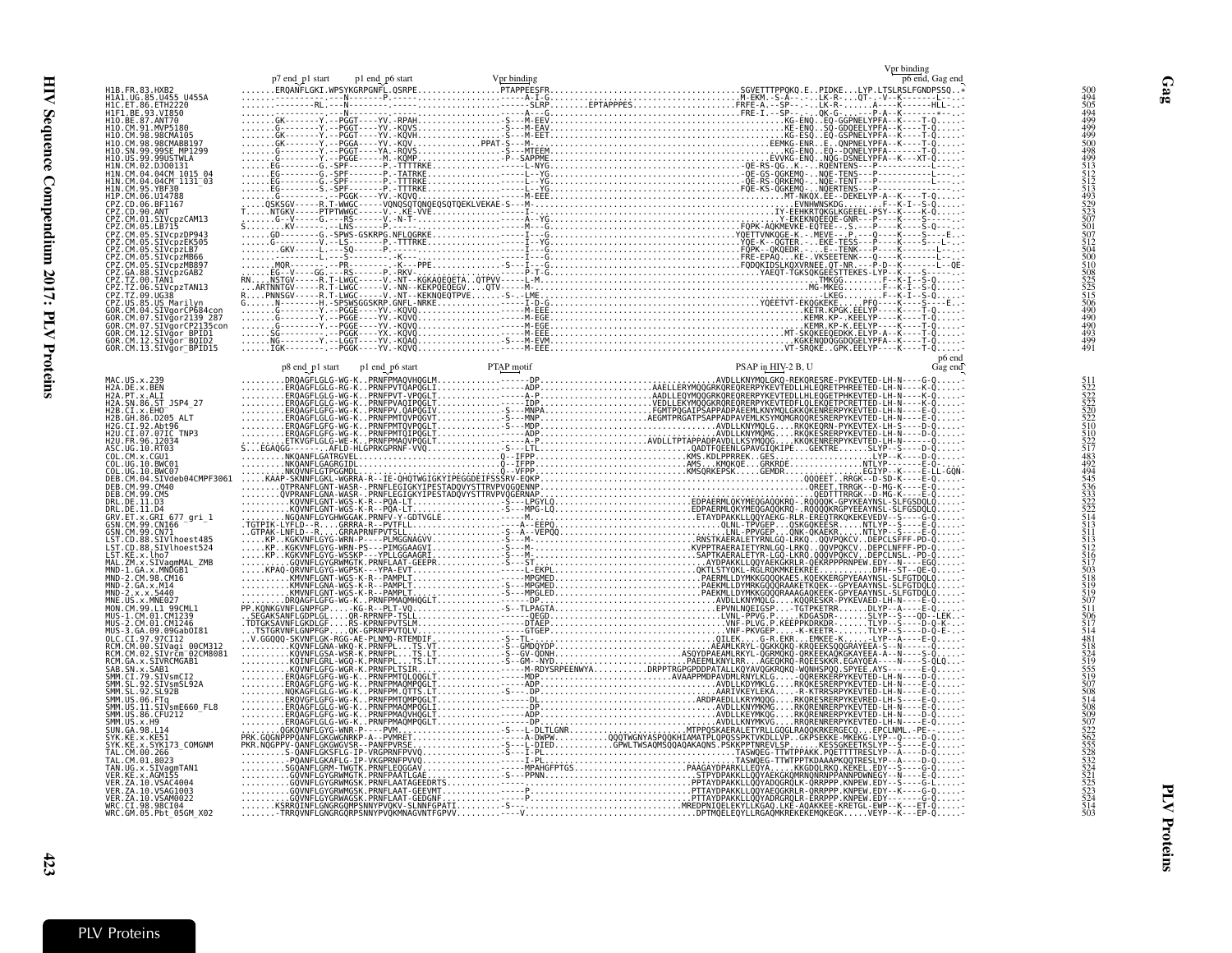<span id="page-13-0"></span>

|                                                                                                                                                                                                                          | Pol start<br>Gag-Pol TF start | Gag-Pol TF end_protease start |
|--------------------------------------------------------------------------------------------------------------------------------------------------------------------------------------------------------------------------|-------------------------------|-------------------------------|
| H1B.FR.83.HXB2<br>H1A1.UG.85.U455 U455A<br>H1C.ET.86.ETH2220<br>H1F1.BE.93.VI850                                                                                                                                         |                               |                               |
|                                                                                                                                                                                                                          |                               |                               |
| H10.BE.87.ANT70<br>H10.CM.91.MVP5180<br>H10.CM.98.98CMA105<br>H10.CM.98.98CMABB197                                                                                                                                       |                               |                               |
| H10.SN.99.99SE MP1299<br>H10.US.99.99USTWLA<br>H1N.CM.02.0100131                                                                                                                                                         |                               |                               |
| H1N.CM.04.04CM_1015_04<br>H1N.CM.04.04CM_1015_04                                                                                                                                                                         |                               |                               |
|                                                                                                                                                                                                                          |                               |                               |
|                                                                                                                                                                                                                          |                               |                               |
|                                                                                                                                                                                                                          |                               |                               |
|                                                                                                                                                                                                                          |                               |                               |
|                                                                                                                                                                                                                          |                               |                               |
|                                                                                                                                                                                                                          |                               |                               |
| GOR.CM.07.SIVgorCP2135con<br>GOR.CM.12.SIVgor_BPID1<br>GOR.CM.12.SIVgor_BPID1<br>GOR.CM.12.SIVgor_BQID2                                                                                                                  |                               |                               |
| GOR.CM.13.SIVgor BPID15                                                                                                                                                                                                  |                               |                               |
|                                                                                                                                                                                                                          |                               |                               |
| MAC.US.x.239<br>H2A.DE.x.BEN<br>H2A.PT.x.ALI<br>H2A.SN.86.ST_JSP4_27                                                                                                                                                     |                               |                               |
| H2B.CI.X.EHO<br>H2B.GI.X.EHO<br>H2B.GH.86.D205 ALT<br>H2G.CI.92.Abt96<br>H2U.CI.07.07IC_TNP3                                                                                                                             |                               |                               |
| H2U.FR.96.12034<br>ASC.UG.10.RT03                                                                                                                                                                                        |                               |                               |
| COL.CM.X.CGU1<br>COL.UG.10.BWC01<br>COL.UG.10.BWC01<br>DEB.CM.04.SIVdeb04CMPF3061                                                                                                                                        |                               |                               |
| DEB. CM. 99. CM40                                                                                                                                                                                                        |                               |                               |
| DEB.CM.99.CM40<br>DEB.CM.99.CM5<br>DRL.DE.11.D3<br>DRL.DE.11.D4<br>GSN.CM.99.CM766 -<br>GSN.CM.99.CM766 -<br>LST.CD.88.SIVlhoest485<br>LST.CD.88.SIVlhoest485<br>LST.CD.88.SIVlhoest524<br>LST.CD.88.SIVlhoest524        |                               |                               |
|                                                                                                                                                                                                                          |                               |                               |
|                                                                                                                                                                                                                          |                               |                               |
| LST.KE.x.1ho7<br>MAL.ZM.x.SIVagmMAL_ZMB<br>MMD-1.GA.x.MND6B1<br>MND-2.CM.98.CM16<br>MND-2.GA.x.M14<br>MND-2.GA.x.M14                                                                                                     |                               |                               |
| $MND - 2 \cdot x \cdot x \cdot 5440$                                                                                                                                                                                     |                               |                               |
| MNE-US-x-X-3449<br>MNE-US-x-MNE027<br>MON-CM-99.L1-99CML1<br>MUS-2.CM.01.CM1246<br>MUS-3.GA-09.09Gab0181                                                                                                                 |                               |                               |
|                                                                                                                                                                                                                          |                               |                               |
| MUS-3.04.09.090<br>RCM.CM.00.SIVagi_00CM312<br>RCM.CM.00.SIVagi_00CM312<br>RCM.CM.02.SIVrcm <sup>-</sup> 02CM8081<br>RCM.GA.x.SIVRCMGAB1                                                                                 |                               |                               |
|                                                                                                                                                                                                                          |                               |                               |
| RCM: GALX: SLUVRCMGAB1<br>SAB. SN. X: SAB1<br>SMM: CT. 79. STVSmCT2<br>SMM: SL. 92. STVSmC192A<br>SMM: SL. 92. STVSmC192A<br>SMM: US. 11. STVSmE660<br>SMM: US. 36. CFU212<br>SMM: US. 36. CFU212<br>SMM: US. 36. CFU212 |                               |                               |
|                                                                                                                                                                                                                          |                               |                               |
| SUN.GA.98.L14<br>SYK.KE.x.KE51<br>SYK.KE.x.SYK173_COMGNM                                                                                                                                                                 |                               |                               |
| TAL. CM. 00.266<br>TAL.CM.01.8023                                                                                                                                                                                        |                               |                               |
| TAN.UG.x.SIVagmTAN1<br>VER.KE.x.AGM155<br>VER.ZA.10.VSAC4004<br>VER. ZA. 10. VSAG1003                                                                                                                                    |                               |                               |
| VER. ZA. 10. VSAM0022<br>WRC.CI.98.98CI04<br>WRC.GM.05.Pbt_05GM_X02                                                                                                                                                      |                               |                               |
|                                                                                                                                                                                                                          |                               |                               |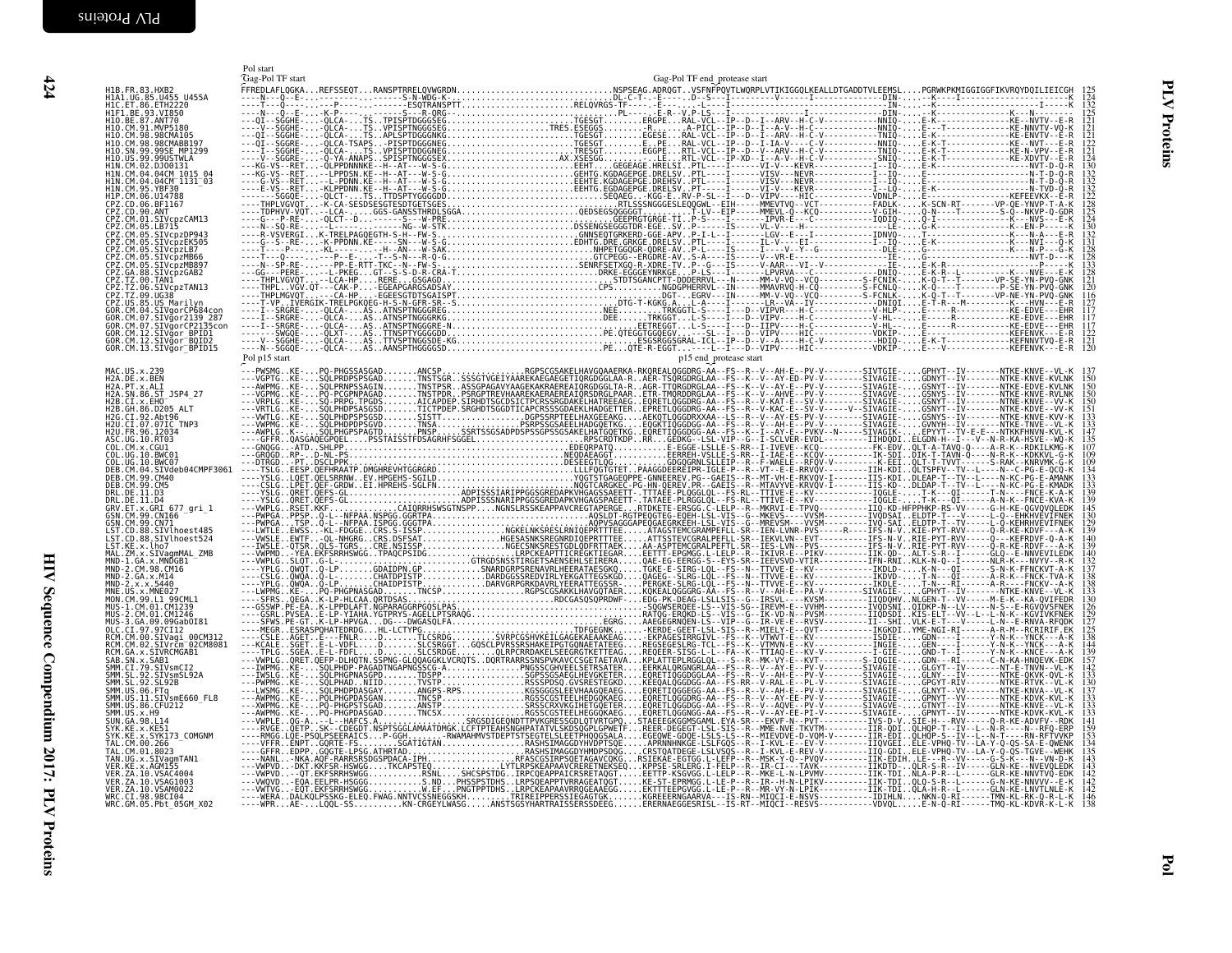| H1B.FR.83.HXB<br>HIA1.UG.85.U455 U455A<br>H1C. ET. 86. ETH2220                                                                                                           |                           |  |  |
|--------------------------------------------------------------------------------------------------------------------------------------------------------------------------|---------------------------|--|--|
| HIF1.BE.93.VI850<br>H10.BE.87.ANT70<br>H10.CM.91.MVP5180<br>H10.CM.98.98CMA105<br>110.CM.98.98CMARR197<br>0.SN.99.99SE MP1299<br>N.CM.02.D.100131                        |                           |  |  |
| 11N.CM.04.04CM 1131 03<br>95.YBF30<br>H1P (M 06 1114788<br>CPZ.CD.90.ANT<br>CPZ.CM.05.LB715<br>05.SIVcpzDP943                                                            |                           |  |  |
| CM.05.SIVcpzMB66<br>05.SIVcpzMB897<br>Z.TZ.09.UG38                                                                                                                       |                           |  |  |
| CM.07.SIVgor2139 287<br>.07.SIVğorCP2135con<br>GOR.CM.12.SIVğor_BPIDI<br>GOR.CM.I2.SIVgor_BOID2<br>GOR.CM.I3.SIVgor_BPID15                                               | protease end p51 RT start |  |  |
| H2A.DE.x.BEN<br>H2A.PT.x.ALI<br>H2A.SN.86.ST JSP4 27<br>H2B.CI.x.EHO<br>12B. GH. 86. D205<br>H2G.CI.92.Abt96<br>H2U.CI.07.07IC_TNP3<br>H2U.FR.96.12034<br>\SC.UG.10.RT03 |                           |  |  |
| 10 RWC07<br>SIVdeb04CMPF3061<br>DER (M.99.(M40<br>DRL.DE.11.D3<br>GRV.ET.x.GRI 677 gri 1                                                                                 |                           |  |  |
| GSN.CM.99.CN71<br>88.SIVlhoest485<br>.88.SIVlhoest524<br>ZM.x.SIVagmMAL ZMB<br>x.MNDGB1<br>CM.98.CM16                                                                    |                           |  |  |
| RCM.CM.02.SIVrčm <sup>-</sup> 02CM8081                                                                                                                                   |                           |  |  |
| RCM.GA.x.SIVRCMGAB1<br>92.SIVsmSL92A<br>92. SL92B<br>.<br>SIVsmE660 FL8<br>86.CFU212<br>SMM.US.x.H9                                                                      |                           |  |  |
| .SYK173 COMGNM<br>.01.8023<br>TAN.UG.x.SIVagmTAN1<br>VER.KE.x.AGM155<br>VER. ZA. 10. VSAC4004<br>/ER.ZA.10.VSAG1003                                                      |                           |  |  |
| VER.ZA.10.VSAM0022<br>WRC.CI.98.98CI04<br>WRC.GM.05.Pbt <sup>-</sup> 05GM X02                                                                                            |                           |  |  |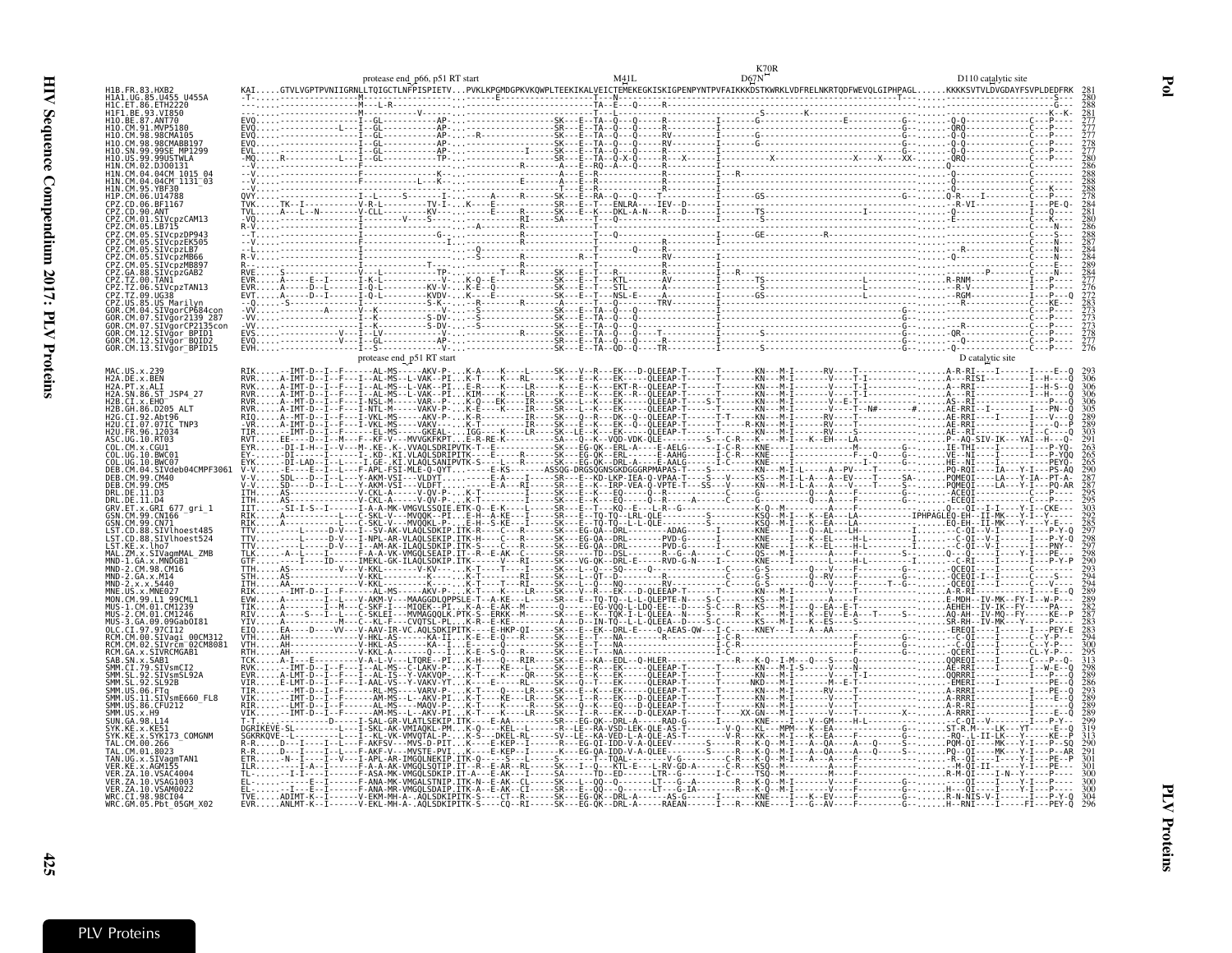| H1B.FR.83.HXB2<br>H1A1.UG.85.U455 U455A<br>H1C.ET.86.ETH2220<br>H1F1.BE.93.VI850                                                                                                                                                                                |  |                   | T215Y |                                                                                                          |
|-----------------------------------------------------------------------------------------------------------------------------------------------------------------------------------------------------------------------------------------------------------------|--|-------------------|-------|----------------------------------------------------------------------------------------------------------|
| H10.BE.87.ANT70<br>H10.CM.91.MVP5180<br>H10.CM.91.MVP5180<br>H10.CM.98.98CMABB197<br>H10.SN.99.99SE_MP1299                                                                                                                                                      |  |                   |       | 445                                                                                                      |
| H10.US.99.99USTWLA                                                                                                                                                                                                                                              |  |                   |       |                                                                                                          |
| HIN.CM.02.DJ00131<br>HIN.CM.04.04CM_1015_04<br>HIN.CM.04.04CM_1131_03<br>HIN.CM.95.YBF30_                                                                                                                                                                       |  |                   |       | 448<br>454<br>456<br>456                                                                                 |
| H1P.CM.06.U14788                                                                                                                                                                                                                                                |  |                   |       | 446<br>452<br>449<br>448                                                                                 |
|                                                                                                                                                                                                                                                                 |  |                   |       | $454$<br>$456$<br>$455$<br>$452$<br>$452$                                                                |
| H1P. CM. 06. U14788<br>CPZ. CD. 06. BF1167<br>CPZ. CM. 00. ANT<br>CPZ. CM. 01. STVcpzCAM13<br>CPZ. CM. 05. LBT15<br>CPZ. CM. 05. STVcpzER505<br>CPZ. CM. 05. STVcpzLB7<br>CPZ. CM. 05. STVcpzLB7<br>CPZ. CM. 05. STVcpzMB867<br>CPZ. CM. 05. STVcpzMB867<br>    |  |                   |       |                                                                                                          |
| CPZ.TZ.00.TAN1<br>CPZ.TZ.00.TAN1<br>CPZ.TZ.06.SIVcpzTAN13<br>CPZ.TZ.09.UG38<br>CPZ.US.85.US_Marilyn                                                                                                                                                             |  |                   |       | $\frac{457}{452}$                                                                                        |
| GOR.CM.04.SIVgorCP684con<br>GOR.CM.07.SIVgor2139_287                                                                                                                                                                                                            |  |                   |       | $\frac{441}{441}$                                                                                        |
| GOR.CM.07.SIVgorCP2135con<br>GOR.CM.07.SIVgorCP2135con<br>GOR.CM.12.SIVgor_BPID1<br>GOR.CM.13.SIVgor_BPID15                                                                                                                                                     |  |                   |       | $\frac{441}{446}$<br>445                                                                                 |
|                                                                                                                                                                                                                                                                 |  | DD catalytic site |       |                                                                                                          |
| MAC.US.x.239<br>H2A.DE.x.BEN<br>H2A.PT.x.ALI<br>H2A.SN.86 <u>.ST</u> _JSP4_27                                                                                                                                                                                   |  |                   |       | $\frac{474}{474}$                                                                                        |
| H2B.CI.x.EHO <sup>-</sup><br>H2B.C1.X.EHO<br>H2B.GH.86.D205 ALT<br>H2G.CI.92.Abt96<br>H2U.CI.07.07IC_TNP3                                                                                                                                                       |  |                   |       |                                                                                                          |
| H2U.FR.96.12034                                                                                                                                                                                                                                                 |  |                   |       |                                                                                                          |
| HZU.FR.90.12034<br>ASC.UG.10.RT03<br>COL.CM.X.CGUI<br>COL.UG.10.BWC01<br>DEB.CM.04.SIVdeb04CMPF3061<br>DEB.CM.04.SIVdeb04CMPF3061<br>DEB.CM.09.CM40                                                                                                             |  |                   |       | $\begin{array}{c} 474 \\ 473 \\ 457 \\ 457 \\ 430 \\ 432 \\ 432 \\ 455 \\ 455 \\ 455 \\ 463 \end{array}$ |
|                                                                                                                                                                                                                                                                 |  |                   |       |                                                                                                          |
| DEB.CM.99.CM40<br>DEB.CM.99.CM5<br>DRL.DE.11.D3<br>DRL.DE.11.D4<br>GRV.ET.X.GRI 677_gri_1<br>GSN.CM.99.CN10<br>GSN.CM.99.CN71<br>LST.CD.88.SIVlhoest485<br>LST.CD.88.SIVlhoest524<br>LST.CD.88.SIVlhoest524<br>LST.CD.88.SIVlhoest524<br>MAI ZM x SIVanmMAI ZMR |  |                   |       | $\frac{460}{453}$<br>467                                                                                 |
|                                                                                                                                                                                                                                                                 |  |                   |       |                                                                                                          |
| LƏ!.RE.X.LUO/<br>MAL.ZM.x.STVagmMAL_ZMB<br>MND-1.GA.x.MNDGB1<br>MND-2.GA.x.M14<br>MND-2.GA.x.M14<br>MND-1.x.x.X.5440<br>MND-1.x.x.X.5440                                                                                                                        |  |                   |       | $\frac{466}{459}$<br>462                                                                                 |
|                                                                                                                                                                                                                                                                 |  |                   |       | $462$<br>$457$<br>$457$<br>$450$<br>$455$                                                                |
| MND-2.x.x.5440<br>MNE-US.x.MNE027<br>MUS-1.CM.01.01.01239<br>MUS-1.CM.01.CM1239<br>MUS-2.CM.01.CM1239<br>MUS-3.64.09.096ab0181<br>MCM.CM.00.SIVagi-00CM312<br>RCM.CM.02.SIVAGM6081<br>RCM.CM.x.SAB1CMGAB1<br>RCM.CM.x.SAB1CMGAB1                                |  |                   |       |                                                                                                          |
|                                                                                                                                                                                                                                                                 |  |                   |       | $\frac{451}{451}$<br>$\frac{451}{462}$<br>463                                                            |
| SAB.SN.x.SAB1<br>3MB .3W. X .3MB1<br>SMM .CI .79 .SIVsmCI2<br>SMM .SL .92 .SIVsmSL92A<br>SMM .US .06 .FTq<br>SMM .US .11 .SIVsmE660_FL8<br>SMM .US .11 .SIVsmE660_FL8                                                                                           |  |                   |       | 466<br>457<br>454                                                                                        |
|                                                                                                                                                                                                                                                                 |  |                   |       | 461<br>457<br>457<br>457                                                                                 |
| 3:111-13:1-11-13:13:31<br>SMM .US .86 . CFU212<br>SMM .US .x . H9<br>SVK .KE .x . KE51<br>SYK .KE .x . SYK173_COMGNM                                                                                                                                            |  |                   |       | $\frac{468}{488}$<br>$482$                                                                               |
| TAL.CM.00.266<br>TAL.CM.00.266<br>TAL.CM.01.8023                                                                                                                                                                                                                |  |                   |       | 458<br>459                                                                                               |
| VER.ZA.10.VSAG1003                                                                                                                                                                                                                                              |  |                   |       | $\frac{469}{469}$<br>468                                                                                 |
| VER.ZA.10.VSAM0022<br>WRC.CI.98.98CI04<br>WRC.CI.98.98CI04<br>WRC.GM.05.Pbt_05GM_X02                                                                                                                                                                            |  |                   |       | 468<br>471<br>463                                                                                        |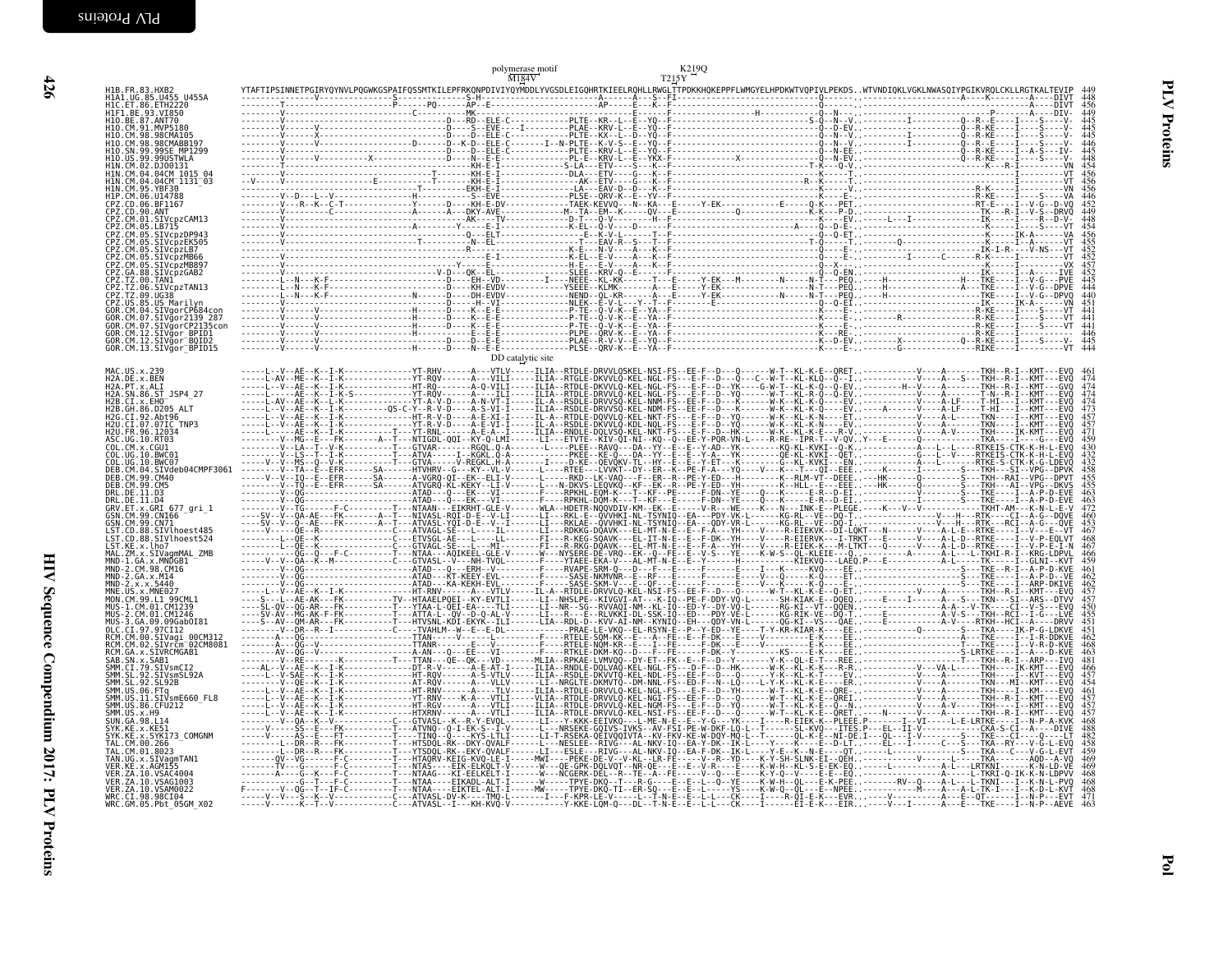|                                                                    |  | p51 RT end p15 RNase H start |  |
|--------------------------------------------------------------------|--|------------------------------|--|
|                                                                    |  |                              |  |
|                                                                    |  |                              |  |
| H10.BE.87.ANT70<br>91 MVP5186                                      |  |                              |  |
| CM 98 98CMA105                                                     |  |                              |  |
|                                                                    |  |                              |  |
|                                                                    |  |                              |  |
| M.04.04CM 1015<br>M.04.04CM 1131 03                                |  |                              |  |
| M 95 YRF30                                                         |  |                              |  |
| .06.1114788<br>ՐՌ.06.BF1167                                        |  |                              |  |
| $90.$ ANT<br>CM.01.SIVcpzCAM13                                     |  |                              |  |
| CM.05.LB715                                                        |  |                              |  |
|                                                                    |  |                              |  |
| IVcpzMB66                                                          |  |                              |  |
| IVcpzMB897                                                         |  |                              |  |
|                                                                    |  |                              |  |
|                                                                    |  |                              |  |
| .US Marilvn<br>04.SIVgorCP684cor                                   |  |                              |  |
| SIVgorCP2135con                                                    |  |                              |  |
| M.12.SIVğor BPID1                                                  |  |                              |  |
| .SIVăor <sup>-</sup> BOID2<br>GOR.CM.13.SIVgor <sup>-</sup> BPID15 |  |                              |  |
|                                                                    |  |                              |  |
| MAC.US.x.239                                                       |  |                              |  |
| H2A.DE.x.BEN<br>H2A.PT.x.ALI                                       |  |                              |  |
| H2A.SN.86.ST JSP4 27<br>H2B.CI.x.EHO                               |  |                              |  |
| GH.86.D205 ALT<br>CI.92.Abt96                                      |  |                              |  |
| CI.07.07IC TNP3                                                    |  |                              |  |
| 96 12032<br>IG 10 RT03                                             |  |                              |  |
| IIG 10 BWC01                                                       |  |                              |  |
|                                                                    |  |                              |  |
| M.04.SIVdeb04CMPF3061                                              |  |                              |  |
|                                                                    |  |                              |  |
| ĒT.x.GRI 677_gri_1                                                 |  |                              |  |
| 99. CN166                                                          |  |                              |  |
| .99.CN71<br>.88.SIVlhoest485                                       |  |                              |  |
| CD.88.SIVlhoest524                                                 |  |                              |  |
|                                                                    |  |                              |  |
| $.98.$ $CM16$                                                      |  |                              |  |
|                                                                    |  |                              |  |
| .x.MNE027                                                          |  |                              |  |
|                                                                    |  |                              |  |
| GA 09.09Gab0I81                                                    |  |                              |  |
| T 97.97CI12<br>RCM.CM.00.SIVagi 00CM312                            |  |                              |  |
| :M.02.SIVrčm <sup>-</sup> 02CM8081<br>.x.SIVRCMGAB1                |  |                              |  |
| .x.SAB1                                                            |  |                              |  |
| 92.SIVsmSL92A                                                      |  |                              |  |
| 92. SL 92B                                                         |  |                              |  |
| 11.SIVsmE660 FL8<br>.86.CFU212                                     |  |                              |  |
| x.H9                                                               |  |                              |  |
|                                                                    |  |                              |  |
| x.SYK173 COMGNM                                                    |  |                              |  |
|                                                                    |  |                              |  |
| .x.SIVaomTAN1<br>x AGM155                                          |  |                              |  |
| A.10.VSAC4004<br>.10.VSAG1003                                      |  |                              |  |
| VER.ZA.10.VSAM0022<br>WRC.CI.98.98CI04                             |  |                              |  |
| WRC.GM.05.Pbt 05GM X02                                             |  |                              |  |

Pol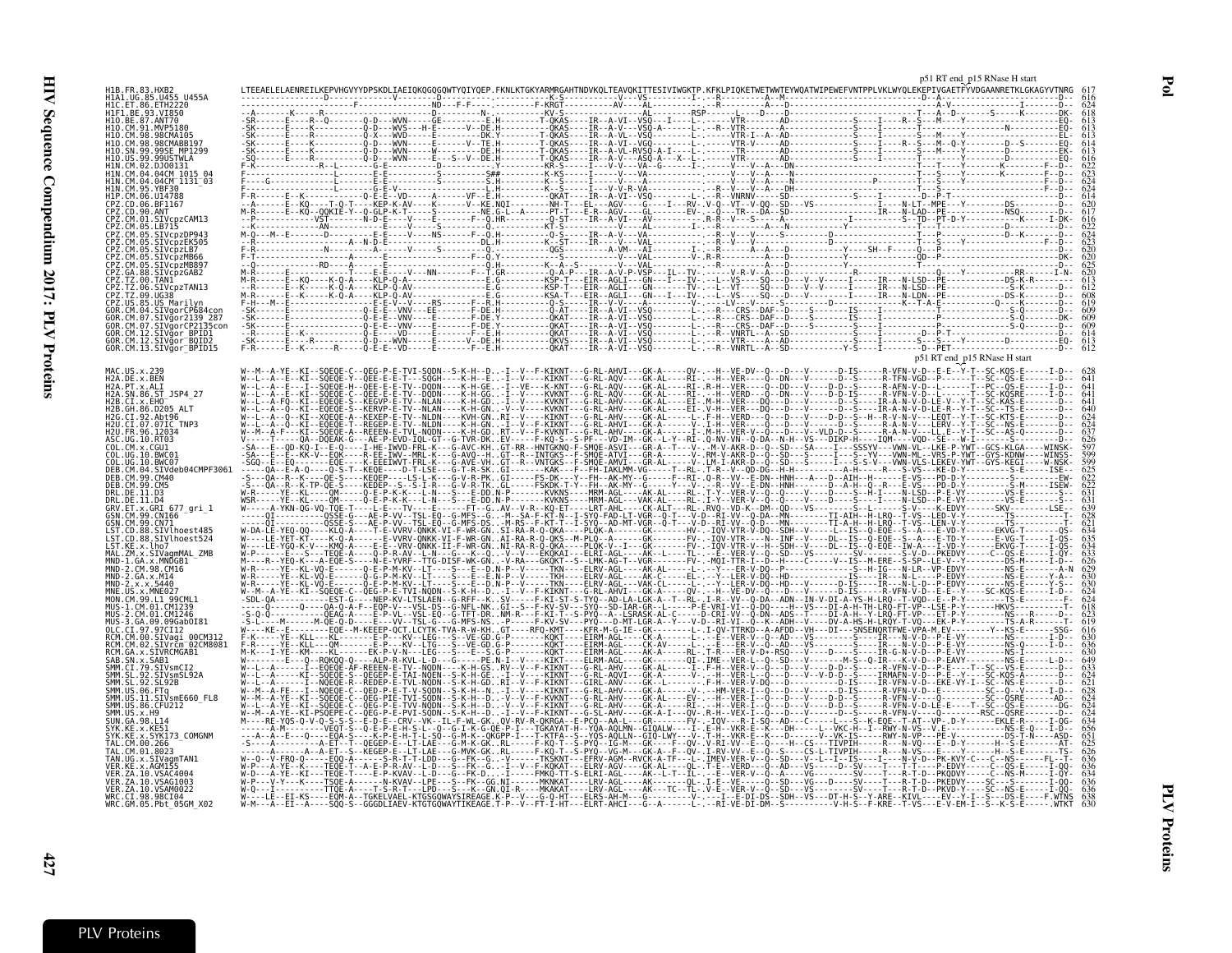| H1B.FR.83.HXB2<br>H1A1.UG.85.U455 U455A<br>H1C.ET.86.ETH2220                                                                                           |  |                                     |  |                            |
|--------------------------------------------------------------------------------------------------------------------------------------------------------|--|-------------------------------------|--|----------------------------|
| HIF1.BE.93.VI850<br>H10.BE.87.ANT70                                                                                                                    |  |                                     |  |                            |
| H10.CM.91.MVP5180<br>H10. CM. 98. 98CMA105<br>H10. CM. 98. 98CMABB197<br>H10. CM. 99. 99SE_MP1299<br>H10. US. 99. 99USTWLA                             |  |                                     |  |                            |
| HIN.CM.02.DJ00131                                                                                                                                      |  |                                     |  |                            |
| H.N.CM.04.04CM 1015 04<br>H.N.CM.04.04CM 1015 04<br>H.N.CM.04.04CM 1131-03<br>H.N.CM.05.YBF30<br>CPZ.CD.06.U14788<br>CPZ.CD.06.BF1167<br>CPZ.CD.09.ANT |  |                                     |  |                            |
|                                                                                                                                                        |  |                                     |  |                            |
| CPZ.CM.01.SIVcpzCAM13<br>CPZ.CM.05.LB715                                                                                                               |  |                                     |  |                            |
| CPZ.CM.05.EB715<br>CPZ.CM.05.SIVcpzDP943<br>CPZ.CM.05.SIVcpzEK505<br>CPZ.CM.05.SIVcpzLB7<br>CPZ.CM.05.SIVcpzMB66<br>CPZ.CM.05.SIVcpzMB66               |  |                                     |  |                            |
| CPZ.GA.88.SIVcpzGAB2                                                                                                                                   |  |                                     |  |                            |
| CPZ.TZ.00.TAN1<br>CPZ.TZ.00.TAN1<br>CPZ.TZ.06.SIVcpzTAN13<br>CPZ.US.85.US_Marilyn                                                                      |  |                                     |  |                            |
| GOR.CM.04.SIVgorCP684con<br>GOR.CM.04.SIVgorCP684con<br>GOR.CM.07.SIVğorCP2135con                                                                      |  |                                     |  |                            |
| GOR.CM.12.STVgor_BPID1<br>GOR.CM.12.STVgor_BPID1<br>GOR.CM.12.STVgor_BOID2<br>GOR.CM.13.STVgor_BPID15                                                  |  |                                     |  |                            |
| MAC.US.x.239                                                                                                                                           |  | p15 RNase H end_p31 Integrase start |  |                            |
| H2A.DE.x.BEN<br>H2A.PT.x.ALI<br>H2A.SN.86.ST_JSP4_27                                                                                                   |  |                                     |  | $\frac{808}{808}$          |
| H2B.CI.x.EHO<br>H2B.CI.x.EHO<br>H2B.GH.86.D205 ALT<br>H2G.CI.92.Abt96                                                                                  |  |                                     |  | 808                        |
| H2U.CI.07.071C TNP3                                                                                                                                    |  |                                     |  |                            |
| ASC.UG.10.RT03<br>COL.CM.x.CGU1<br>COL.UG.10.BWC01<br>COL. UG. 10. BWC07                                                                               |  |                                     |  |                            |
| DEB.CM.04.SIVdeb04CMPF3061<br>DEB.CM.99.CM40<br>DEB.CM.99.CM5                                                                                          |  |                                     |  | 789<br>789                 |
| DRL.DE.11.D3<br>DRL.DE.11.D4<br>GRV.ET.x.GRI 677_gri_1<br>GSN.CM.99.CN166                                                                              |  |                                     |  | 798<br>$\frac{806}{795}$   |
| GSN.CM.99.CN71                                                                                                                                         |  |                                     |  |                            |
| UST.CD.88.SIVlhoest485<br>LST.CD.88.SIVlhoest524<br>LST.KE.x.lho7<br>MAL.ZM.x.SIVagmMAL_ZMB                                                            |  |                                     |  | $\frac{803}{804}$<br>$803$ |
| MND-1.GA.x.MNDGB1<br>MND-2.CM.98.CM16<br>MND-2.GA.x.M14                                                                                                |  |                                     |  | 793<br>796<br>797          |
| MND-2.x.x.5440<br>MNE.US.x.MNE027<br>MON.CM.99.L1_99CML1                                                                                               |  |                                     |  | 797<br>791                 |
| MUS-1.CM.01.CM1239<br>MUS-2.CM.01.CM1239<br>MUS-3.GA.09.09Gab0I81                                                                                      |  |                                     |  | 785<br>790                 |
| OLC.CI.97.97CI12<br>RCM.CM.00.SIVagi_00CM312<br>RCM.CM.02.SIVrcm_02CM8081                                                                              |  |                                     |  |                            |
| RCM.GA.x.SIVRCMGAB1<br>SAB.SN.x.SAB1<br>SAB.SN.x.SAB1<br>SMM.CI.79.SIVsmCI2                                                                            |  |                                     |  | 800                        |
| SMM. SL. 92. STVSMSL92A<br>SMM. SL. 92. STVSMSL92A<br>SMM. US. 96. FTq<br>SMM. US. 11. STVSME660_FL8                                                   |  |                                     |  | 790<br>788                 |
| SMM.US.86.CFU212<br>SMM.US.x.H9                                                                                                                        |  |                                     |  |                            |
| SUN. GA. 98. L14<br>ŠÝK.KE.X.KE51<br>SYK.KE.x.SYK173_COMGNM<br>TAL.CM.00.266_                                                                          |  |                                     |  | 803<br>823<br>818<br>792   |
| TAL. CM. 01.8023<br>TAN.UG.x.SIVagmTAN1<br>VER.KE.x.AGM155                                                                                             |  |                                     |  |                            |
| VER. ZA. 10. VSAC4004<br>VER. ZA. 10. VSAG1003                                                                                                         |  |                                     |  | 801<br>$\frac{803}{803}$   |
| VER. ZA. 10. VSAM0022<br>WRC. CI. 98. 98CI04<br>WRC.GM.05.Pbt 05GM X02                                                                                 |  |                                     |  | 807                        |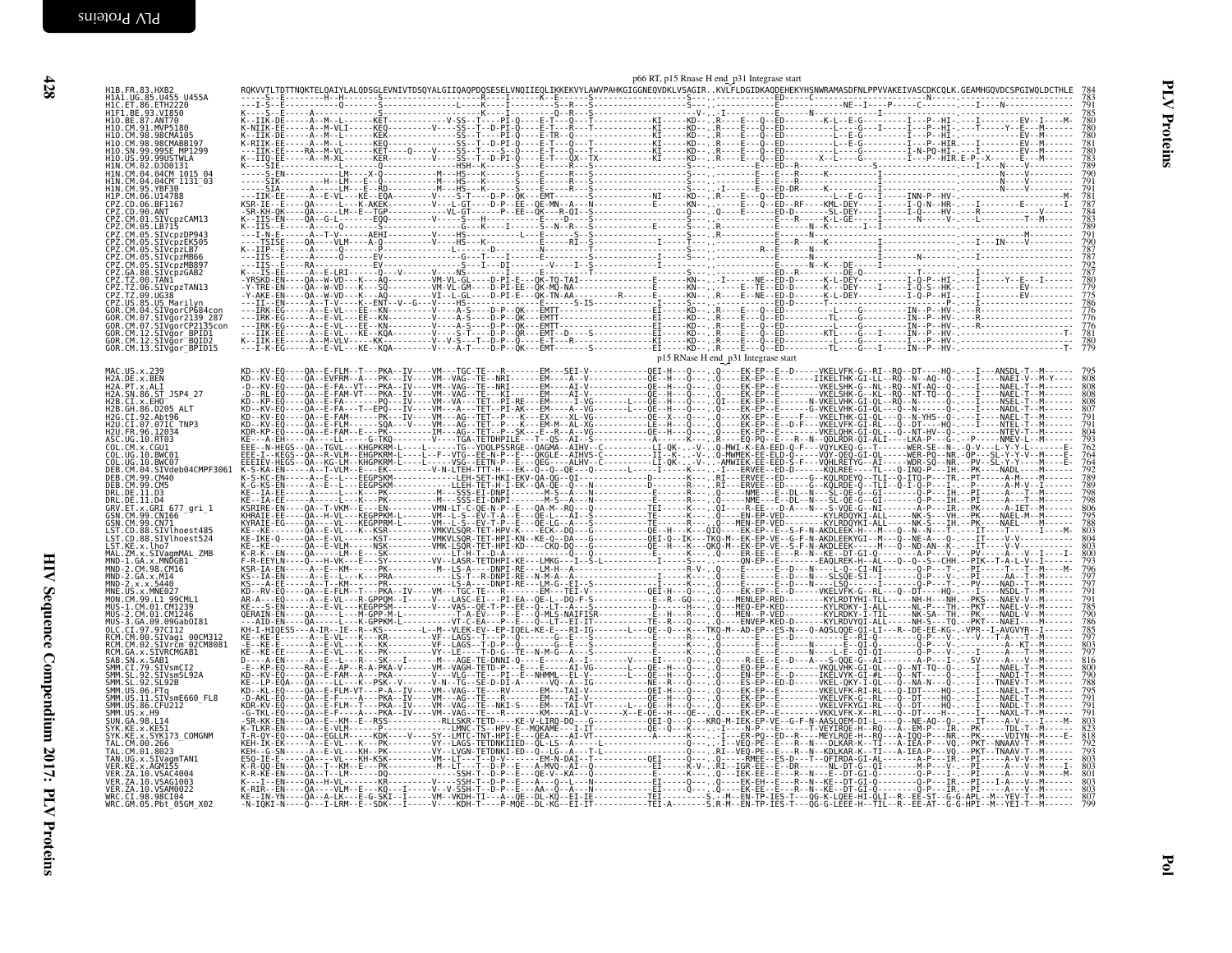| 110.BE.87.ANT70                                                            |                                                                                                |                                                                                |                                                     |                                                                                                                                                                                            |  |
|----------------------------------------------------------------------------|------------------------------------------------------------------------------------------------|--------------------------------------------------------------------------------|-----------------------------------------------------|--------------------------------------------------------------------------------------------------------------------------------------------------------------------------------------------|--|
|                                                                            |                                                                                                |                                                                                |                                                     |                                                                                                                                                                                            |  |
| 1N CM 04 04CM 1015                                                         |                                                                                                |                                                                                |                                                     |                                                                                                                                                                                            |  |
| CM.95.YBF30                                                                | CM.04.04CM 1131 03                                                                             |                                                                                |                                                     |                                                                                                                                                                                            |  |
|                                                                            | 05 LB715                                                                                       |                                                                                |                                                     |                                                                                                                                                                                            |  |
|                                                                            | SIVcpzDP943<br>SIVcpzEK505                                                                     |                                                                                |                                                     |                                                                                                                                                                                            |  |
|                                                                            | SIVcpzMB89<br>SIVcpzGAB2                                                                       |                                                                                |                                                     |                                                                                                                                                                                            |  |
|                                                                            |                                                                                                |                                                                                |                                                     |                                                                                                                                                                                            |  |
|                                                                            | US Mari<br>M.07.SIVaor2139 28.<br>CM.07. STVgorCP2135cou                                       |                                                                                |                                                     |                                                                                                                                                                                            |  |
|                                                                            | .CM.12.SIVaor BPID1<br>CM.12.SIVgor <sup>-</sup> BQID2<br>GOR.CM.13.SIVgor <sup>-</sup> BPID15 |                                                                                |                                                     |                                                                                                                                                                                            |  |
|                                                                            |                                                                                                |                                                                                |                                                     |                                                                                                                                                                                            |  |
| H2A.PT.x.ALI<br>H2A.SN.86.ST JSP4 27<br>H2R CT x FHO<br>12R GH 86 D205 ALT |                                                                                                |                                                                                |                                                     |                                                                                                                                                                                            |  |
|                                                                            | .07.07IC TNP3                                                                                  |                                                                                |                                                     |                                                                                                                                                                                            |  |
|                                                                            |                                                                                                |                                                                                |                                                     |                                                                                                                                                                                            |  |
|                                                                            | SIVdeb04CMPF3061                                                                               |                                                                                |                                                     |                                                                                                                                                                                            |  |
|                                                                            | x.GRI 677 gri 1                                                                                |                                                                                |                                                     |                                                                                                                                                                                            |  |
|                                                                            | .88.SIVlhoest485                                                                               |                                                                                |                                                     |                                                                                                                                                                                            |  |
| ST.KE.x.lho7                                                               | D.88.SIVlhoest524<br>MAL.ZM.x.SIVagmMAL ZMB                                                    |                                                                                |                                                     |                                                                                                                                                                                            |  |
|                                                                            | GA.x.MNDGB1<br>.CM.98.CM16                                                                     |                                                                                |                                                     |                                                                                                                                                                                            |  |
|                                                                            |                                                                                                |                                                                                |                                                     |                                                                                                                                                                                            |  |
|                                                                            |                                                                                                |                                                                                |                                                     |                                                                                                                                                                                            |  |
|                                                                            | .00.SIVagı<br>.CM.02.SIVrcm <sup>-</sup> 02CM808<br>.x.SIVRCMGAB1                              |                                                                                |                                                     |                                                                                                                                                                                            |  |
|                                                                            | SIVsmSL92A                                                                                     |                                                                                |                                                     |                                                                                                                                                                                            |  |
|                                                                            | .11.SIVsmE660 FL8                                                                              |                                                                                |                                                     |                                                                                                                                                                                            |  |
| .US.x.H9<br>GA.98.L14                                                      | 86.CFU212                                                                                      |                                                                                |                                                     |                                                                                                                                                                                            |  |
|                                                                            |                                                                                                |                                                                                |                                                     |                                                                                                                                                                                            |  |
|                                                                            | 10. VSAC4004                                                                                   |                                                                                |                                                     |                                                                                                                                                                                            |  |
| FR ZA 10 VSAM0022<br>WRC.CI.98.98CI04                                      | WRC.GM.05.Pbt 05GM X02                                                                         | -------L--KI--T-DAYQ--L-TIQ--------K------T--KSQKME-I---L--E--------------I--K | -LS---ITKL-----P--VSQE-Q-M---GK-EHTT----------S---- | -------L--KI----DAYO--L---OI-----M-K-----T--KSÒKMÒTI---L--E-------------I--K-RR--E--HRI-ED--K-E--LA--L-----E---L--.-PA--L-NM-TAÈLE-NOT-Ô-K.<br>- ORT - FD - - K - F - - I A - - TY - - - - |  |

Pol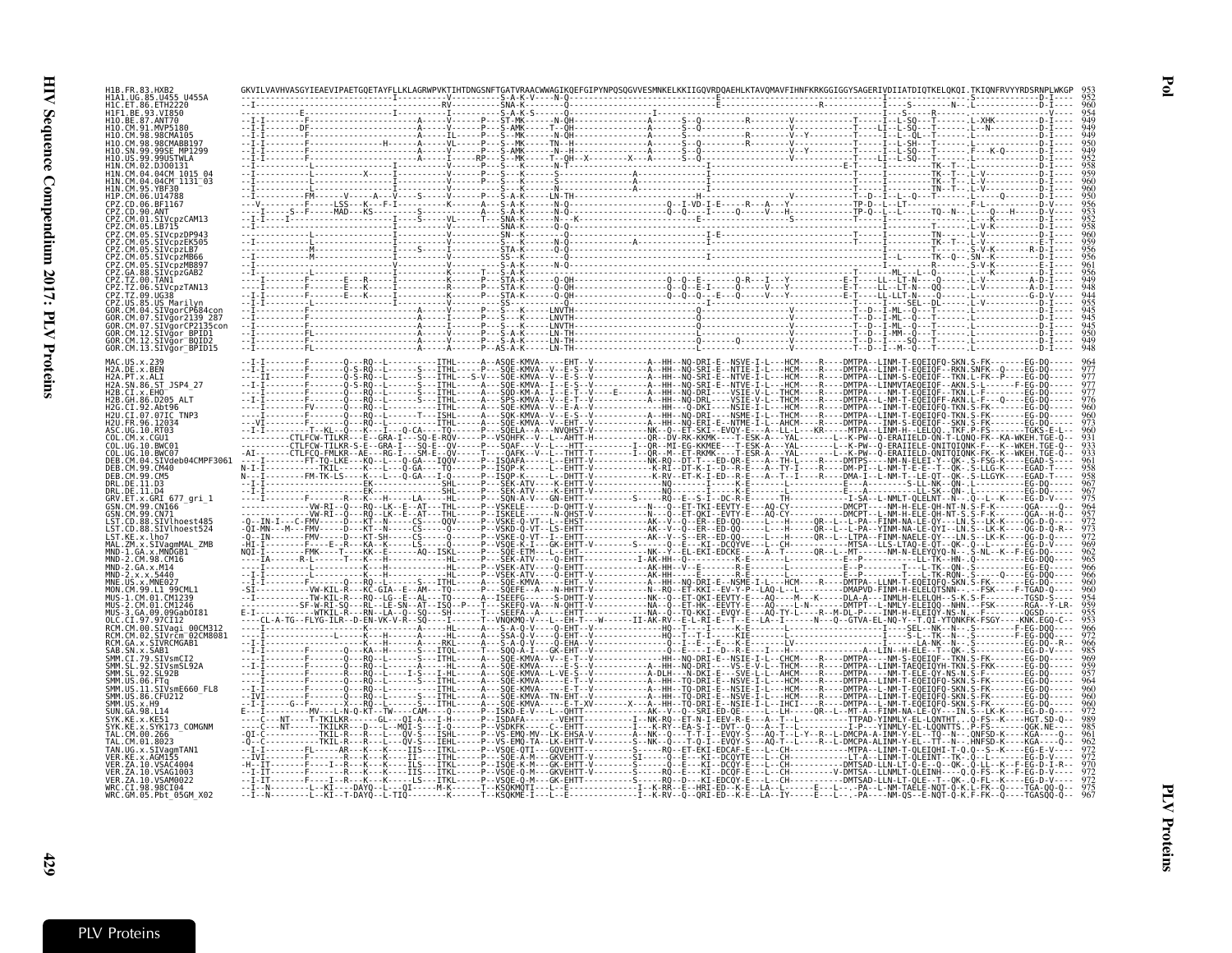|                                                                                                                                                                                                                      | p31 Integrase end<br>Pol end                                                                                                                                                                                                                                                                                                                                                                                                                                                                                                                                        |                                                              |
|----------------------------------------------------------------------------------------------------------------------------------------------------------------------------------------------------------------------|---------------------------------------------------------------------------------------------------------------------------------------------------------------------------------------------------------------------------------------------------------------------------------------------------------------------------------------------------------------------------------------------------------------------------------------------------------------------------------------------------------------------------------------------------------------------|--------------------------------------------------------------|
| H1B.FR.83.HXB2<br>H1A1.UG.85.U455 U455A                                                                                                                                                                              | AKLLWKGEGAVVIQDNS.DIKVVPRRKAKIIRDYGKQMAGDDCVASRQDED*<br>${\small \begin{tabular}{@{c}c@{}}\hline \multicolumn{3}{c}{\begin{tabular}{@{}}c@{}} \hline \multicolumn{3}{c}{\begin{tabular}{@{}}c@{}} \hline \multicolumn{3}{c}{\begin{tabular}{@{}}c@{}} \hline \multicolumn{3}{c}{\begin{tabular}{@{}}c@{}} \hline \multicolumn{3}{c}{\begin{tabular}{@{}}c@{}} \hline \multicolumn{3}{c}{\begin{tabular}{@{}}c@{}} \hline \multicolumn{3}{c}{\begin{tabular}{@{}}c@{}} \hline \multicolumn{3}{c}{\begin{tabular}{@{}}c@{}} \hline \$                                 | 1003<br>1003                                                 |
| HIC.ET.86.ETH2220<br>HIF1.BE.93.VI850<br>H10.BE.87.ANT70<br>H10.CM.91.MVP5180                                                                                                                                        |                                                                                                                                                                                                                                                                                                                                                                                                                                                                                                                                                                     | $\frac{1011}{1005}$<br>1010<br>1010                          |
| H10.CM.98.98CMA105<br>H10.CM.98.98CMABB197<br>H10.SN.99.99SE MP1299                                                                                                                                                  |                                                                                                                                                                                                                                                                                                                                                                                                                                                                                                                                                                     | 1010<br>teins<br>1011<br>1010                                |
| H10. US. 99. 99USTWLA<br>H1N.CM.02.D300131<br>H1N.CM.04.04CM 1015 04<br>H1N.CM.04.04CM 1015 03                                                                                                                       |                                                                                                                                                                                                                                                                                                                                                                                                                                                                                                                                                                     | 1013<br>1013<br>1014                                         |
| H1N.CM.95.YBF30<br>HIP.CM.06.UI4788<br>CPZ.CD.06.BF1167                                                                                                                                                              |                                                                                                                                                                                                                                                                                                                                                                                                                                                                                                                                                                     | 1015<br>1015<br>1008                                         |
| CPZ.CD.90.ANT<br>CPZ.CM.01.SIVcpzCAM13                                                                                                                                                                               |                                                                                                                                                                                                                                                                                                                                                                                                                                                                                                                                                                     | 1007<br>1004<br>1003<br>1013                                 |
| CPZ.CM.05.LB715<br>CPZ.CM.05.SIVCpZPP943<br>CPZ.CM.05.SIVCpZEK50<br>CPZ.CM.05.SIVCpZEK50<br>CPZ.CM.05.SIVCpZH866<br>CPZ.CM.05.SIVCpZMB807<br>CPZ.CM.05.SIVCpZMB807<br>CPZ.CM.05.SIVCpZMB807<br>CPZ.CM.05.SIVCpZMB807 |                                                                                                                                                                                                                                                                                                                                                                                                                                                                                                                                                                     | 1015<br>1014<br>1007                                         |
|                                                                                                                                                                                                                      |                                                                                                                                                                                                                                                                                                                                                                                                                                                                                                                                                                     | 1011<br>1012<br>1011                                         |
| CPZ.TZ.00.TAN1<br>CPZ.TZ.06.SIVCpzTAN13<br>CPZ.TZ.09.UG38                                                                                                                                                            |                                                                                                                                                                                                                                                                                                                                                                                                                                                                                                                                                                     | 1000<br>999<br>999                                           |
| CPZ.US.85.US Marilyn<br>GOR.CM.04.SIVgorCP684con<br>GOR.CM.07.SIVgor2139_287                                                                                                                                         |                                                                                                                                                                                                                                                                                                                                                                                                                                                                                                                                                                     | 1006<br>1003<br>1003                                         |
| GOR.CM.07.SIVgorCP2135con<br>GOR.CM.12.SIVğor BPID1<br>GOR.CM.12.SIVgor <sup>-</sup> BQID2<br>GOR.CM.13.SIVgor BPID15                                                                                                |                                                                                                                                                                                                                                                                                                                                                                                                                                                                                                                                                                     | 1003<br>1008<br>1007<br>1006                                 |
|                                                                                                                                                                                                                      | p31 Integrase end<br>Pol end                                                                                                                                                                                                                                                                                                                                                                                                                                                                                                                                        |                                                              |
| MAC.US.x.239<br>H2A.DE.x.BEN<br>H2A.PT.x.ALI<br>H2A.SN.86.ST_JSP4_27                                                                                                                                                 |                                                                                                                                                                                                                                                                                                                                                                                                                                                                                                                                                                     | 1020<br>1033<br>1033<br>1033                                 |
| H2B.CI.X.EHO<br>H2B.GH.86.D205 ALT<br>H2G.CI.92.Abt96                                                                                                                                                                |                                                                                                                                                                                                                                                                                                                                                                                                                                                                                                                                                                     | 1036<br>1035                                                 |
| H2U.CI.07.07IC TNP3<br>H2U.FR.96.12034                                                                                                                                                                               |                                                                                                                                                                                                                                                                                                                                                                                                                                                                                                                                                                     | 1016<br>1022<br>1034                                         |
| ASC.UG.10.RT03<br>COL.CM.x.CGU1<br>COL.UG.10.BWC01<br>COL.UG.10.BWC07                                                                                                                                                |                                                                                                                                                                                                                                                                                                                                                                                                                                                                                                                                                                     | $\frac{1018}{991}$<br>995                                    |
| DEB.CM.04.SIVdeb04CMPF3061<br>DEB.CM.99.CM40<br>DEB.CM.99.CM5                                                                                                                                                        |                                                                                                                                                                                                                                                                                                                                                                                                                                                                                                                                                                     | 1011<br>1008<br>1008                                         |
| DRL.DE.11.D3<br>DRL.DE.11.D4<br>GRV.ET.x.GRI 677_gri_1<br>GSN.CM.99.CN166                                                                                                                                            |                                                                                                                                                                                                                                                                                                                                                                                                                                                                                                                                                                     | 1013<br>1013<br>1041<br>1016                                 |
| GSN.CM.99.CN71<br>LST.CD.88.SIVlhoest485<br>LST.CD.88.SIVlhoest524                                                                                                                                                   |                                                                                                                                                                                                                                                                                                                                                                                                                                                                                                                                                                     | 1017<br>1020<br>1021                                         |
| LST.KE.x.lho7<br>MAL.ZM.x.SIVagmMAL_ZMB<br>MND-1.GA.x.MNDGB1<br>MND-2.CM.98.CM16                                                                                                                                     |                                                                                                                                                                                                                                                                                                                                                                                                                                                                                                                                                                     | 1020<br>1023<br>1010                                         |
| MND-2.GA.x.M14<br>MND-2.x.x.5440                                                                                                                                                                                     |                                                                                                                                                                                                                                                                                                                                                                                                                                                                                                                                                                     | 1011<br>1017<br>1012                                         |
| MNE.US.X.MNE027<br>MON.CM.99.L1 99CML1<br>MUS-1.CM.01.CM1239<br>MUS-2.CM.01.CM1246<br>MUS-3.GA.09.09Gab0181                                                                                                          | -Ä----------VKTEQĞQVIT---------KP--AKENVGSKSNTGDHRKEDGLDN                                                                                                                                                                                                                                                                                                                                                                                                                                                                                                           | 1016<br>1018<br>1012<br>1017                                 |
| OLC.CI.97.97CI12                                                                                                                                                                                                     |                                                                                                                                                                                                                                                                                                                                                                                                                                                                                                                                                                     | 1016<br>995<br>1018                                          |
| RCM.CM.00.SIVagi_00CM312<br>RCM.CM.00.SIVagi_00CM312<br>RCM.GA.x.SIVRCMGAB1<br>SAB.SN.x.SAB1                                                                                                                         |                                                                                                                                                                                                                                                                                                                                                                                                                                                                                                                                                                     | 1024<br>1019<br>1040                                         |
| SMM.CI.79.SIVsmCI2<br>SMM. SL. 92. SIVSMSL92A<br>SMM. SL. 92. SL92B                                                                                                                                                  |                                                                                                                                                                                                                                                                                                                                                                                                                                                                                                                                                                     | 1028<br>1023<br>1006                                         |
| SMM. US. 06. FTq<br>SMM. US. 11. SIVsmE660_FL8<br>SMM. U.S. 86. CFU212                                                                                                                                               |                                                                                                                                                                                                                                                                                                                                                                                                                                                                                                                                                                     | 1020<br>1016<br>1016<br>1016                                 |
| SMM. US. x. H9<br>SUN. GA. 98. L14<br>SYK.KE.X.KE51<br>SYK.KE.X.SYK173_COMGNM<br>TAL.CM.00.266                                                                                                                       | $\begin{minipage}[t]{.01\textwidth}\begin{tabular}{0.9\textwidth}\begin{tabular}{0.9\textwidth}\begin{tabular}{0.9\textwidth}\begin{tabular}{0.9\textwidth}\begin{tabular}{0.9\textwidth}\begin{tabular}{0.9\textwidth}\begin{tabular}{0.9\textwidth}\begin{tabular}{0.9\textwidth}\begin{tabular}{0.9\textwidth}\begin{tabular}{0.9\textwidth}\begin{tabular}{0.9\textwidth}\begin{tabular}{0.9\textwidth}\begin{tabular}{0.9\textwidth}\begin{tabular}{0.9\textwidth}\begin{tabular}{0.9\textwidth}\begin{tabular}{0.9\textwidth}\begin{tabular}{0.9\textwidth}\$ | 1017<br>1041<br>1037                                         |
| TAL.CM.01.8023<br>TAN.UG.x.SIVagmTAN1                                                                                                                                                                                |                                                                                                                                                                                                                                                                                                                                                                                                                                                                                                                                                                     | 1020                                                         |
| VER.KE.x.AGM155<br>VER. ZA. 10. VSAC4004<br>VER. ZA. 10. VSAG1003                                                                                                                                                    | -T-I---------K-0G.EL-----------K---ERK-MG-ENHLEGLGGTNN<br>-T-I---------K-QE.EL----------K---##KRMG-ENHVEGIRRPDNE<br>-V-I---------KEQG.EL--I-------K----GKGVGNEDHMEGIGRADN                                                                                                                                                                                                                                                                                                                                                                                           | 1021<br>1020<br>1020<br>1024<br>1024<br>1026<br>1022<br>1007 |
| VER.ZA.10.VSAM0022<br>WRC.CI.98.98CI04<br>WRC.CI.98.98CI04<br>WRC.GM.05.Pbt_05GM_X02                                                                                                                                 | G---------L-VETPE.G-IT--K------KVWNGEGMDRSSSNKD<br>G--V------L-V-TPEG-LLT---------KTWDGKGM#                                                                                                                                                                                                                                                                                                                                                                                                                                                                         |                                                              |
|                                                                                                                                                                                                                      |                                                                                                                                                                                                                                                                                                                                                                                                                                                                                                                                                                     |                                                              |
|                                                                                                                                                                                                                      |                                                                                                                                                                                                                                                                                                                                                                                                                                                                                                                                                                     |                                                              |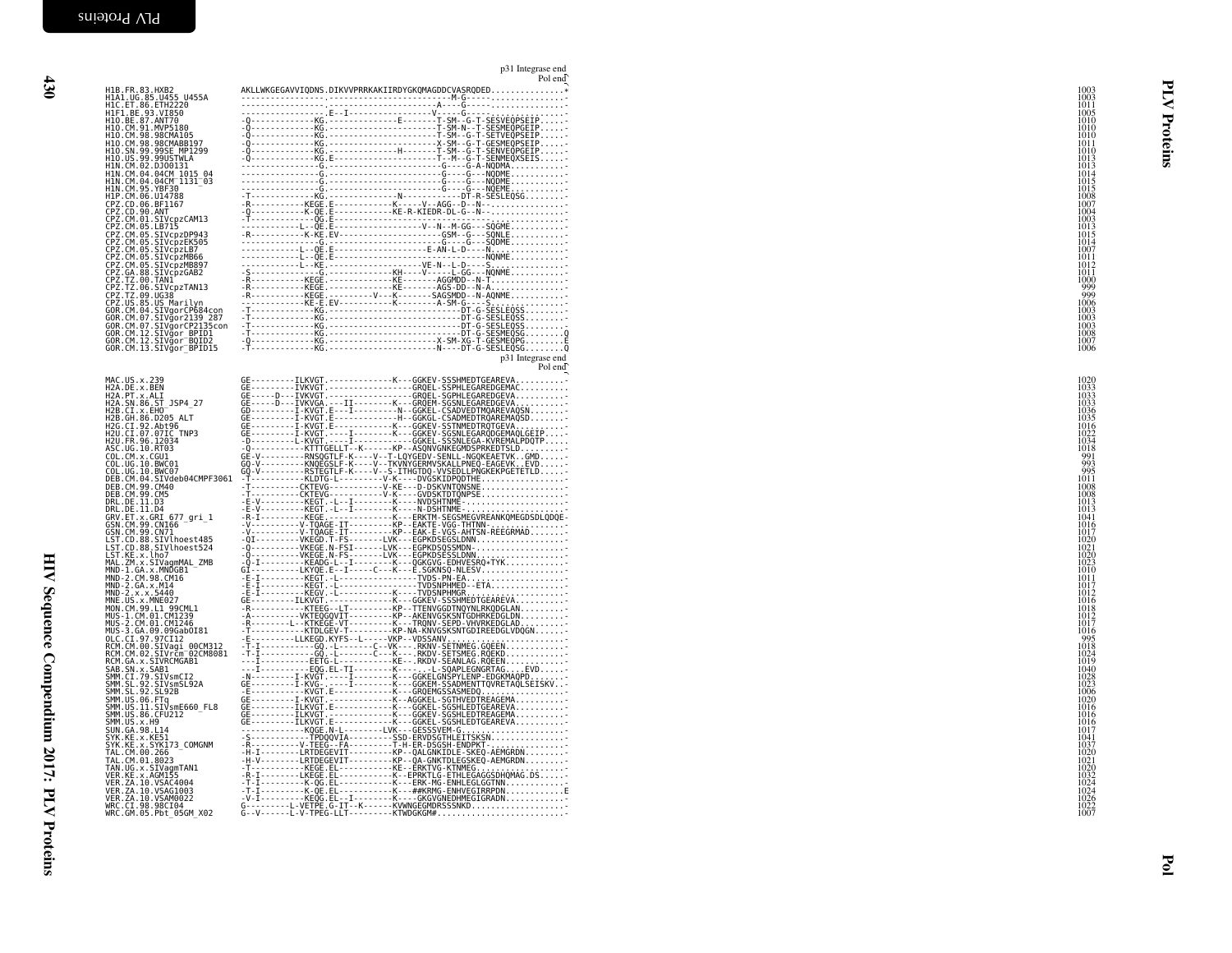<span id="page-20-0"></span>

|                                                                                                                                                                                                               | Vif start                                                         |  |  |  |
|---------------------------------------------------------------------------------------------------------------------------------------------------------------------------------------------------------------|-------------------------------------------------------------------|--|--|--|
| H1B.FR.83.HXB2<br>H1A1.UG.85.U455 U455A                                                                                                                                                                       |                                                                   |  |  |  |
|                                                                                                                                                                                                               |                                                                   |  |  |  |
| HIF1.BE.93.VI850<br>H10.BE.87.ANT70<br>H10.CM.91.MVP5180                                                                                                                                                      |                                                                   |  |  |  |
| H10.CM.98.98CMA105<br>98CMABB197<br>H1O.CM.98.                                                                                                                                                                |                                                                   |  |  |  |
| H10.SN.99<br>99SE MP1299<br>H10.US.99.99USTWLA                                                                                                                                                                |                                                                   |  |  |  |
| .02.DJ00131<br>04CM 1015                                                                                                                                                                                      |                                                                   |  |  |  |
| 04CM 1131 03<br>H1N.CM.95.YBF30                                                                                                                                                                               |                                                                   |  |  |  |
| CPZ.CD.06.BF1167                                                                                                                                                                                              |                                                                   |  |  |  |
| CPZ.CD.90.ANT<br>CPZ.CM.01.SIVcpzCAM13                                                                                                                                                                        |                                                                   |  |  |  |
| CPZ.CM.05.LB715<br>CPZ.CM.05.SIVcpzDP943                                                                                                                                                                      |                                                                   |  |  |  |
| ČPŽ.ČM.05.ŠIVCPZEK505<br>CPZ.CM.05.SIVCpzLB7                                                                                                                                                                  |                                                                   |  |  |  |
| CM.05.SIVcpzMB66<br>SIVcpzMB897                                                                                                                                                                               |                                                                   |  |  |  |
| SIVcpzGAB2                                                                                                                                                                                                    |                                                                   |  |  |  |
| SIVcpzTAN13<br>. 06<br>. 09<br>UG38                                                                                                                                                                           |                                                                   |  |  |  |
| CPZ.US.85.US Marilyn<br>CM.04<br>SIVgorCP684cor.                                                                                                                                                              |                                                                   |  |  |  |
| .CM.07.SIVăor2139 287<br>CM.07.SIVgorCP2135con                                                                                                                                                                |                                                                   |  |  |  |
| GOR.CM.12.SIVgor BPID1                                                                                                                                                                                        |                                                                   |  |  |  |
| GOR.CM.12.SIVgor BOID2<br>GOR.CM.13.SIVgor BPID15                                                                                                                                                             |                                                                   |  |  |  |
|                                                                                                                                                                                                               | .<br>--EEK--IAVPT-RIPERLER-H--I-YLK-KTKDLQKVCYVP-FKVGWAW.WTC-R-IF |  |  |  |
| MAC.US.x.239<br>H2A.DE.x.BEN<br>H2A.PT.x.ALI<br>H2A.SN.86.ST                                                                                                                                                  |                                                                   |  |  |  |
| JSP4 27<br>H2B.CI.X.EHO                                                                                                                                                                                       |                                                                   |  |  |  |
| H2B. GH. 86. D205_ALT<br>H2G.CI.92.Abt96                                                                                                                                                                      |                                                                   |  |  |  |
| H2U.CI.07.07IC TNP3<br>H2U.FR.96.12034                                                                                                                                                                        |                                                                   |  |  |  |
| ASC.UG.10.RT03<br>COL.CM.x.CGU1                                                                                                                                                                               |                                                                   |  |  |  |
| COL.UG.10.BWC01<br>COL.UG.10.BWC07                                                                                                                                                                            |                                                                   |  |  |  |
| DEB.CM.04.SIVdeb04CMPF3061<br>DEB. CM. 99. CM40                                                                                                                                                               |                                                                   |  |  |  |
|                                                                                                                                                                                                               |                                                                   |  |  |  |
|                                                                                                                                                                                                               |                                                                   |  |  |  |
| DEB.CM.99.CM40<br>DEB.CM.99.CM5<br>DRL.DE.11.D3<br>DRL.DE.11.D4<br>GSN.CM.99.CM766<br>GSN.CM.99.CM766<br>LST.CD.88.SIVlhoest485<br>LST.CD.88.SIVlhoest485<br>LST.CD.88.SIVlhoest485<br>LST.CD.88.SIVlhoest485 |                                                                   |  |  |  |
|                                                                                                                                                                                                               |                                                                   |  |  |  |
|                                                                                                                                                                                                               |                                                                   |  |  |  |
| LST.KE.x.1ho7<br>MAL.ZM.x.SIVagmMAL_ZMB<br>MND-1.GA.x.MND6B1<br>MND-2.CM.98.CM16<br>MND-2.GA.x.M14                                                                                                            |                                                                   |  |  |  |
|                                                                                                                                                                                                               |                                                                   |  |  |  |
| MNE.US.x.MNE027                                                                                                                                                                                               |                                                                   |  |  |  |
| MON.CM.99.LI 99CML1<br>MUS-1.CM.01.CM1239                                                                                                                                                                     |                                                                   |  |  |  |
| MUS-2.CM.01.CM1246<br>MUS-3.GA.09.09Gab0I81                                                                                                                                                                   |                                                                   |  |  |  |
|                                                                                                                                                                                                               |                                                                   |  |  |  |
| .GA.x.SIVRCMGAB1                                                                                                                                                                                              |                                                                   |  |  |  |
|                                                                                                                                                                                                               |                                                                   |  |  |  |
| RUPUS AN XIS 21 VR. HUNDER<br>SAB. SN. X. SAB1<br>SMM . SL. 92. STVSmCI2<br>SMM . SL. 92. STVSmCI2<br>SMM . US. 06. FTq<br>SMM . US. 11. STVSmE660_F<br>SMM . US. 36. CFU212<br>SMM . US. V. HQ               |                                                                   |  |  |  |
| SIVsmE660 FL8                                                                                                                                                                                                 |                                                                   |  |  |  |
| SMM.US.x.H9                                                                                                                                                                                                   |                                                                   |  |  |  |
|                                                                                                                                                                                                               |                                                                   |  |  |  |
| SPIP 1.03.38.<br>SVK.KE.X.KE51<br>SYK.KE.X.KE51<br>TAL.CM.00.266<br>TAL.CM.01.8023<br>.x.SYK173 COMGNM                                                                                                        |                                                                   |  |  |  |
| TAN.UG.x.SIVagmTAN1<br>VER.KE.x.AGM155                                                                                                                                                                        |                                                                   |  |  |  |
| VER. ZA. 10. VSAC4004                                                                                                                                                                                         |                                                                   |  |  |  |
| VER.ZA.10.VSAG1003<br>VER.ZA.10.VSAM0022                                                                                                                                                                      |                                                                   |  |  |  |
| WRC.CI.98.98CI04<br>WRC.GM.05.Pbt 05GM X02                                                                                                                                                                    |                                                                   |  |  |  |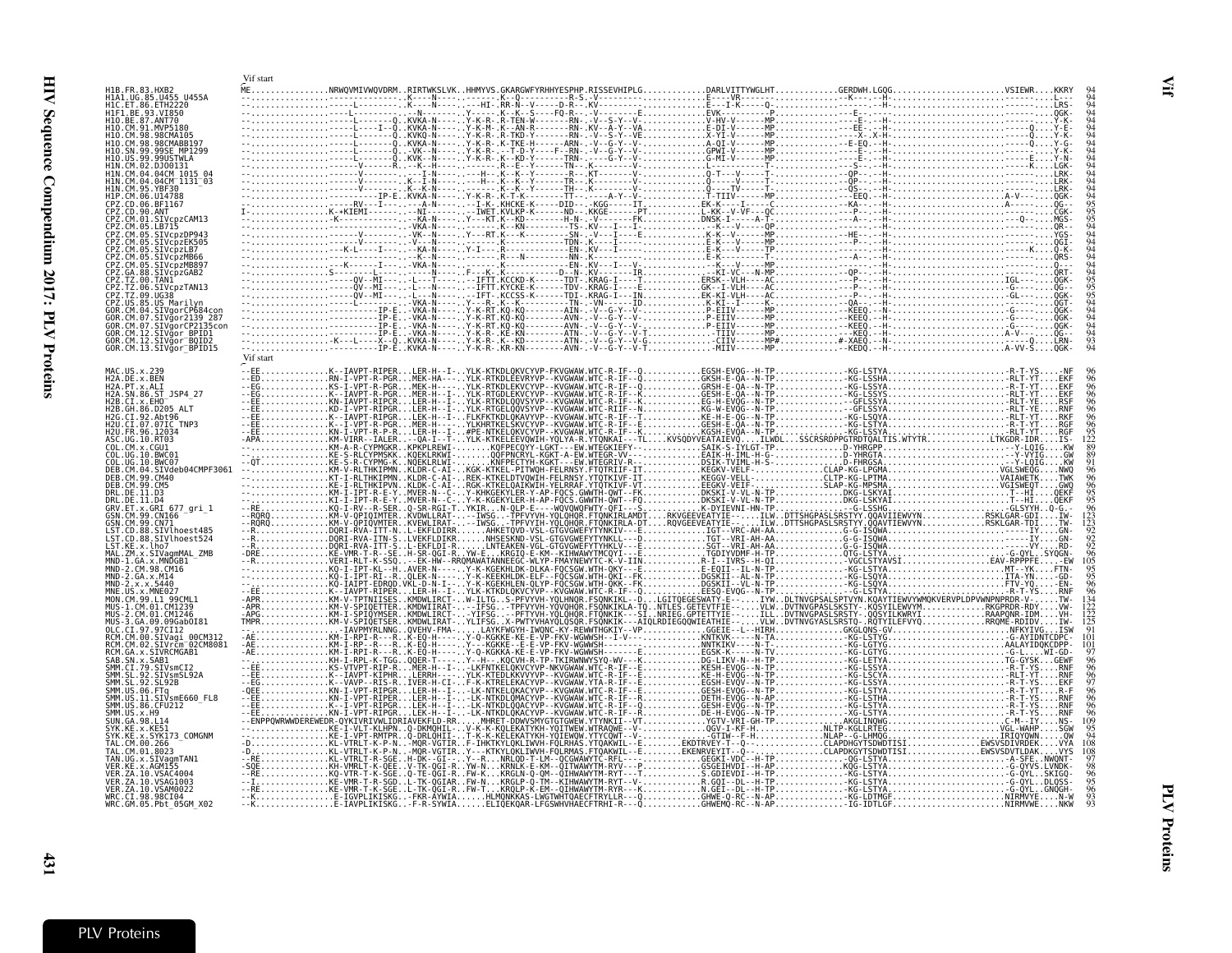| H1B. FR. 83, HXB2<br>H1C 1: FR. 83, H2C 125, H2C 1455<br>H1C 1: B6: 63, H7C 1785<br>H1O . CM 31, WP5188<br>H1O . CM 31, WP5188<br>H1O . CM 38, 98CMABB197<br>H1O . SN 39, 9905TWLA<br>H1N . CM 39, 9905TWLA<br>H1N . CM 39, 9905TWLA<br>H1N . CM 34, 94CM    |  |  |  |
|--------------------------------------------------------------------------------------------------------------------------------------------------------------------------------------------------------------------------------------------------------------|--|--|--|
|                                                                                                                                                                                                                                                              |  |  |  |
|                                                                                                                                                                                                                                                              |  |  |  |
|                                                                                                                                                                                                                                                              |  |  |  |
|                                                                                                                                                                                                                                                              |  |  |  |
| HIN.CM.95.YBF30                                                                                                                                                                                                                                              |  |  |  |
| n Pr. C. D. 06. BF1167<br>CPZ. CD. 90. ANT<br>CPZ. CD. 90. ANT<br>CPZ. CM. 05. LB715<br>CPZ. CM. 05. LB715<br>CPZ. CM. 05. SIVCPZDP943                                                                                                                       |  |  |  |
|                                                                                                                                                                                                                                                              |  |  |  |
| CPZ.CM.05.SIVCDZEK505<br>CPZ.CM.05.SIVcpzLB7                                                                                                                                                                                                                 |  |  |  |
|                                                                                                                                                                                                                                                              |  |  |  |
|                                                                                                                                                                                                                                                              |  |  |  |
| CPZ.CM.05.SIVCpzHB66<br>CPZ.CM.05.SIVCpzHB66<br>CPZ.CM.05.SIVCpzHB897<br>CPZ.TZ.00.TANI<br>CPZ.TZ.00.TANI<br>CPZ.TZ.09.DG38<br>CPZ.TZ.09.UG38<br>CPZ.US.85.USTMarilyn                                                                                        |  |  |  |
|                                                                                                                                                                                                                                                              |  |  |  |
|                                                                                                                                                                                                                                                              |  |  |  |
| CPZ.US.89.US Marillyn<br>GOR.CM.04.SIVgorCP684con<br>GOR.CM.07.SIVgorCP2139.287<br>GOR.CM.07.SIVgorCP2135con<br>GOR.CM.12.SIVgor_BDID1<br>COR.CM.13.SIVgor_BPID15                                                                                            |  |  |  |
| MAC.US.x.239<br>H2A.DE.x.BEN<br>H2A.PT.x.ALI<br>H2A.SN.86.ST_JSP4_27                                                                                                                                                                                         |  |  |  |
|                                                                                                                                                                                                                                                              |  |  |  |
| H2B.CI.X.EHO<br>H2B. GH. 86. D205 ALT                                                                                                                                                                                                                        |  |  |  |
| H2G.CI.92.Abt96<br>H2U.CI.07.07IC_TNP3                                                                                                                                                                                                                       |  |  |  |
|                                                                                                                                                                                                                                                              |  |  |  |
| H2U.FR.96.12034<br>ASC.UG.10.RT03<br>COL.CM.x.CGU1<br>COL.UG.10.BWC01<br>COL.UG.10.BWC07                                                                                                                                                                     |  |  |  |
| DEB.CM.04.SIVdeb04CMPF3061<br>DEB.CM.99.CM40                                                                                                                                                                                                                 |  |  |  |
| DEB.CM.99.CM5<br>DRL.DE.11.D3<br>DRL.DE.11.D3<br>GRV.ET.x.GRI 677_gri_1<br>GSN.CM.99.CN166                                                                                                                                                                   |  |  |  |
|                                                                                                                                                                                                                                                              |  |  |  |
| GSN. CM.99. CNIG6<br>CSN. CM.99. CN71<br>LST. CD. 88. SIVLNoest485<br>LST. CD.88. SIVLNoest485<br>LST. CD.88. SIVLNoest524<br>MAL. ZM.x. SIVagmMAL_ZMB<br>MND-2. CM.98. CM16<br>MND-2. CA.x. S440<br>MND-2. CA.x. S440<br>MND-2. CA.x. S440<br>MND. CS.x. MN |  |  |  |
|                                                                                                                                                                                                                                                              |  |  |  |
|                                                                                                                                                                                                                                                              |  |  |  |
|                                                                                                                                                                                                                                                              |  |  |  |
|                                                                                                                                                                                                                                                              |  |  |  |
|                                                                                                                                                                                                                                                              |  |  |  |
| MNR. US. X. MNEWS<br>MNR. CM. 99. L1 99CML1<br>MUS-2. CM. 01. CM1246<br>MUS-3. GA. 09. 09Gab0I81<br>OLC. CI. 97. 97CI12<br>RCM. CM. 00. SIVagi_00CM312<br>RCM. CM. 00. SIVagi_00CM312                                                                        |  |  |  |
| RCM.CM.02.SIVrcm 02CM8081                                                                                                                                                                                                                                    |  |  |  |
| RCM. GA. x. SIVRCMGAB1                                                                                                                                                                                                                                       |  |  |  |
|                                                                                                                                                                                                                                                              |  |  |  |
| RCM. GA. x. STURCMGAB1<br>SAB. SN. x. SAB1<br>SMM. CI. 79. STURCMGAB1<br>SMM. SL. 92. STURGMGAB2A<br>SMM. U.S. 03. STURGMGAB<br>SMM. U.S. 36. FC<br>SYM. U.S. 26. HOU<br>SMM. U.S. 26. HOU<br>SVN. CA. 98. L14<br>SVN. CA. 88. L14<br>SVN. CA. 28. KE51      |  |  |  |
|                                                                                                                                                                                                                                                              |  |  |  |
|                                                                                                                                                                                                                                                              |  |  |  |
| SYK.KE.x.KE51<br>SYK.KE.x.SYK173_COMGNM<br>TAL.CM.00.266<br>TAL.CM.01.8023_____                                                                                                                                                                              |  |  |  |
| TAN.UG.x.SIVagmTAN1<br>VER.KE.x.AGM155                                                                                                                                                                                                                       |  |  |  |
| VER. ZA. 10. VSAC4004                                                                                                                                                                                                                                        |  |  |  |
| VER.ZA.10.VSAG1003<br>VER.ZA.10.VSAG1003<br>VER.ZA.10.VSAM0022<br>WRC.GM.05.Pbt_05GM_X02                                                                                                                                                                     |  |  |  |
|                                                                                                                                                                                                                                                              |  |  |  |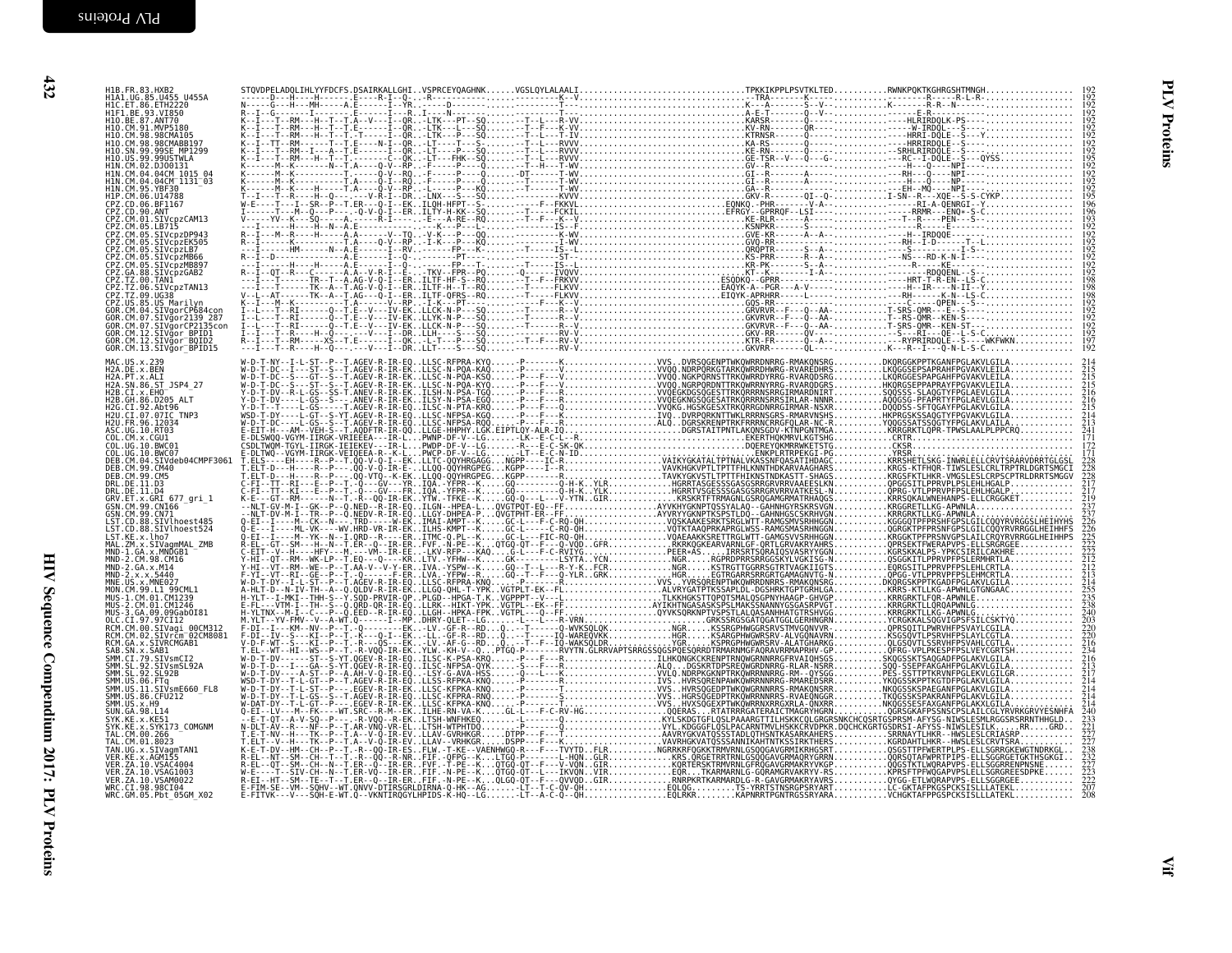|                                              | H1B.FR.83.HXB2<br>H1A1.UG.85.U455 U455A                                                                                                                                                                                          |                        |
|----------------------------------------------|----------------------------------------------------------------------------------------------------------------------------------------------------------------------------------------------------------------------------------|------------------------|
|                                              |                                                                                                                                                                                                                                  |                        |
| HIC.ET.86.ETHŽŽ20<br>H1F1.BE.93.VI850        |                                                                                                                                                                                                                                  |                        |
|                                              |                                                                                                                                                                                                                                  |                        |
|                                              | H10.BE.87.ANT70<br>H10.CM.91.MVP5180<br>H10.CM.98.98CMA105<br>H10.CM.98.98CMABB197<br>H10.SN.99.99SE_MP1299<br>H10.SN.99.99UETWL299                                                                                              |                        |
|                                              |                                                                                                                                                                                                                                  |                        |
|                                              |                                                                                                                                                                                                                                  |                        |
| H1N.CM.02.DJ00131                            | H10.US.99.99USTWLA                                                                                                                                                                                                               |                        |
|                                              | HIN.CM.04.04CM_1015_04<br>H1N.CM.04.04CM_1131_03                                                                                                                                                                                 |                        |
|                                              |                                                                                                                                                                                                                                  |                        |
| H1N.CM.95.YBF30<br>H1P.CM.06.U14788          |                                                                                                                                                                                                                                  |                        |
|                                              | CPZ.CD.06.BF1167<br>CPZ.CD.06.BF1167<br>CPZ.CD.90.ANT<br>CPZ.CM.01.SIVcpzCAM13<br>CPZ.CM.05.LB715                                                                                                                                |                        |
|                                              |                                                                                                                                                                                                                                  |                        |
|                                              |                                                                                                                                                                                                                                  |                        |
|                                              |                                                                                                                                                                                                                                  |                        |
|                                              |                                                                                                                                                                                                                                  |                        |
|                                              |                                                                                                                                                                                                                                  |                        |
|                                              | CPZ.CM.05.SIVCpzDP943<br>CPZ.CM.05.SIVCpzDP943<br>CPZ.CM.05.SIVCpzLB7<br>CPZ.CM.05.SIVCpzMB66<br>CPZ.CM.05.SIVCpzMB807                                                                                                           |                        |
|                                              |                                                                                                                                                                                                                                  |                        |
|                                              | CPZ.CM.05.SIVCpzMB66<br>CPZ.CM.05.SIVCpzMB897<br>CPZ.GA.88.SIVCpzGAB2<br>CPZ.TZ.00.TAN1<br>CPZ.TZ.00.SIVCpzTAN13<br>CPZ.TZ.09.UG38<br>CCR.US.82.USM                                                                              |                        |
|                                              |                                                                                                                                                                                                                                  |                        |
|                                              |                                                                                                                                                                                                                                  |                        |
|                                              |                                                                                                                                                                                                                                  |                        |
|                                              | GOR.CM.04.SIVgorCP684con<br>GOR.CM.07.SIVgor2139_287                                                                                                                                                                             |                        |
|                                              | GOR.CM.07.SIVğorCP2135con                                                                                                                                                                                                        |                        |
|                                              | GOR.CM.12.SIVgor_BPID1<br>GOR.CM.12.SIVgor_BQID2                                                                                                                                                                                 |                        |
|                                              |                                                                                                                                                                                                                                  |                        |
|                                              | GOR.CM.13.SIVgor BPID15                                                                                                                                                                                                          |                        |
|                                              |                                                                                                                                                                                                                                  | Vif end                |
| MAC.US.x.239                                 |                                                                                                                                                                                                                                  |                        |
| H2A.DE.x.BEN<br>H2A.DE.x.BEN<br>H2A.PT.x.ALI |                                                                                                                                                                                                                                  |                        |
|                                              | H2A.SN.86.ST_JSP4_27                                                                                                                                                                                                             |                        |
| H2B.CI.x.EHO                                 |                                                                                                                                                                                                                                  |                        |
|                                              | H2B.GH.86.D205 ALT<br>H2G.CI.92.Abt96<br>H2U.CI.07.07IC_TNP3                                                                                                                                                                     |                        |
|                                              |                                                                                                                                                                                                                                  |                        |
| H2U.FR.96.12034                              |                                                                                                                                                                                                                                  |                        |
|                                              |                                                                                                                                                                                                                                  |                        |
| ASC.UG.10.RT03<br>COL.CM.x.CGU1              |                                                                                                                                                                                                                                  |                        |
| COL.UG.10.BWC01                              |                                                                                                                                                                                                                                  |                        |
| COL.UG.10.BWC07                              | DEB.CM.04.SIVdeb04CMPF3061                                                                                                                                                                                                       | SNRLHKEGPENDLATSGRRVLS |
| DEB.CM.99.CM40                               |                                                                                                                                                                                                                                  |                        |
| DEB.CM.99.CM5                                |                                                                                                                                                                                                                                  |                        |
| DRL.DE.11.D3<br>DRL.DE.11.D4                 |                                                                                                                                                                                                                                  |                        |
|                                              |                                                                                                                                                                                                                                  |                        |
|                                              |                                                                                                                                                                                                                                  |                        |
|                                              |                                                                                                                                                                                                                                  |                        |
|                                              |                                                                                                                                                                                                                                  |                        |
|                                              |                                                                                                                                                                                                                                  |                        |
|                                              |                                                                                                                                                                                                                                  |                        |
|                                              | DRL.DE.II.D4<br>GRV.ET.x.GRI 677_gri_1<br>GSN.CM.99.CN166<br>LST.CD.88.SIVlhoest485<br>LST.CD.88.SIVlhoest485<br>LST.CD.88.SIVlhoest524<br>LST.CD.88.SIVlhoest524<br>MAI 7M × 5TVagmMAL 7MR                                      |                        |
|                                              | MAL.ZM.x.SIVagmMAL_ZMB<br>MND-1.GA.x.MNDGB1                                                                                                                                                                                      |                        |
| MND-2.CM.98.CM16                             |                                                                                                                                                                                                                                  |                        |
| MND-2.GA.x.M14                               |                                                                                                                                                                                                                                  |                        |
| $MND - 2 \cdot x \cdot x \cdot 5440$         |                                                                                                                                                                                                                                  |                        |
|                                              | MNĚ.ŪS.x.MNE0Ž7<br>MON.CM.99.L1 99CML1                                                                                                                                                                                           |                        |
|                                              | MUS-1.CM.01.CM1239                                                                                                                                                                                                               |                        |
|                                              | MUS-2.CM.01.CM1246                                                                                                                                                                                                               |                        |
|                                              |                                                                                                                                                                                                                                  |                        |
|                                              |                                                                                                                                                                                                                                  |                        |
|                                              |                                                                                                                                                                                                                                  |                        |
|                                              |                                                                                                                                                                                                                                  |                        |
|                                              |                                                                                                                                                                                                                                  |                        |
|                                              |                                                                                                                                                                                                                                  |                        |
|                                              |                                                                                                                                                                                                                                  |                        |
|                                              | ULC.CL.97.97.<br>RCM.CM.00.SIVagi_00CM312<br>RCM.CM.02.SIVrcm=02CM8081<br>RCM.CM.02.SIVRCMGAB1<br>SAB.SN.x.SAB1<br>SMM.SL.92.SIVsmSL92A<br>SMM.SL.92.SIVsmSL92A<br>SMM.SL.92.SIVsmSL92A<br>SMM.SL.92.SIVsmSL92A<br>SMM.IS.06.FTa |                        |
|                                              | SMM.US.06.FTq<br>SMM.US.11.SIVsmE660_FL8                                                                                                                                                                                         |                        |
| SMM.US.86.CFU212<br>SMM.US.x.H9              |                                                                                                                                                                                                                                  |                        |
| SUN. GA. 98. L14                             |                                                                                                                                                                                                                                  |                        |
|                                              |                                                                                                                                                                                                                                  |                        |
|                                              |                                                                                                                                                                                                                                  |                        |
|                                              | SYK.KE.X.KE51<br>SYK.KE.X.KE51<br>TAL.CM.00.266                                                                                                                                                                                  |                        |
|                                              |                                                                                                                                                                                                                                  |                        |
|                                              |                                                                                                                                                                                                                                  |                        |
|                                              | TAL.CM.00.200<br>TAL.CM.01.8023<br>TAN.UG.x.SIVagmTAN1<br>VER.ZA.10.VSAC4004<br>VER.ZA.10.VSAC4004                                                                                                                               |                        |
|                                              | VER.ZA.10.VSAG1003                                                                                                                                                                                                               |                        |
|                                              | VER.ZA.10.VSAM0022                                                                                                                                                                                                               |                        |
| WRC.CI.98.98CI04                             | WRC.GM.05.Pbt 05GM X02                                                                                                                                                                                                           |                        |

Vif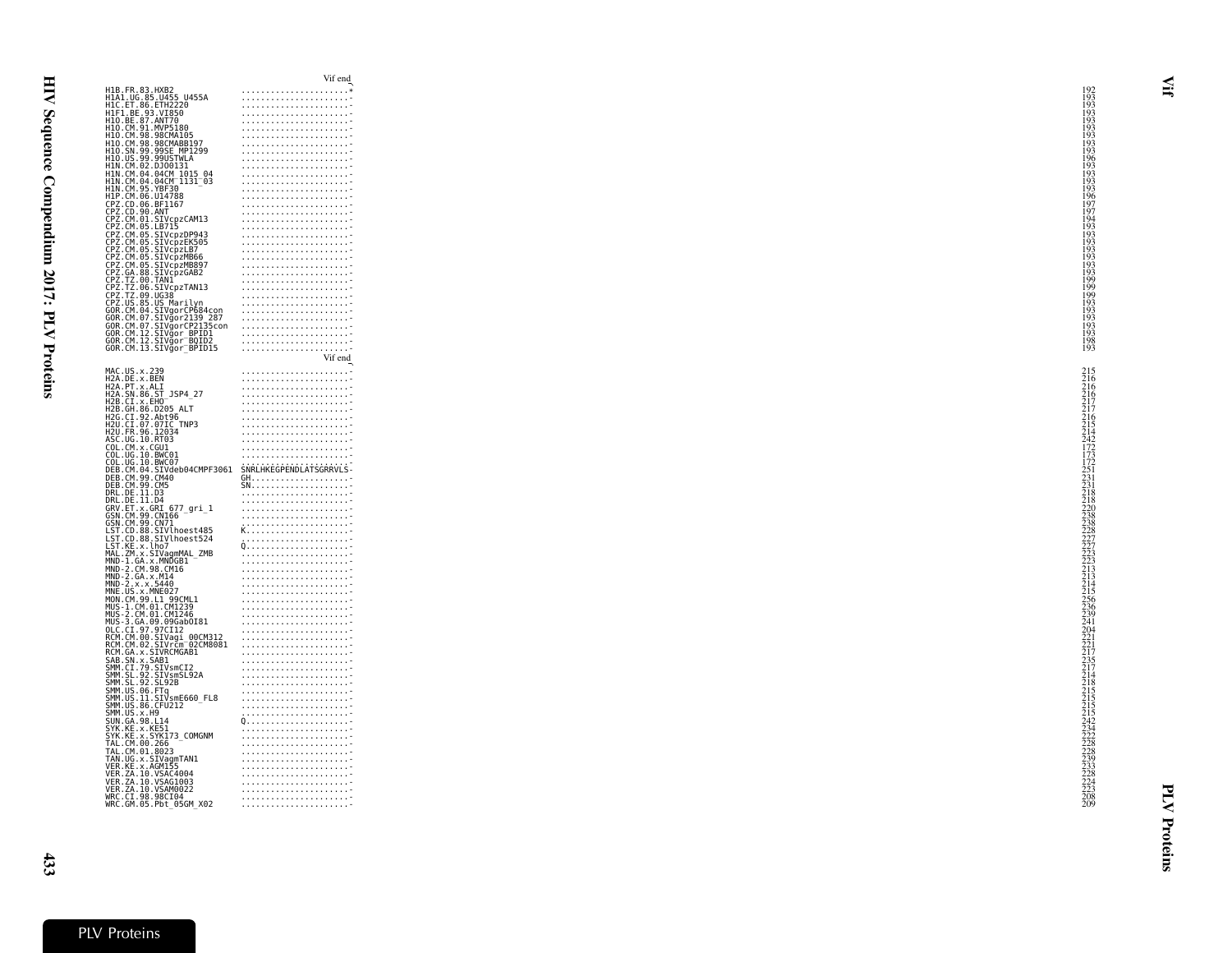<span id="page-23-0"></span>

| MAC.US.x.239<br>H2A.DE.x.259<br>H2A.PT.x.ALI<br>H2A.SN.86.ST_JSP4_27<br>H2B.CI.x.EH0______<br>H2B. GH. 86. D205_ALT<br>H2G.CI.92.Abt96<br>H2G.CI.92.Abt96<br>H2U.CI.07.07IC_TNP3<br>H2U.FR.96.12034<br>DRL.DE.11.D3<br>DRL. DE. 11.03<br>DRL. DE. 11.03<br>MND-2. CM. S. M. 2014<br>MND-2. CM. X. M14<br>MND-2. CM. X. M14<br>NNE. US. X. MNE027<br>RCM. CM. 22. STV. MCD-2014<br>RCM. CM. 22. STV. MCD-22.<br>SMM. SL. 92. STV. MCD2<br>SMM. SL. 92. STV. MCD2<br>SMM. SL. 92. STV<br>SMM.US.06.FTq<br>SMM.US.11.SIVsmE660_FL8<br>SMM.US.86.CFU212 | Vpx start | Vpx end<br>100<br>100<br>$\frac{100}{113}$<br>$\frac{106}{106}$<br>$\frac{105}{105}$<br>$\frac{113}{111}$ | ≷<br>Proteins |
|-----------------------------------------------------------------------------------------------------------------------------------------------------------------------------------------------------------------------------------------------------------------------------------------------------------------------------------------------------------------------------------------------------------------------------------------------------------------------------------------------------------------------------------------------------|-----------|-----------------------------------------------------------------------------------------------------------|---------------|
|                                                                                                                                                                                                                                                                                                                                                                                                                                                                                                                                                     |           |                                                                                                           | Й             |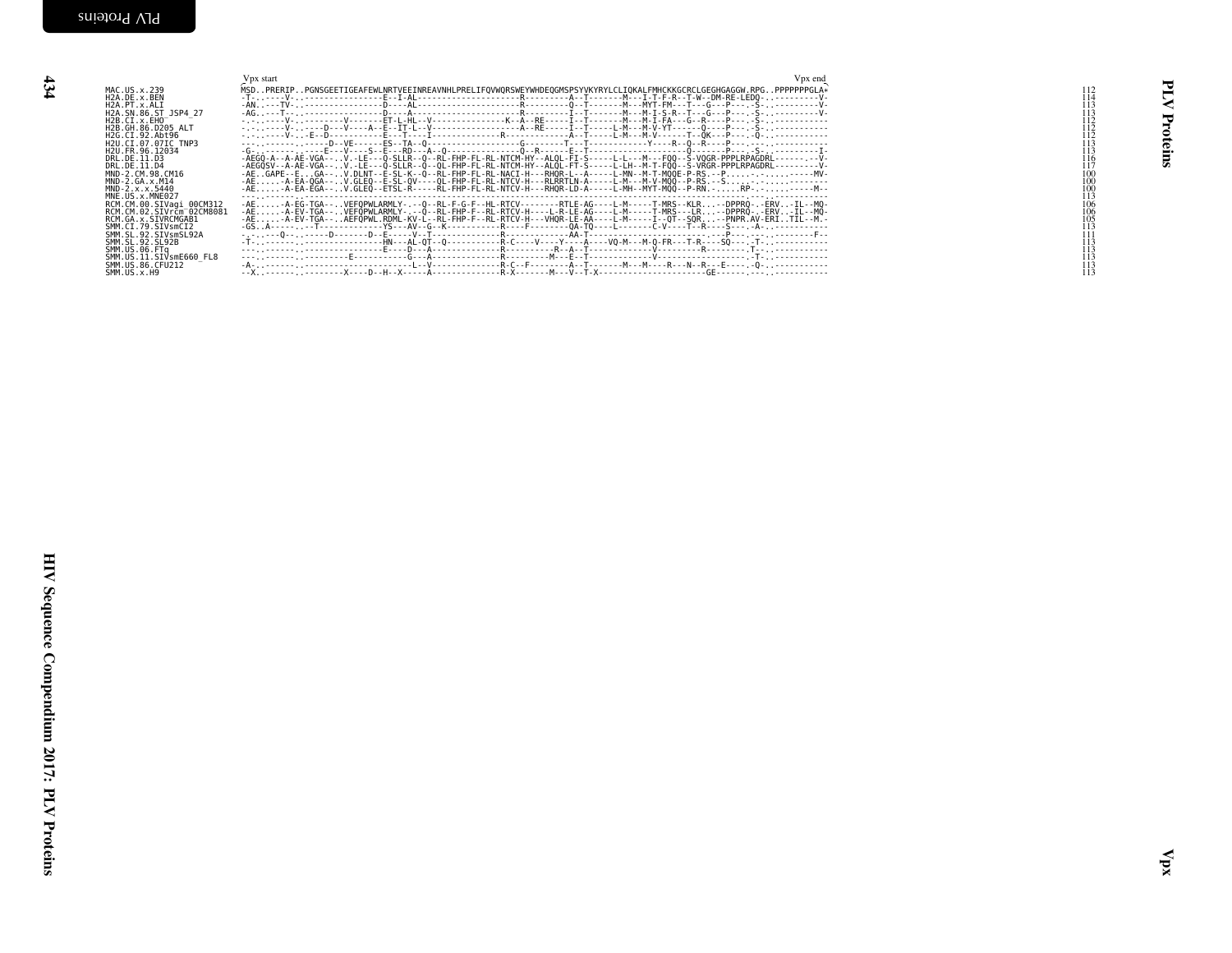<span id="page-24-0"></span>

|                                                                                                                                                                                                                                                                 | oligomerization | amphipathic $\alpha$ -helix | H(S/N)RIG motifs<br>Vpr end in HXB2 |         |
|-----------------------------------------------------------------------------------------------------------------------------------------------------------------------------------------------------------------------------------------------------------------|-----------------|-----------------------------|-------------------------------------|---------|
| H1B.FR.83.HXB2<br>H1A1.UG.85.U455 U455A                                                                                                                                                                                                                         | Vpr start       |                             | frameshift in HXB2                  | Vpr end |
| HIC.ET.86.ETH2220<br>H1F1.BE.93.VI850<br>H10.BE.87.ANT70                                                                                                                                                                                                        |                 |                             |                                     |         |
| H10.CM.91.MVP5180<br>H10.CM.98.98CMA105<br>H10.CM.98.98CMABB197<br>H10.SN.99.99SE MP1299                                                                                                                                                                        |                 |                             |                                     |         |
| H10.US.99.99USTWLA<br>H1N.CM.02.DJ00131                                                                                                                                                                                                                         |                 |                             |                                     |         |
| HIN.CM.04.04CM_1015_04<br>HIN.CM.04.04CM_1131_03                                                                                                                                                                                                                |                 |                             |                                     |         |
| H1N. CM. 04. 04CM" 1131_03<br>H1P. CM. 05. YBF30<br>CPZ. CD. 06. UH788<br>CPZ. CD. 06. BF1167<br>CPZ. CM. 05. LEV. CM. 200113<br>CPZ. CM. 05. STV.<br>CPZ. CM. 05. STV.<br>CPZ. CM. 05. STV.<br>CPZ. CM. 05. STV.<br>CPZ. CM. 05. STV.<br>CPZ. CM. 05. STV.<br> |                 |                             |                                     |         |
|                                                                                                                                                                                                                                                                 |                 |                             |                                     |         |
|                                                                                                                                                                                                                                                                 |                 |                             |                                     |         |
| L'E.LOM : S. SIVCPZMB89<br>CPZ.TZ.00.88.5IVCPZGAB2<br>CPZ.TZ.00.5IVCPZTAN13<br>CPZ.TZ.00.5IVCPZTAN13<br>CPZ.TZ.09.UGS8<br>CPZ.US.85.US Marilyn<br>GOR.CM.04.5IVGorCP139_287<br>GOR.CM.07.5IVGorCP139_287<br>GOR.CM.07.5IVGorCP139_287<br>GOR.CM.07.5IVGor       |                 |                             |                                     |         |
|                                                                                                                                                                                                                                                                 |                 |                             |                                     |         |
| GOR.CM.07.SIVGOTCP2ISSC<br>GOR.CM.12.SIVgor_BPID1<br>GOR.CM.12.SIVgor_BQID2<br>GOR.CM.13.SIVgor_BPID15                                                                                                                                                          |                 |                             |                                     |         |
|                                                                                                                                                                                                                                                                 | Vpr start       |                             |                                     |         |
| MAC.US.x.239<br>H2A.DE.x.BEN<br>H2A.PT.x.ALI                                                                                                                                                                                                                    |                 |                             |                                     |         |
| Н2A. PT. : X.ALT<br>H2B. CT. x. CHO – ST. 25P4_27<br>H2B. GH. 86. D205_ALT<br>H2B. GH. 86. D205_ALT<br>H2B. GH. 86. D205_ALT<br>H2U. CT. 97. 071C_TNP3<br>ASC. UG. 10. RT03<br>COL. UG. 10. RT03<br>COL. UG. 10. RT03<br>COL. UG. 10. RWC01<br>DEB. CM. 04.     |                 |                             |                                     |         |
|                                                                                                                                                                                                                                                                 |                 |                             |                                     |         |
|                                                                                                                                                                                                                                                                 |                 |                             |                                     |         |
|                                                                                                                                                                                                                                                                 |                 |                             |                                     |         |
| DEB. ČM. 99. ČM5                                                                                                                                                                                                                                                |                 |                             |                                     |         |
| <b>UEB.CM.99.CM<br/>DRL.DE.11.D3<br/>GRV.ET.x.GRI 677_gri_1<br/>GRV.ET.x.GRI 677_gri_1<br/>GSN.CM.99.CNT0<br/>LST.CD.88.SIVlhoest485<br/>LST.CD.88.SIVlhoest485<br/>LST.CD.88.SIVlhoest524<br/>LST.CE.8.2.lPo7.mmA1.7MR</b>                                     |                 |                             |                                     |         |
| MAL.ZM.x.SIVagmMAL ZMB                                                                                                                                                                                                                                          |                 |                             |                                     |         |
| MND-1.GA.x.MNDGB1<br>MND-2.CM.98.CM16<br>MND-2.GA.x.M14                                                                                                                                                                                                         |                 |                             |                                     |         |
| $MD - 2. x. x. 5440$<br>$MNE$ . US. $x$ . MNE027<br>MON.CM.99.L1 99CML1                                                                                                                                                                                         |                 |                             |                                     |         |
| MUS-1.CM.01.CM1239<br>MUS-2.CM.01.CM1246<br>MUS-3.GA.09.09Gab0I81                                                                                                                                                                                               |                 |                             |                                     |         |
| OLC.CI.97.97CI12<br>RCM.CM.00.SIVagi 00CM312<br>RCM.CM.02.SIVrcm <sup>-</sup> 02CM8081<br>RCM.GA.x.SIVRCMGAB1                                                                                                                                                   |                 |                             |                                     |         |
| <b>SAB.SN.x.SAB1<br/>SAB.SN.x.SAB1<br/>SMM.CI.79.SIVsmCI2<br/>SMM.SL.92.SIVsmSL92A<br/>SMM.SL.92.SL92B</b>                                                                                                                                                      |                 |                             |                                     |         |
|                                                                                                                                                                                                                                                                 |                 |                             |                                     |         |
| SMM.US.06.FTq<br>SMM.US.06.FTq<br>SMM.US.11.SIVsmE660_FL8<br>SMM.US.86.CFU212<br>SMM.US.x.H9                                                                                                                                                                    |                 |                             |                                     |         |
| SUN.GA.98.L14<br>SYK.KE.x.KE51                                                                                                                                                                                                                                  |                 |                             |                                     |         |
| SYK.KE.X.SYK173_COMGNM<br>TAL.CM.00.266<br>TAL.CM.01.8023 _<br>TAN.UG.x.SIVagmTAN1                                                                                                                                                                              |                 |                             |                                     |         |
| VER.ZA.10.VSAG1003<br>VER.ZA.10.VSAM0022                                                                                                                                                                                                                        |                 |                             |                                     |         |
|                                                                                                                                                                                                                                                                 |                 |                             |                                     |         |

Vpr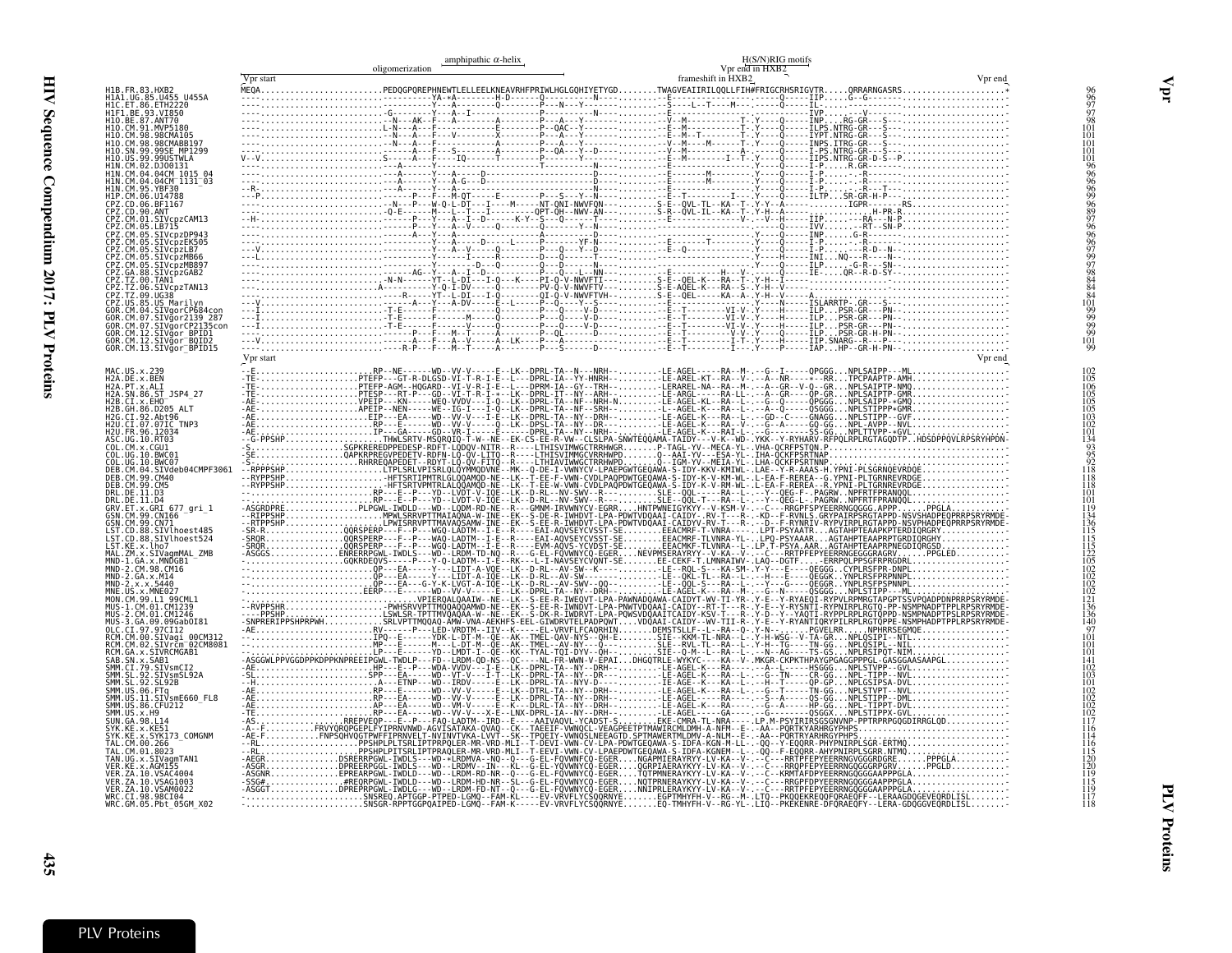<span id="page-25-0"></span>

|                                                                                                                                                                                                                                                           | Tat start | C-rich region | nuclear localization | exon 1 end exon 2 start |                                        |
|-----------------------------------------------------------------------------------------------------------------------------------------------------------------------------------------------------------------------------------------------------------|-----------|---------------|----------------------|-------------------------|----------------------------------------|
| H1B.FR.83.HXB2<br>H1A1.UG.85.U455 U455A<br>H1C.ET.86.ETH2220                                                                                                                                                                                              |           |               |                      |                         |                                        |
|                                                                                                                                                                                                                                                           |           |               |                      |                         |                                        |
| HIF1_BE_93_VI850<br>H10_BE_87_ANT70<br>H10_CM_91_MVP5180<br>H10_CM_98_98CMA105                                                                                                                                                                            |           |               |                      |                         | $\frac{114}{115}$<br>$\frac{115}{113}$ |
| H10.CM.98.98CMABB197<br>H10.SN.99.99SE MP1299                                                                                                                                                                                                             |           |               |                      |                         | $\frac{96}{97}$                        |
| H10 . US . 99 . 99USTWLA<br>H10 . US . 99 . 99USTWLA<br>H1N . CM . 04 . 04CM . 1015 . 04<br>H1N . CM . 04 . 04CM . 1131 . 03                                                                                                                              |           |               |                      |                         | 101                                    |
|                                                                                                                                                                                                                                                           |           |               |                      |                         |                                        |
| H1N.CM.95.YBF30                                                                                                                                                                                                                                           |           |               |                      |                         |                                        |
| HIN.CM.95.YBF30<br>CPZ.CD.06.BF1167<br>CPZ.CD.06.BF1167<br>CPZ.CD.90.ANT<br>CPZ.CM.01.SIVCpzCAM13<br>CPZ.CM.05.LB715<br>CPZ.CM.05.LB715<br>CPZ.CM.05.LIVCp2DP943                                                                                          |           |               |                      |                         | $^{114}_{99}$                          |
|                                                                                                                                                                                                                                                           |           |               |                      |                         |                                        |
|                                                                                                                                                                                                                                                           |           |               |                      |                         | 100                                    |
| CPZ.CM.05.SIVCPZEK505<br>CPZ.CM.05.SIVCPZLB7<br>CPZ.CM.05.SIVCPZMB66<br>CPZ.CM.05.SIVCPZMB897                                                                                                                                                             |           |               |                      |                         | $\frac{99}{101}$                       |
| CPZ.GA.88.SIVcpzGAB2                                                                                                                                                                                                                                      |           |               |                      |                         |                                        |
| CPZ.50.0.31<br>CPZ.TZ.00.TAN1<br>CPZ.TZ.00.SIVcpzTAN13<br>CPZ.TZ.09.UG38<br>CPZ.US.85.US Marilyn<br>GOR.CM.04.SIVgorCP684con                                                                                                                              |           |               |                      |                         | 114                                    |
|                                                                                                                                                                                                                                                           |           |               |                      |                         | $\frac{102}{115}$                      |
|                                                                                                                                                                                                                                                           |           |               |                      |                         | $\frac{82}{82}$                        |
| GOR.CM.07.51Vguricrum<br>GOR.CM.07.SIVgur2139_287<br>GOR.CM.07.SIVgurCP2135con<br>GOR.CM.12.SIVgur BPID1<br>COR.CM.13.SIVgur_BPID15                                                                                                                       |           |               |                      |                         | 115                                    |
|                                                                                                                                                                                                                                                           | Tat start |               |                      | exon 1 end_exon 2 start |                                        |
| MAC.US.x.239                                                                                                                                                                                                                                              |           |               |                      |                         |                                        |
| H2A.DE.x.BEN<br>H2A.PT.x.ALI<br>H2A.SN.86.ST JSP4 27                                                                                                                                                                                                      |           |               |                      |                         | 136<br>133                             |
| H2B.CI.X.EHO<br>H2B. GH. 86. D205 ALT                                                                                                                                                                                                                     |           |               |                      |                         | 138                                    |
| H2G.CI.92.Abt96<br>H2U.CI.07.07IC TNP3                                                                                                                                                                                                                    |           |               |                      |                         |                                        |
|                                                                                                                                                                                                                                                           |           |               |                      |                         | <b>28</b><br>101                       |
|                                                                                                                                                                                                                                                           |           |               |                      |                         | $\frac{85}{86}$<br>89                  |
|                                                                                                                                                                                                                                                           |           |               |                      |                         | 109                                    |
| H2U.CT.07.071<br>ASC.UG.10.CT.071<br>COL.CM.X.CGU1<br>COL.CM.X.CGU1<br>COL.UG.10.BWC01<br>COL.UG.10.BWC07<br>DEB.CM.99.CM40<br>DEB.CM.99.CM40<br>DEB.CM.99.CM40<br>DEB.CM.99.CM40<br>DRL.DE.11.D3                                                         |           |               |                      |                         |                                        |
| DRL.DE.11.D4<br>ORV.ET.x.GRI 677_gri_1<br>GRV.ET.x.GRI 677_gri_1<br>GSN.CM.99.CNI66<br>LST.CD.88.SIVlhoest485<br>LST.CD.88.SIVlhoest485<br>LST.CD.88.SIVlhoest524                                                                                         |           |               |                      |                         | $\frac{94}{104}$                       |
|                                                                                                                                                                                                                                                           |           |               |                      |                         | 134<br>107                             |
|                                                                                                                                                                                                                                                           |           |               |                      |                         |                                        |
| LST.KE.x.lho7<br>MND-1.GA.x.MNDGB1                                                                                                                                                                                                                        |           |               |                      |                         |                                        |
|                                                                                                                                                                                                                                                           |           |               |                      |                         | l 12<br>122<br>122                     |
| MID-1.GA.x.MNDGB1<br>MID-2.CM.98.CM16<br>MID-2.GA.x.X.5440<br>MID-2.GA.x.X.5440<br>MIDE.US.x.X.5440<br>MID-1.S.X.MED27<br>MUS-1.CM.01.CM1246<br>MUS-3.GA.09.09Gab0I81<br>MUS-3.GA.09.09Gab0I81<br>MUS-3.GA.09.09Gab0I81<br>RCM CM.00.STVaai.00CM          |           |               |                      |                         | 134                                    |
|                                                                                                                                                                                                                                                           |           |               |                      |                         | 108                                    |
|                                                                                                                                                                                                                                                           |           |               |                      |                         | 116<br>107                             |
| RCM.CM.00.SIVagi 00CM312<br>RCM.CM.02.SIVrcm 02CM8081                                                                                                                                                                                                     |           |               |                      |                         |                                        |
|                                                                                                                                                                                                                                                           |           |               |                      |                         |                                        |
| RCM. CM. 02. STVrCm (92CM808<br>SAME: SAN. x. STVRCMGAB1<br>SMM. CT. 79. STV8mCT2<br>SMM. CT. 79. STV8mCT2<br>SMM. CL. 79. STV8mCT2<br>SMM. US. 06. FTQ<br>SMM. US. 11. STV8mE660_FL8<br>SMM. US. 21. STV8mE660_FL8<br>SMM. US. 21. STV8mE660_FL8<br>SMM. |           |               |                      |                         |                                        |
|                                                                                                                                                                                                                                                           |           |               |                      |                         | 105<br>130<br>130<br>132<br>132        |
|                                                                                                                                                                                                                                                           |           |               |                      |                         |                                        |
| SUN. GA. 98. L14<br>SYK.KE.X.KE51<br>SYK.KE.X.SYK173 COMGNM                                                                                                                                                                                               |           |               |                      |                         | 115                                    |
| TAL. CM.00.266                                                                                                                                                                                                                                            |           |               |                      |                         |                                        |
| TAL . CM. 01 . 8023<br>TAN . UG . x . SIVagmTAN1<br>VER . KE . x . AGM155<br>VER . ZA . 10 . VSAC4004                                                                                                                                                     |           |               |                      |                         | 119                                    |
|                                                                                                                                                                                                                                                           |           |               |                      |                         | 116                                    |
| VER. ZA. 10. VSAG1003                                                                                                                                                                                                                                     |           |               |                      |                         | 109<br>$\frac{109}{132}$<br>129        |
| VER. ZA. 10. VSAM0022<br>WRC. CI.98.98CI04<br>WRC. GM.05. Pbt_05GM_X02                                                                                                                                                                                    |           |               |                      |                         |                                        |
|                                                                                                                                                                                                                                                           |           |               |                      |                         |                                        |
|                                                                                                                                                                                                                                                           |           |               |                      |                         |                                        |
|                                                                                                                                                                                                                                                           |           |               |                      |                         |                                        |
|                                                                                                                                                                                                                                                           |           |               |                      |                         |                                        |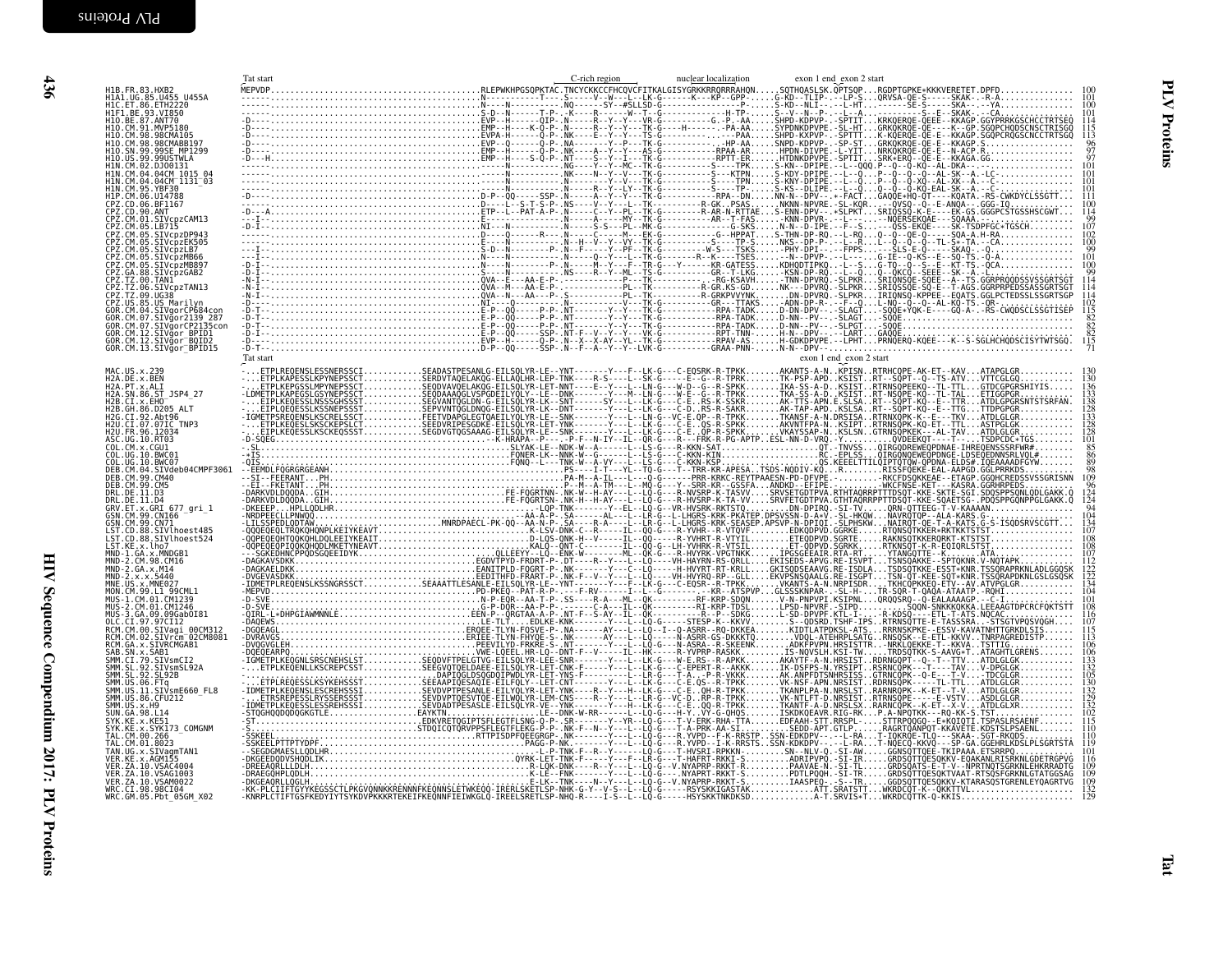|                                       |                                                                                                                                                                                                                                                          | тат спи                                                                                                                                                                                                                                                                                                                                                                                                                                            |                   |
|---------------------------------------|----------------------------------------------------------------------------------------------------------------------------------------------------------------------------------------------------------------------------------------------------------|----------------------------------------------------------------------------------------------------------------------------------------------------------------------------------------------------------------------------------------------------------------------------------------------------------------------------------------------------------------------------------------------------------------------------------------------------|-------------------|
|                                       | H1B.FR.83.HXB2<br>H1A1.UG.85.U455 U455A<br>H1C.ET.86.ETH2220<br>H1C.ET.86.ETH2220<br>H1O.BE.87.ANT70<br>H1O.CM.98.98CMA105<br>H1O.CM.98.98CMA105<br>H1O.CM.98.98CMA105<br>H1O.CM.98.98CMA105                                                             |                                                                                                                                                                                                                                                                                                                                                                                                                                                    | 100               |
|                                       |                                                                                                                                                                                                                                                          |                                                                                                                                                                                                                                                                                                                                                                                                                                                    |                   |
|                                       |                                                                                                                                                                                                                                                          |                                                                                                                                                                                                                                                                                                                                                                                                                                                    | 102               |
|                                       |                                                                                                                                                                                                                                                          |                                                                                                                                                                                                                                                                                                                                                                                                                                                    | 101               |
|                                       |                                                                                                                                                                                                                                                          |                                                                                                                                                                                                                                                                                                                                                                                                                                                    | $\frac{102}{115}$ |
|                                       |                                                                                                                                                                                                                                                          |                                                                                                                                                                                                                                                                                                                                                                                                                                                    |                   |
|                                       |                                                                                                                                                                                                                                                          |                                                                                                                                                                                                                                                                                                                                                                                                                                                    | $^{116}_{114}$    |
|                                       |                                                                                                                                                                                                                                                          |                                                                                                                                                                                                                                                                                                                                                                                                                                                    |                   |
|                                       |                                                                                                                                                                                                                                                          |                                                                                                                                                                                                                                                                                                                                                                                                                                                    | 97                |
|                                       | H10.SN.99.99SE MP1299                                                                                                                                                                                                                                    |                                                                                                                                                                                                                                                                                                                                                                                                                                                    | 98                |
|                                       | H10.US.99.99USTWLA                                                                                                                                                                                                                                       |                                                                                                                                                                                                                                                                                                                                                                                                                                                    | 98                |
|                                       |                                                                                                                                                                                                                                                          |                                                                                                                                                                                                                                                                                                                                                                                                                                                    |                   |
|                                       |                                                                                                                                                                                                                                                          |                                                                                                                                                                                                                                                                                                                                                                                                                                                    | 102               |
|                                       | H10.03.39.39031WL<br>H1N.CM.04.04CM_1015_04<br>H1N.CM.04.04CM_1015_04<br>H1N.CM.95.YBF30<br>H1N.CM.95.YBF30                                                                                                                                              |                                                                                                                                                                                                                                                                                                                                                                                                                                                    | 102               |
|                                       |                                                                                                                                                                                                                                                          |                                                                                                                                                                                                                                                                                                                                                                                                                                                    |                   |
|                                       |                                                                                                                                                                                                                                                          |                                                                                                                                                                                                                                                                                                                                                                                                                                                    | $\frac{102}{102}$ |
| H1P.CM.06.U14788                      |                                                                                                                                                                                                                                                          |                                                                                                                                                                                                                                                                                                                                                                                                                                                    | 112               |
|                                       |                                                                                                                                                                                                                                                          |                                                                                                                                                                                                                                                                                                                                                                                                                                                    | 101               |
|                                       |                                                                                                                                                                                                                                                          |                                                                                                                                                                                                                                                                                                                                                                                                                                                    | 115               |
|                                       |                                                                                                                                                                                                                                                          |                                                                                                                                                                                                                                                                                                                                                                                                                                                    | 100               |
|                                       |                                                                                                                                                                                                                                                          |                                                                                                                                                                                                                                                                                                                                                                                                                                                    | 108               |
|                                       |                                                                                                                                                                                                                                                          |                                                                                                                                                                                                                                                                                                                                                                                                                                                    | 10 <sup>3</sup>   |
|                                       |                                                                                                                                                                                                                                                          |                                                                                                                                                                                                                                                                                                                                                                                                                                                    | 101               |
|                                       |                                                                                                                                                                                                                                                          |                                                                                                                                                                                                                                                                                                                                                                                                                                                    |                   |
|                                       |                                                                                                                                                                                                                                                          |                                                                                                                                                                                                                                                                                                                                                                                                                                                    | $\frac{100}{102}$ |
|                                       |                                                                                                                                                                                                                                                          |                                                                                                                                                                                                                                                                                                                                                                                                                                                    |                   |
|                                       | CPZ.CM.05.5IVCDZDP943<br>CPZ.CM.05.SIVCDZDP943<br>CPZ.CM.05.SIVCDZEK505<br>CPZ.CM.05.SIVCDZMB66<br>CPZ.CM.05.SIVCDZMB897<br>CPZ.CM.05.SIVCDZMB897                                                                                                        |                                                                                                                                                                                                                                                                                                                                                                                                                                                    | 101               |
|                                       | CPZ.GA.88.SIVcpzGAB2<br>CPZ.TZ.00.TAN1                                                                                                                                                                                                                   |                                                                                                                                                                                                                                                                                                                                                                                                                                                    | 100               |
|                                       |                                                                                                                                                                                                                                                          |                                                                                                                                                                                                                                                                                                                                                                                                                                                    | 137               |
|                                       |                                                                                                                                                                                                                                                          |                                                                                                                                                                                                                                                                                                                                                                                                                                                    | 137               |
|                                       |                                                                                                                                                                                                                                                          | ŚŚŚĠŶŤŔPFKŤŚŚĠŚŚĠŚAĊKH-<br>SSSGSTRPVSTSSGCWGPYSKP-<br>SSCGSTRPVKTSAGSSGR.S-                                                                                                                                                                                                                                                                                                                                                                        | 134               |
|                                       |                                                                                                                                                                                                                                                          |                                                                                                                                                                                                                                                                                                                                                                                                                                                    | 103               |
|                                       |                                                                                                                                                                                                                                                          | WLCGSTGH                                                                                                                                                                                                                                                                                                                                                                                                                                           | 124               |
|                                       |                                                                                                                                                                                                                                                          |                                                                                                                                                                                                                                                                                                                                                                                                                                                    | 83                |
|                                       |                                                                                                                                                                                                                                                          |                                                                                                                                                                                                                                                                                                                                                                                                                                                    | 83                |
|                                       |                                                                                                                                                                                                                                                          |                                                                                                                                                                                                                                                                                                                                                                                                                                                    | 83                |
|                                       |                                                                                                                                                                                                                                                          |                                                                                                                                                                                                                                                                                                                                                                                                                                                    |                   |
|                                       | CPZ.IZ.00.IAN1<br>CPZ.TZ.00.SIVcpzTAN13<br>CPZ.US.85.US Marilyn<br>CPZ.US.85.US Marilyn<br>GOR.CM.04.SIVgorCPG84con<br>GOR.CM.07.SIVgorCP139_287<br>GOR.CM.12.SIVgor BPID1<br>GOR.CM.12.SIVgor BPID1<br>GOR.CM.12.SIVgor BPID1<br>COR.CM.12.SIVgor BPID1 |                                                                                                                                                                                                                                                                                                                                                                                                                                                    | $\frac{116}{72}$  |
|                                       | ĞŌR.CM.13.SIVğor_BPID15                                                                                                                                                                                                                                  |                                                                                                                                                                                                                                                                                                                                                                                                                                                    |                   |
|                                       |                                                                                                                                                                                                                                                          | Tat end                                                                                                                                                                                                                                                                                                                                                                                                                                            |                   |
|                                       |                                                                                                                                                                                                                                                          |                                                                                                                                                                                                                                                                                                                                                                                                                                                    |                   |
| MAC.US.x.239<br>H2A.D <u>E</u> .x.BEN |                                                                                                                                                                                                                                                          |                                                                                                                                                                                                                                                                                                                                                                                                                                                    | 131               |
|                                       |                                                                                                                                                                                                                                                          |                                                                                                                                                                                                                                                                                                                                                                                                                                                    | 131               |
| H2A.PT.x.ALI                          |                                                                                                                                                                                                                                                          |                                                                                                                                                                                                                                                                                                                                                                                                                                                    | 137               |
|                                       | H2A.SN.86.ST JSP4 27                                                                                                                                                                                                                                     |                                                                                                                                                                                                                                                                                                                                                                                                                                                    | 134               |
| H2B.CI.X.EHO                          |                                                                                                                                                                                                                                                          |                                                                                                                                                                                                                                                                                                                                                                                                                                                    | 139               |
|                                       | H2B.CL.X.EHO<br>H2B.CH.86.D205 ALT<br>H2G.CI.92.Abt96<br>H2U.CI.07.07IC TNP3<br>H2U.FR.96.12034                                                                                                                                                          |                                                                                                                                                                                                                                                                                                                                                                                                                                                    | 129               |
|                                       |                                                                                                                                                                                                                                                          |                                                                                                                                                                                                                                                                                                                                                                                                                                                    | 134<br>129<br>129 |
|                                       |                                                                                                                                                                                                                                                          |                                                                                                                                                                                                                                                                                                                                                                                                                                                    |                   |
|                                       |                                                                                                                                                                                                                                                          |                                                                                                                                                                                                                                                                                                                                                                                                                                                    |                   |
|                                       |                                                                                                                                                                                                                                                          |                                                                                                                                                                                                                                                                                                                                                                                                                                                    | 102               |
| ASC.UG.10.RT03<br>COL.CM.x.CGU1       |                                                                                                                                                                                                                                                          |                                                                                                                                                                                                                                                                                                                                                                                                                                                    |                   |
|                                       | COL.CM.x.CGU1<br>COL.CM.x.CGU1<br>DEB.CM.04.SIVG07<br>DEB.CM.04.SIVdeb04CMPF3061<br>DEB.CM.04.SIVdeb04CMPF3061<br>DEB.CM.99.CM5<br>DER.DE:11.D34<br>GRN.EM.30.CN156<br>CSN.EM.30.CN156<br>CSN.EM.30.CN156                                                |                                                                                                                                                                                                                                                                                                                                                                                                                                                    | 86<br>87          |
|                                       |                                                                                                                                                                                                                                                          |                                                                                                                                                                                                                                                                                                                                                                                                                                                    | 90                |
|                                       |                                                                                                                                                                                                                                                          |                                                                                                                                                                                                                                                                                                                                                                                                                                                    | ĝğ                |
|                                       |                                                                                                                                                                                                                                                          | $\begin{minipage}{0.5\textwidth} \begin{tabular}{ c c c } \hline \multicolumn{1}{ c }{\textbf{1}} & \multicolumn{1}{ c }{\textbf{2}} & \multicolumn{1}{ c }{\textbf{3}} & \multicolumn{1}{ c }{\textbf{4}} & \multicolumn{1}{ c }{\textbf{5}} & \multicolumn{1}{ c }{\textbf{6}} & \multicolumn{1}{ c }{\textbf{6}} & \multicolumn{1}{ c }{\textbf{6}} & \multicolumn{1}{ c }{\textbf{6}} & \multicolumn{1}{ c }{\textbf{6}} & \multicolumn{1}{ c$ |                   |
|                                       |                                                                                                                                                                                                                                                          |                                                                                                                                                                                                                                                                                                                                                                                                                                                    | 111               |
|                                       |                                                                                                                                                                                                                                                          |                                                                                                                                                                                                                                                                                                                                                                                                                                                    | 97                |
|                                       |                                                                                                                                                                                                                                                          |                                                                                                                                                                                                                                                                                                                                                                                                                                                    |                   |
|                                       |                                                                                                                                                                                                                                                          |                                                                                                                                                                                                                                                                                                                                                                                                                                                    | $\frac{125}{125}$ |
|                                       |                                                                                                                                                                                                                                                          |                                                                                                                                                                                                                                                                                                                                                                                                                                                    |                   |
|                                       |                                                                                                                                                                                                                                                          |                                                                                                                                                                                                                                                                                                                                                                                                                                                    | 105               |
| GSN.CM.99.CN71                        |                                                                                                                                                                                                                                                          |                                                                                                                                                                                                                                                                                                                                                                                                                                                    | 135               |
|                                       |                                                                                                                                                                                                                                                          |                                                                                                                                                                                                                                                                                                                                                                                                                                                    | 108               |
|                                       |                                                                                                                                                                                                                                                          |                                                                                                                                                                                                                                                                                                                                                                                                                                                    | 10 <sup>9</sup>   |
|                                       | USN.CD.88.SIVIhoest485<br>LST.CD.88.SIVlhoest524<br>LST.CD.88.SIVlhoest524<br>MND-1.GA.x.MNDGB1<br>MND-2.CM.98.CM16<br>MND-2.CM.98.CM16                                                                                                                  |                                                                                                                                                                                                                                                                                                                                                                                                                                                    | 109               |
|                                       |                                                                                                                                                                                                                                                          |                                                                                                                                                                                                                                                                                                                                                                                                                                                    | 108               |
|                                       |                                                                                                                                                                                                                                                          |                                                                                                                                                                                                                                                                                                                                                                                                                                                    | 113               |
|                                       |                                                                                                                                                                                                                                                          |                                                                                                                                                                                                                                                                                                                                                                                                                                                    | 123               |
| MND-2.GA.x.M14<br>MND-2.x.x.5440      |                                                                                                                                                                                                                                                          |                                                                                                                                                                                                                                                                                                                                                                                                                                                    | 127               |
| MNE.US.x.MNE027                       |                                                                                                                                                                                                                                                          | $SGAG \qquad \qquad \overbrace{ \qquad \qquad }^{GGAG}$                                                                                                                                                                                                                                                                                                                                                                                            | 135               |
|                                       |                                                                                                                                                                                                                                                          |                                                                                                                                                                                                                                                                                                                                                                                                                                                    | 105               |
|                                       |                                                                                                                                                                                                                                                          |                                                                                                                                                                                                                                                                                                                                                                                                                                                    |                   |
|                                       |                                                                                                                                                                                                                                                          |                                                                                                                                                                                                                                                                                                                                                                                                                                                    | 102               |
|                                       |                                                                                                                                                                                                                                                          |                                                                                                                                                                                                                                                                                                                                                                                                                                                    | $\frac{109}{117}$ |
|                                       |                                                                                                                                                                                                                                                          |                                                                                                                                                                                                                                                                                                                                                                                                                                                    |                   |
|                                       |                                                                                                                                                                                                                                                          |                                                                                                                                                                                                                                                                                                                                                                                                                                                    | 108               |
|                                       |                                                                                                                                                                                                                                                          |                                                                                                                                                                                                                                                                                                                                                                                                                                                    | 116               |
|                                       | MNE. US. x. MNE02/<br>MON. CM. 99.11 99CML1<br>MUS-2.CM. 01. CM1239<br>MUS-2.CM. 01. CM1246<br>OLC. CT. 97. 97CT12<br>CM. CM. 02. STV.<br>RCM. CM. 02. STV.<br>RCM. CM. 02. STV.<br>CM. GN. x. SABTCMGAB1<br>CAR. SN. x. SABTCMGAB1                      |                                                                                                                                                                                                                                                                                                                                                                                                                                                    | 114               |
|                                       |                                                                                                                                                                                                                                                          |                                                                                                                                                                                                                                                                                                                                                                                                                                                    | 107               |
|                                       | R.M. GA. x. S.1VR.MGAB1<br>SAB. SN. x. SAB1<br>SMM. CL. 79. STVsmGI.<br>SMM. SL. 92. SIVsmSI.92A<br>SMM. US. 10. FTq<br>SMM. US. 86. CFU.<br>SMM. US. 86. CFU.912<br>SMM. US. 86. CFU.912<br>SIN. GA. 88. I.14                                           |                                                                                                                                                                                                                                                                                                                                                                                                                                                    | 107               |
|                                       |                                                                                                                                                                                                                                                          |                                                                                                                                                                                                                                                                                                                                                                                                                                                    |                   |
|                                       |                                                                                                                                                                                                                                                          |                                                                                                                                                                                                                                                                                                                                                                                                                                                    | $\frac{134}{133}$ |
|                                       |                                                                                                                                                                                                                                                          |                                                                                                                                                                                                                                                                                                                                                                                                                                                    | 106               |
|                                       |                                                                                                                                                                                                                                                          |                                                                                                                                                                                                                                                                                                                                                                                                                                                    | 131               |
|                                       |                                                                                                                                                                                                                                                          |                                                                                                                                                                                                                                                                                                                                                                                                                                                    | 133               |
|                                       |                                                                                                                                                                                                                                                          |                                                                                                                                                                                                                                                                                                                                                                                                                                                    |                   |
|                                       |                                                                                                                                                                                                                                                          |                                                                                                                                                                                                                                                                                                                                                                                                                                                    | 130               |
|                                       |                                                                                                                                                                                                                                                          |                                                                                                                                                                                                                                                                                                                                                                                                                                                    | 133               |
| SUN.GA.98.L14                         |                                                                                                                                                                                                                                                          |                                                                                                                                                                                                                                                                                                                                                                                                                                                    | 103               |
|                                       | SYK.KE.x.KE51<br>SYK.KE.x.SYK173_COMGNM                                                                                                                                                                                                                  |                                                                                                                                                                                                                                                                                                                                                                                                                                                    | 116               |
|                                       |                                                                                                                                                                                                                                                          |                                                                                                                                                                                                                                                                                                                                                                                                                                                    | 111               |
|                                       |                                                                                                                                                                                                                                                          |                                                                                                                                                                                                                                                                                                                                                                                                                                                    | 111               |
|                                       |                                                                                                                                                                                                                                                          |                                                                                                                                                                                                                                                                                                                                                                                                                                                    |                   |
|                                       |                                                                                                                                                                                                                                                          |                                                                                                                                                                                                                                                                                                                                                                                                                                                    |                   |
|                                       |                                                                                                                                                                                                                                                          |                                                                                                                                                                                                                                                                                                                                                                                                                                                    |                   |
|                                       |                                                                                                                                                                                                                                                          |                                                                                                                                                                                                                                                                                                                                                                                                                                                    |                   |
|                                       |                                                                                                                                                                                                                                                          |                                                                                                                                                                                                                                                                                                                                                                                                                                                    | $\frac{128}{102}$ |
|                                       |                                                                                                                                                                                                                                                          | $\begin{array}{cccc}\n55 \text{ATV} & \text{R} & \text{R} & \text{R} & \text{R} \\ \hline\n66 \text{N} & \text{R} & \text{R} & \text{R} & \text{R} \\ \text{R} & \text{R} & \text{R} & \text{R} & \text{R} & \text{R} \\ \text{R} & \text{R} & \text{R} & \text{R} & \text{R} & \text{R} \\ \text{R} & \text{R} & \text{R} & \text{R} & \text{R} & \text{R} & \text{R}\n\end{array}$                                                               | 113               |
|                                       |                                                                                                                                                                                                                                                          |                                                                                                                                                                                                                                                                                                                                                                                                                                                    | 113               |
|                                       |                                                                                                                                                                                                                                                          |                                                                                                                                                                                                                                                                                                                                                                                                                                                    | 113               |
|                                       |                                                                                                                                                                                                                                                          |                                                                                                                                                                                                                                                                                                                                                                                                                                                    | 133               |
|                                       | STR.RE.X.STR173_CUMC<br>TAL.CM.00.266<br>TAL.CM.01.8023<br>VER.RE.X.AGM155<br>VER.ZA.10.VSAC4004<br>VER.ZA.10.VSAC4004<br>WER.ZA.10.VSAM0022<br>WRC.CM.05.Pht.050000<br>WRC.CM.05.Pht.05000<br>WRC.GM.05.Pbt 05GM X02                                    |                                                                                                                                                                                                                                                                                                                                                                                                                                                    | 130               |

Tat end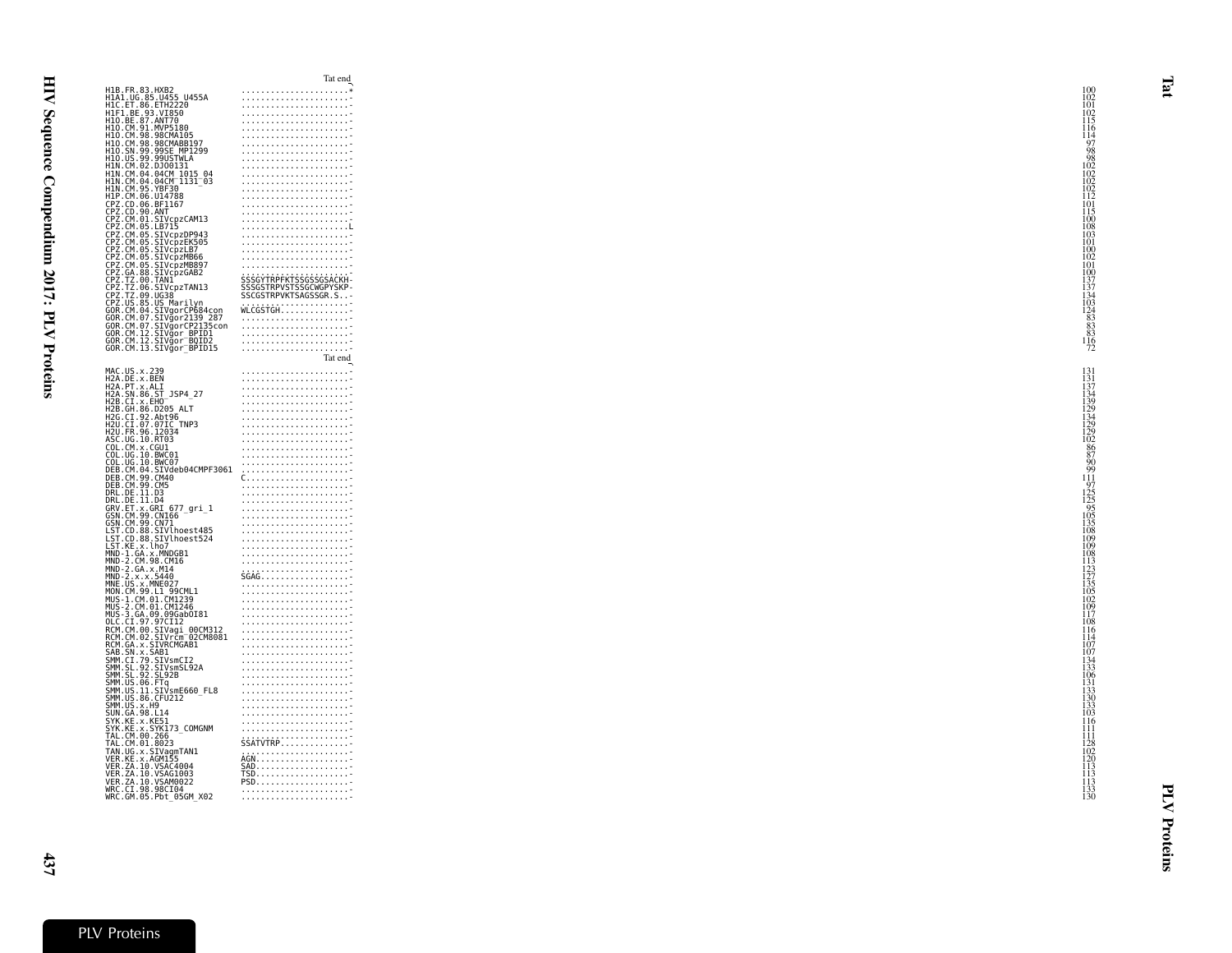<span id="page-27-0"></span>

| H1B.FR.83.HXB2<br>H1A1.UG.85.U455 U455A<br>H1C.ET.86.ETH2220                                                                                                                                     |                      |                         |  |  |  |
|--------------------------------------------------------------------------------------------------------------------------------------------------------------------------------------------------|----------------------|-------------------------|--|--|--|
| HIF1.BE.93.VI850<br>H10.BE.87.ANT70                                                                                                                                                              |                      |                         |  |  |  |
| H10.CM.91.MVP5180<br>H10.CM.98.98CMA105<br>H10.CM.98.98CMABB197<br>H10.SN.99.99SE_MP1299                                                                                                         |                      |                         |  |  |  |
| H10.US.99.99USTWLA                                                                                                                                                                               |                      |                         |  |  |  |
| HIN.CM.02.DJ00131                                                                                                                                                                                |                      |                         |  |  |  |
| HIN. CM. 04. 04CM<br>HIN. CM. 04. 04CM 1015_04<br>HIN. CM. 04. 04CM 1131_03<br>HIP. CM. 06. U14788<br>CPZ. CD. 06. BF1167                                                                        |                      |                         |  |  |  |
|                                                                                                                                                                                                  |                      |                         |  |  |  |
|                                                                                                                                                                                                  |                      |                         |  |  |  |
| CPZ.CD.00.BF116/<br>CPZ.CD.90.ANT<br>CPZ.CM.01.SIVcpzCAM13<br>CPZ.CM.05.LB715<br>CPZ.CM.05.SIVcpzDP943<br>CPZ.CM.05.SIVcpzEK505<br>CPZ.CM.05.SIVcpzEK505                                         |                      |                         |  |  |  |
| CPZ.CM.05.SIVcpzMB66<br>CPZ.CM.05.SIVcpzMB66<br>CPZ.CM.05.SIVcpzMB897                                                                                                                            |                      |                         |  |  |  |
| CPZ.CA.88.SIVCPZGAB2<br>CPZ.GA.88.SIVCPZGAB2<br>CPZ.TZ.00.TAN1<br>CPZ.TZ.00.SIVCPZTAN13<br>CPZ.TZ.09.UG38                                                                                        |                      |                         |  |  |  |
| ČPŽ.US.85.US Marilvn                                                                                                                                                                             |                      |                         |  |  |  |
| GOR.CM.04.SIVgorCP684con<br>GOR.CM.07.SIVgor2139-287<br>GOR.CM.07.SIVgorCP2135con                                                                                                                |                      |                         |  |  |  |
| 60R.CM.12.SIVgor_BPID1<br>GOR.CM.12.SIVgor_BPID1<br>GOR.CM.13.SIVgor_BPID15                                                                                                                      |                      |                         |  |  |  |
|                                                                                                                                                                                                  | $\frac{Rev}{}$ start | exon 1 end exon 2 start |  |  |  |
| MAC.US.x.239<br>H2A.DE.x.BEN                                                                                                                                                                     |                      |                         |  |  |  |
| H2A.PT.x.ALI<br>H2A.SN.86.ST JSP4 27                                                                                                                                                             |                      |                         |  |  |  |
| H2B.CI.x.EHO<br>H2B.CI.x.EHO<br>H2B.GH.86.D205 ALT                                                                                                                                               |                      |                         |  |  |  |
| H2G.CI.92.Abt96<br>H2G.CI.92.Abt96<br>H2U.CI.07.07IC TNP3<br>H2U.FR.96.12034                                                                                                                     |                      |                         |  |  |  |
| ASC.UG.10.RT03<br>COL.CM.x.CGU1<br>COL.UG.10.BWC01<br>COL.UG.10.BWC07                                                                                                                            |                      |                         |  |  |  |
| DEB.CM.04.SIVdeb04CMPF3061                                                                                                                                                                       |                      |                         |  |  |  |
| DEB.CM.99.CM40<br>DEB.CM.99.CM5                                                                                                                                                                  |                      |                         |  |  |  |
| DRL.DE.11.D3<br>DRL.DE.11.D3<br>DRL.DE.11.D4<br>GSN.CM.99.CN166<br>CSN.CM.99.CN166                                                                                                               |                      |                         |  |  |  |
| GSN.CM.99.CN71                                                                                                                                                                                   |                      |                         |  |  |  |
|                                                                                                                                                                                                  |                      |                         |  |  |  |
| USW.CM: 99:CN/I<br>LST.CD.88.SIVlhoest485<br>LST.CD.88.SIVlhoest524<br>LST.CD.88.SIVlhoest524<br>MND-2.CM.98.CM16<br>MND-2.CM.98.CM16<br>MND-2.GA.x.M14                                          |                      |                         |  |  |  |
| MND-2.x.x.5440<br>MND-2.x.x.5440<br>MNE.US.x.MNE027<br>MON.CM.99.Ll_99CML1                                                                                                                       |                      |                         |  |  |  |
|                                                                                                                                                                                                  |                      |                         |  |  |  |
| MUS-3.GA.09.09Gab0I81                                                                                                                                                                            |                      |                         |  |  |  |
| 10C.CI 97.97CI12<br>RCM.CM.00.SIVagi_00CM312<br>RCM.CM.00.SIVagi_00CM312<br>RCM.GA.x.SIVRCMGAB1<br>RCM.GA.x.SIVRCMGAB1                                                                           |                      |                         |  |  |  |
|                                                                                                                                                                                                  |                      |                         |  |  |  |
| RCM. GA : X. SIIVRCMGABI<br>SAB. SN. X. SAB1<br>SMM. CI. 79. SIVSmCI2<br>SMM. SL. 92. SIVSmSL92A<br>SMM. US. 06. FTq<br>SMM. US. 11. SIVSmE660_FL8<br>SMM. US. 36. GFU212<br>SMM. US. 86. GFU212 |                      |                         |  |  |  |
|                                                                                                                                                                                                  |                      |                         |  |  |  |
| SMM.US.x.H9<br>SUN. GA. 98. L14                                                                                                                                                                  |                      |                         |  |  |  |
| SYK.KE.x.KE51<br>SYK.KE.x.SYK173_COMGNM                                                                                                                                                          |                      |                         |  |  |  |
| TAL.CM.00.266<br>TAL.CM.01.8023<br>TAL.CM.01.8023<br>TAN.UG.x.SIVagmTAN1                                                                                                                         |                      |                         |  |  |  |
| VER.KE.x.AGM155<br>VER.ZA.10.VSAC4004<br>VER. ZA. 10. VSAG1003                                                                                                                                   |                      |                         |  |  |  |
| VER.ZA.10.VSAM0022<br>WRC.CI.98.98CI04<br>WRC.CI.98.98CI04<br>WRC.GM.05.Pbt_05GM_X02                                                                                                             |                      |                         |  |  |  |
|                                                                                                                                                                                                  |                      |                         |  |  |  |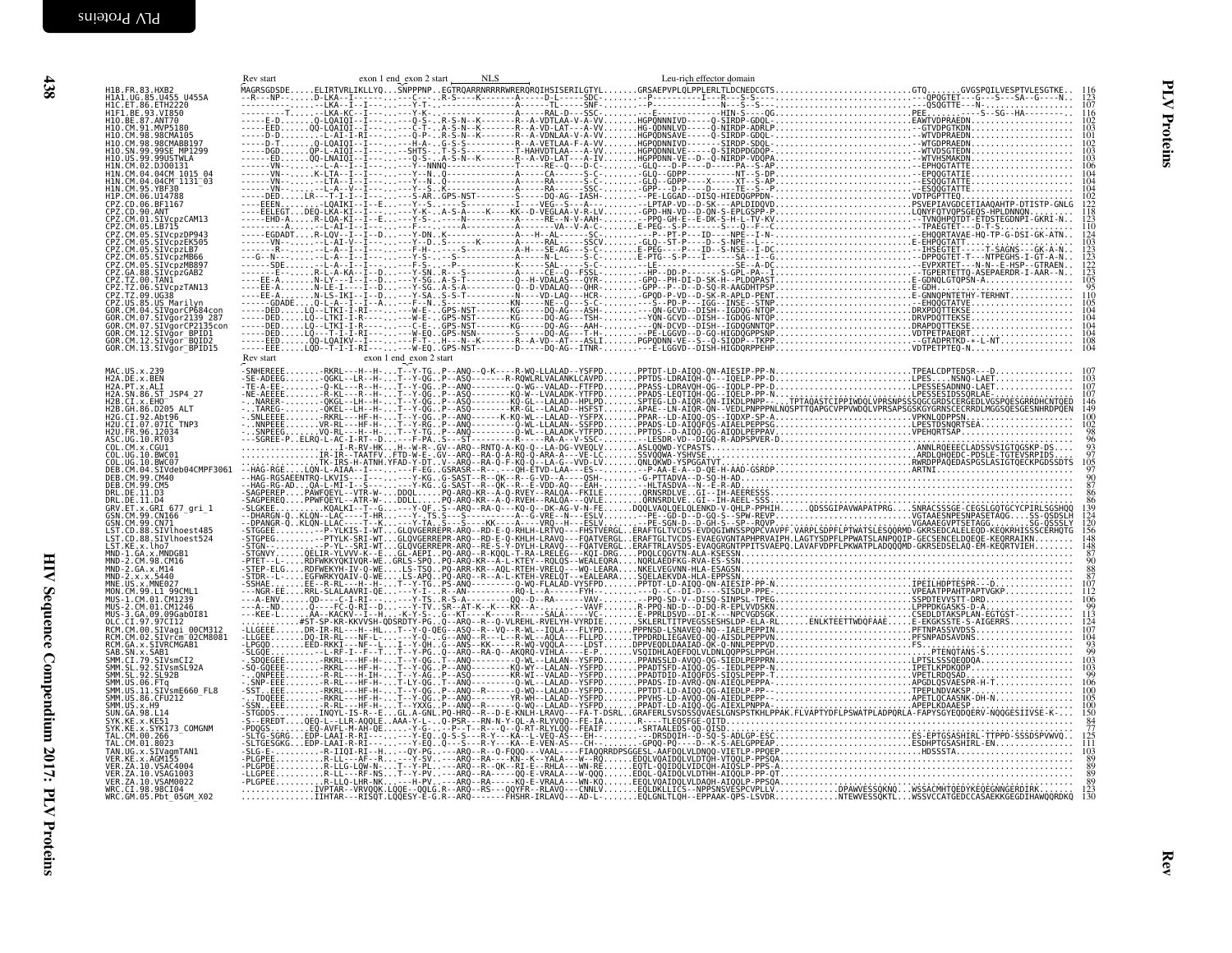|                                                                                                                                      |                                                                                                                                                                                      | Rev end                                                                                                                                   |
|--------------------------------------------------------------------------------------------------------------------------------------|--------------------------------------------------------------------------------------------------------------------------------------------------------------------------------------|-------------------------------------------------------------------------------------------------------------------------------------------|
|                                                                                                                                      | H1B.FR.83.HXB2<br>H1A1.UG.85.U455_U455A                                                                                                                                              | . *                                                                                                                                       |
|                                                                                                                                      |                                                                                                                                                                                      | . <del>.</del><br>. <del>.</del>                                                                                                          |
| HIC.ET.86.ETH2220<br>HIC.ET.86.ETH2220<br>HIF1.BE.93.VI850<br>HIO.CM.91.MVP5180                                                      |                                                                                                                                                                                      | . <del>.</del>                                                                                                                            |
|                                                                                                                                      |                                                                                                                                                                                      | . <del>.</del><br>. <del>.</del>                                                                                                          |
| H10.CM.98.98CMA105                                                                                                                   |                                                                                                                                                                                      | .                                                                                                                                         |
|                                                                                                                                      | H1O.CM.98.98CMABB197<br>H1O.SN.99.99SE_MP1299                                                                                                                                        | . <del>.</del>                                                                                                                            |
|                                                                                                                                      |                                                                                                                                                                                      |                                                                                                                                           |
| H10.US.99.99USTWLA<br>H1N.CM.02.DJ00131                                                                                              |                                                                                                                                                                                      |                                                                                                                                           |
|                                                                                                                                      | HIN.CM.02.DJ00131<br>HIN.CM.04.04CM_1015_04<br>HIN.CM.04.04CM_1131_03<br>HIP.CM.06.014788<br>CPZ.CD.06.BF1167<br>CPZ.CD.00.ANT<br>CPZ.CD.00.ANT<br>CPZ.CD.00.ANT                     | . <del>.</del>                                                                                                                            |
|                                                                                                                                      |                                                                                                                                                                                      | . <del>.</del>                                                                                                                            |
|                                                                                                                                      |                                                                                                                                                                                      | . <del>.</del>                                                                                                                            |
|                                                                                                                                      |                                                                                                                                                                                      |                                                                                                                                           |
|                                                                                                                                      |                                                                                                                                                                                      |                                                                                                                                           |
|                                                                                                                                      |                                                                                                                                                                                      | .                                                                                                                                         |
|                                                                                                                                      | CPZ.CM.05.LB715<br>CPZ.CM.05.SIVcpzDP943                                                                                                                                             |                                                                                                                                           |
|                                                                                                                                      |                                                                                                                                                                                      |                                                                                                                                           |
|                                                                                                                                      | CPZ.CM.05.SIVCPZEK505<br>CPZ.CM.05.SIVCPZEK505<br>CPZ.CM.05.SIVCPZMB66<br>CPZ.CM.05.SIVCPZMB897<br>CPZ.CM.05.SIVCPZMB897                                                             | . <del>.</del>                                                                                                                            |
|                                                                                                                                      |                                                                                                                                                                                      | .<br>. <del>.</del>                                                                                                                       |
|                                                                                                                                      |                                                                                                                                                                                      |                                                                                                                                           |
|                                                                                                                                      | CPZ.GA.88.SIVcpzGAB2<br>CPZ.TZ.00.TAN1                                                                                                                                               | . <del>.</del>                                                                                                                            |
|                                                                                                                                      |                                                                                                                                                                                      | . <del>.</del>                                                                                                                            |
|                                                                                                                                      |                                                                                                                                                                                      | . <del>.</del>                                                                                                                            |
|                                                                                                                                      |                                                                                                                                                                                      |                                                                                                                                           |
|                                                                                                                                      |                                                                                                                                                                                      |                                                                                                                                           |
|                                                                                                                                      |                                                                                                                                                                                      |                                                                                                                                           |
|                                                                                                                                      |                                                                                                                                                                                      | . <del>.</del>                                                                                                                            |
|                                                                                                                                      |                                                                                                                                                                                      | . <del>.</del><br>. <del>.</del>                                                                                                          |
|                                                                                                                                      |                                                                                                                                                                                      | Rev end                                                                                                                                   |
|                                                                                                                                      |                                                                                                                                                                                      |                                                                                                                                           |
| MAC.US.x.239<br>H2A.DE.x.BEN                                                                                                         |                                                                                                                                                                                      | .<br>.                                                                                                                                    |
| H2A.PT.x.ALI                                                                                                                         |                                                                                                                                                                                      | $\overbrace{ \begin{array}{c} \texttt{OTRG} \\ \texttt{QTRT} \end{array}}^{ \begin{array}{c} \texttt{OTRG} \\ \texttt{QTRT} \end{array}}$ |
|                                                                                                                                      | H2A.SN.86.ST_JSP4 27                                                                                                                                                                 |                                                                                                                                           |
| H2B.CI.x.60.31<br>H2B.CI.x.EHO<br>H2B.CH.86.D205 ALT<br>H2B.CI.92.Abt96<br>H2U.CI.97.07IC_TNP3<br>H2U.CI.96.12034<br>ASC.HR.96.12034 |                                                                                                                                                                                      |                                                                                                                                           |
|                                                                                                                                      |                                                                                                                                                                                      |                                                                                                                                           |
|                                                                                                                                      |                                                                                                                                                                                      | . <del>.</del>                                                                                                                            |
|                                                                                                                                      |                                                                                                                                                                                      | . <del>.</del>                                                                                                                            |
| ASC.UG.10.RT03<br>COL.CM.x.CGU1                                                                                                      |                                                                                                                                                                                      |                                                                                                                                           |
|                                                                                                                                      |                                                                                                                                                                                      |                                                                                                                                           |
| ČOL.UG.10.BWC01<br>COL.UG.10.BWC07                                                                                                   |                                                                                                                                                                                      |                                                                                                                                           |
|                                                                                                                                      |                                                                                                                                                                                      | .                                                                                                                                         |
|                                                                                                                                      |                                                                                                                                                                                      | .                                                                                                                                         |
|                                                                                                                                      |                                                                                                                                                                                      | .                                                                                                                                         |
|                                                                                                                                      |                                                                                                                                                                                      | . <del>.</del>                                                                                                                            |
|                                                                                                                                      | UUL.UU.10.BWC0/<br>DEB.CM.04.SIVdeb04CMPF3061<br>DEB.CM.99.CM40<br>DEB.CM.99.CM5<br>DRL.DE.11.D3<br>GRV.ET.x.GRI 677_gri_1<br>GRV.ET.x.GRI 677_gri_1<br>CSN.CM.90.CN167              | SKKSAARP                                                                                                                                  |
|                                                                                                                                      |                                                                                                                                                                                      | . <del>.</del>                                                                                                                            |
|                                                                                                                                      | GSN.CM.99.CN71<br>LST.CD.88.SIVlhoest485                                                                                                                                             | TKEKMEIQIQREKWVSQ-                                                                                                                        |
|                                                                                                                                      |                                                                                                                                                                                      | . <del>.</del>                                                                                                                            |
|                                                                                                                                      | LST.CD.88.SIVlhoest524<br>LST.KE.x.lho7                                                                                                                                              |                                                                                                                                           |
| L31.KL.A.WWDGB1<br>MND-2.CM.98.CM16<br>MND-2.GA.x.M14<br>MND-2.GA.x.M14                                                              |                                                                                                                                                                                      |                                                                                                                                           |
|                                                                                                                                      |                                                                                                                                                                                      | . <del>.</del>                                                                                                                            |
|                                                                                                                                      |                                                                                                                                                                                      | . <del>.</del><br>. <del>.</del>                                                                                                          |
|                                                                                                                                      |                                                                                                                                                                                      |                                                                                                                                           |
| MND-2.xx.x.5440<br>MND-2.x.x.5440<br>MNE.US.x.MNE027<br>MON.CM.99.L1 99CML1<br>MUS-1.CM.01.CM1239                                    |                                                                                                                                                                                      |                                                                                                                                           |
|                                                                                                                                      |                                                                                                                                                                                      |                                                                                                                                           |
| MUS-2.CM.01.CM1246                                                                                                                   | MUS-3.GA.09.09Gab0I81                                                                                                                                                                |                                                                                                                                           |
|                                                                                                                                      |                                                                                                                                                                                      | .                                                                                                                                         |
|                                                                                                                                      | .0LC.CI.97.97CI12<br>RCM.CM.00.SIVagi_00CM312<br>RCM.CM.02.SIVrcm_02CM8081                                                                                                           | . <del>.</del>                                                                                                                            |
|                                                                                                                                      |                                                                                                                                                                                      | .                                                                                                                                         |
|                                                                                                                                      | RCM.CM:NOZ.SIVPCM6221<br>RCM.GA.x.SIVRCMGAB1<br>SMM.CI.79.SIVRCMGAB1<br>SMM.CI.79.SIVSmC12<br>SMM.SL.92.SIVSmC12<br>SMM.US.06.FTq<br>SMM.US.06.FTq<br>SMM.US.06.FTq<br>SMM.US.06.FTq | . <del>.</del>                                                                                                                            |
|                                                                                                                                      |                                                                                                                                                                                      | . <del>.</del>                                                                                                                            |
|                                                                                                                                      |                                                                                                                                                                                      | . <del>.</del>                                                                                                                            |
|                                                                                                                                      |                                                                                                                                                                                      |                                                                                                                                           |
|                                                                                                                                      |                                                                                                                                                                                      | .                                                                                                                                         |
| SMM.US.86.CFU212                                                                                                                     |                                                                                                                                                                                      | . <del>.</del>                                                                                                                            |
| SMM.US.x.H9                                                                                                                          |                                                                                                                                                                                      | . <del>.</del>                                                                                                                            |
| SUN.GA.98.L14                                                                                                                        |                                                                                                                                                                                      |                                                                                                                                           |
|                                                                                                                                      |                                                                                                                                                                                      | . <del>.</del>                                                                                                                            |
|                                                                                                                                      |                                                                                                                                                                                      |                                                                                                                                           |
|                                                                                                                                      |                                                                                                                                                                                      | . <del>.</del>                                                                                                                            |
|                                                                                                                                      |                                                                                                                                                                                      |                                                                                                                                           |
|                                                                                                                                      |                                                                                                                                                                                      |                                                                                                                                           |
|                                                                                                                                      | SYN. KE. 3CET<br>SYK. KE. x. SYK173_COMGNM<br>TAL. CM. 00. 266<br>TAL. CM. 01. 8023<br>TAN. UG. x. SIVagmTAN1<br>TAN. UG. x. SIVagmTAN1                                              |                                                                                                                                           |
|                                                                                                                                      |                                                                                                                                                                                      | .                                                                                                                                         |
|                                                                                                                                      |                                                                                                                                                                                      | . <del>.</del>                                                                                                                            |
|                                                                                                                                      |                                                                                                                                                                                      | . <del>.</del>                                                                                                                            |
| VER.KE.x.AGM155<br>VER.ZA.10.VSAC4004<br>VER.ZA.10.VSAG1003                                                                          | VER.ZA.10.VSAM0022<br>WRC.CI.98.98CI04<br>WRC.CI.98.98CI04<br>WRC.GM.05.Pbt_05GM_X02                                                                                                 | KQQHQGNYC. QTLHKP-                                                                                                                        |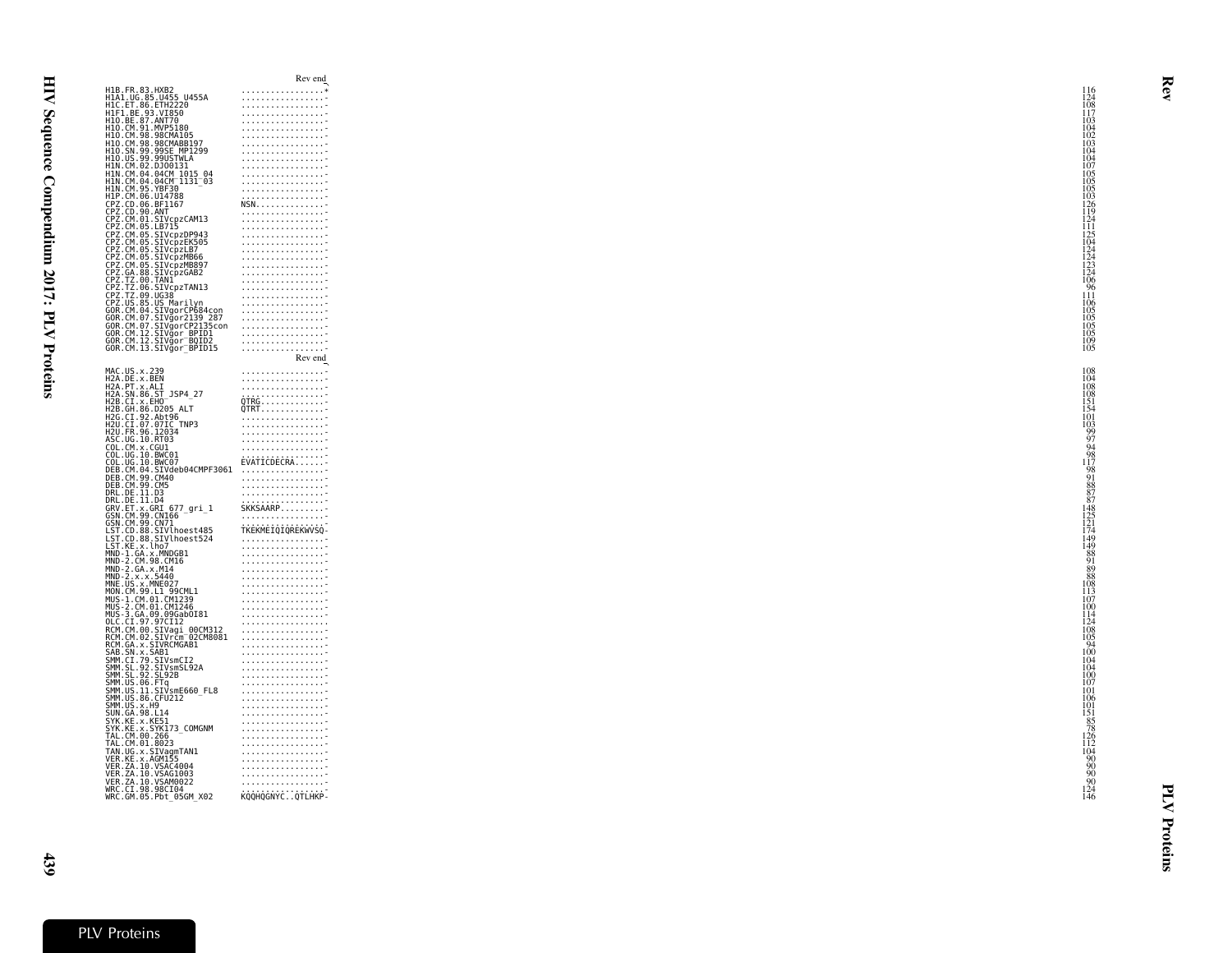<span id="page-29-0"></span>

| H1B.FR.83.HXB2<br>HIA1.UG.85.U455 U455A<br>H1C.ET.86.ETH2220<br>H1F1.BE.93.VI850<br>H10.BE.87.ANT70<br>H10.CM.91.MVP5180                                                                                                                                    |  |  |
|-------------------------------------------------------------------------------------------------------------------------------------------------------------------------------------------------------------------------------------------------------------|--|--|
| HIO.CM.98.98CMAIO5<br>H1O.CM.98.98CMABB197<br>H1O.SN.99.99SE MP1299<br>H10.US.99.99USTWLA<br>H1N.CM.02.DJ00131<br>HIN.CM.04.04CM_1015_04<br>HIN.CM.04.04CM_1131_03<br>HIN.CM.95.YBF30                                                                       |  |  |
| H1P.CM.06.U14788<br>CPZ.CD.06.BF1167<br>CPZ.CD.90.ANT<br>CPZ.CM.01.SIVcpzCAM13<br>CPZ.CM.05.LB715<br>CPZ.CM.05.SIVcpzDP943<br>CPZ.CM.05.SIVCpzEK505                                                                                                         |  |  |
| CPZ.CM.05.SIVcpzLB7<br>CPZ.CM.05.SIVCpzMB66<br>CPZ.CM.05.SIVCpzMB897<br>CPZ.GA.88.SIVCpzGAB2<br>CPZ.TZ.00.TAN1<br>ČPZ.TZ.06.SIVcpzTAN13<br>CPZ.TZ.09.UG38                                                                                                   |  |  |
| CPZ.US.85.US Marilyn<br>60R.CM.04.SIVgorCP684con<br>GOR.CM.07.SIVgorCP684con<br>GOR.CM.07.SIVgorCP2139_287<br>GOR.CM.07.SIVgorCP2135con<br>GOR.CM.12.SIVgor_BPID1<br>GOR.CM.12.SIVgor_BQID2<br>GÖR.CM.13.SİVğor_BPİDI5<br>GSN.CM.99.CN166<br>GSN.CM.99.CN71 |  |  |
| MON.CM.99.L1 99CML1<br>MUS-1.CM.01.CM1239<br>MUS-2.CM.01.CM1246<br>MUS-3.GA.09.09Gab0I81                                                                                                                                                                    |  |  |

|                                                                                                                                                                                                                                                                                                                                                                                                                                                                                                                                                                                                      | transmembrane domain | phos phos<br>cytoplasmic domain    |         |  |          |
|------------------------------------------------------------------------------------------------------------------------------------------------------------------------------------------------------------------------------------------------------------------------------------------------------------------------------------------------------------------------------------------------------------------------------------------------------------------------------------------------------------------------------------------------------------------------------------------------------|----------------------|------------------------------------|---------|--|----------|
| Vpu start<br>H1B.FR.83.HXB2<br>H1A1.UG.85.U455_U455A<br>H1C.ET.86.ETH2220<br>HIL: ET. 86. ETHZZZ9<br>HIE1. BE. 93. VIBS0<br>HIO. BE. 87. ANT70<br>HIO. CM. 91. AWP5180<br>HIO. CM. 98. 98CMABB197<br>HIO. SN. 99. 99SE_MP1299<br>HIO. SN. 99. 99SE_MP1299<br>HIO. SN. 99. 9905TWLA<br>HIO. IN. 92. 01081314<br>H10. SN, 99. 9955 MM<br>H10. US. 99. 99051WLA<br>H1N. CM. 04. 0406131<br>H1N. CM. 04. 0406131<br>H1N. CM. 04. 040611131-03<br>H1N. CM. 95. YBF30<br>H1N. CM. 95. YBF30<br>H1N. CM. 95. YBF30<br>CPZ. CM. 06. 511167<br>CPZ. CM. 06. 511167<br>CPZ. CM. 06. 5<br>MUS-3.GA.09.09Gab0I81 |                      | $\alpha$ -helix<br>$\alpha$ -helix | Vpu end |  | Proteins |
|                                                                                                                                                                                                                                                                                                                                                                                                                                                                                                                                                                                                      |                      |                                    |         |  |          |
|                                                                                                                                                                                                                                                                                                                                                                                                                                                                                                                                                                                                      |                      |                                    |         |  |          |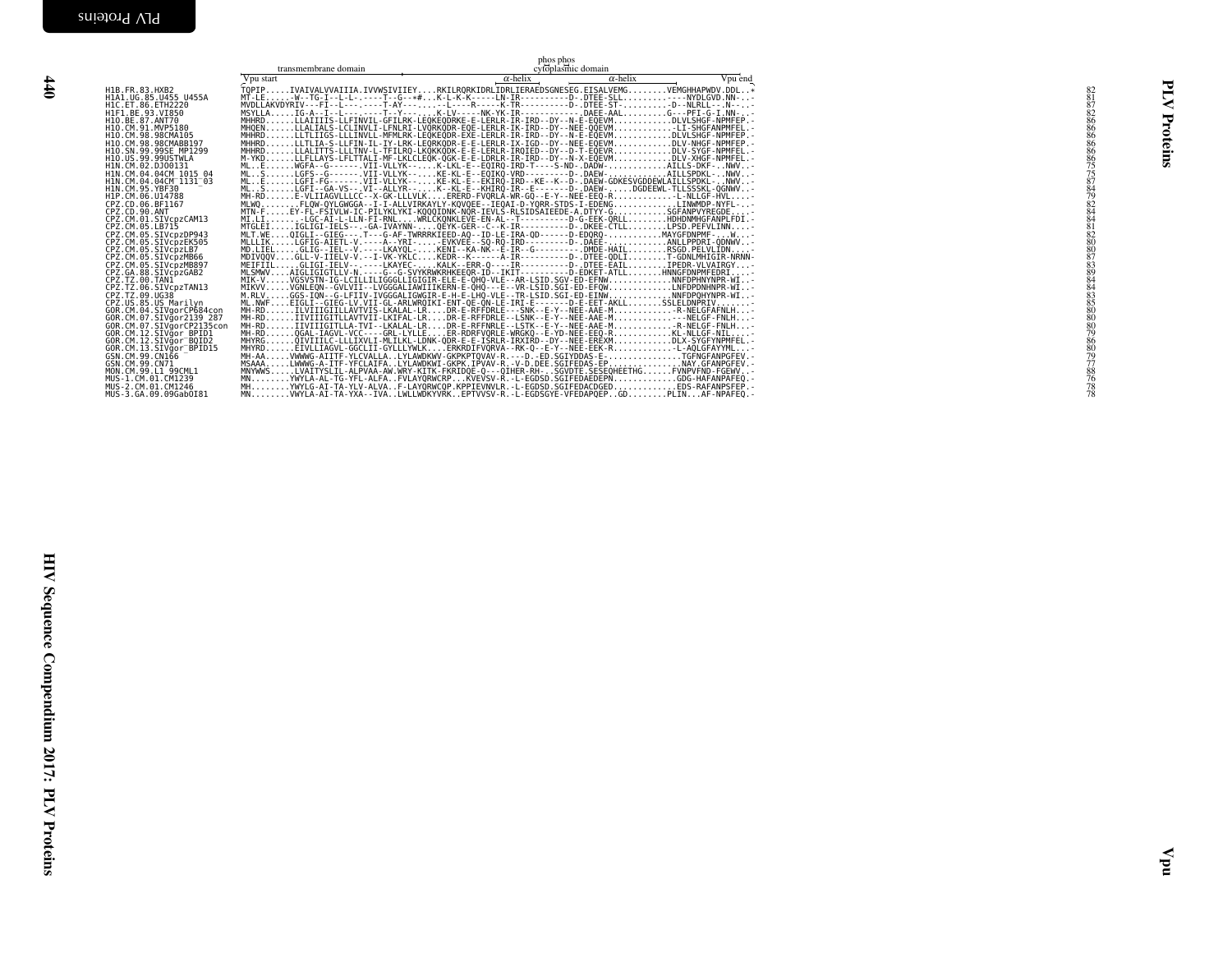HIV Sequence Compendium 2017: PLV Proteins  $HIN$  Sequence Compendium 2017: PLV  $PIN$  Proteins  $441$ 

|                                                         |           |                                |                                       |                                                                                                                                   |                                                               | glycosy <u>lati</u> on ND'<br>V1                                 |
|---------------------------------------------------------|-----------|--------------------------------|---------------------------------------|-----------------------------------------------------------------------------------------------------------------------------------|---------------------------------------------------------------|------------------------------------------------------------------|
|                                                         |           | signal peptide end gp120 start |                                       |                                                                                                                                   | glycosylation NVT                                             | CD4 binding glycosylation NSS                                    |
| H1B.FR.83.HXB2                                          |           |                                |                                       |                                                                                                                                   |                                                               |                                                                  |
| H1A1.UG.85.U455 U455A                                   |           |                                |                                       |                                                                                                                                   |                                                               |                                                                  |
| 93.VI850                                                |           |                                |                                       |                                                                                                                                   |                                                               |                                                                  |
| H10.BE.87.ANT70                                         |           |                                |                                       |                                                                                                                                   |                                                               |                                                                  |
|                                                         |           |                                |                                       |                                                                                                                                   |                                                               |                                                                  |
|                                                         |           |                                |                                       |                                                                                                                                   |                                                               |                                                                  |
|                                                         |           |                                |                                       |                                                                                                                                   |                                                               |                                                                  |
|                                                         |           |                                |                                       |                                                                                                                                   |                                                               |                                                                  |
|                                                         |           |                                |                                       |                                                                                                                                   |                                                               |                                                                  |
|                                                         |           |                                |                                       |                                                                                                                                   |                                                               |                                                                  |
| SIVcpzCAM13                                             |           |                                |                                       |                                                                                                                                   |                                                               |                                                                  |
|                                                         |           |                                |                                       |                                                                                                                                   |                                                               |                                                                  |
| TVcnzEK505                                              |           |                                |                                       |                                                                                                                                   |                                                               |                                                                  |
|                                                         |           |                                |                                       |                                                                                                                                   |                                                               |                                                                  |
| Z.CM.05.SIVcpzMB66<br>SIVcpzMB897                       |           |                                |                                       |                                                                                                                                   |                                                               |                                                                  |
| Z.GA.88.SIVcpzGAB2                                      |           |                                |                                       |                                                                                                                                   |                                                               |                                                                  |
| SIVCpzTAN13                                             |           |                                |                                       |                                                                                                                                   |                                                               |                                                                  |
| 85.US Marilvn                                           |           |                                |                                       |                                                                                                                                   |                                                               |                                                                  |
| SIVaorCP684cor                                          |           |                                |                                       |                                                                                                                                   |                                                               |                                                                  |
| SIVgor2139 287<br>SIVgorCP2135con<br>CM.12.SIVğor BPID1 |           |                                |                                       |                                                                                                                                   |                                                               |                                                                  |
| CM.12.SIVgor_BQID2                                      |           |                                |                                       |                                                                                                                                   |                                                               |                                                                  |
| GOR.CM.13.SIVgor BPID15                                 |           | signal peptide end gp120 start |                                       |                                                                                                                                   |                                                               |                                                                  |
|                                                         | Env start |                                |                                       |                                                                                                                                   |                                                               |                                                                  |
| H2A.DE.x.BEN                                            |           |                                |                                       |                                                                                                                                   |                                                               |                                                                  |
| 2A. PT. x. ALI<br>2A.SN.86.ST JSP4 27                   |           |                                |                                       |                                                                                                                                   |                                                               |                                                                  |
|                                                         |           |                                |                                       |                                                                                                                                   |                                                               |                                                                  |
|                                                         |           |                                |                                       |                                                                                                                                   |                                                               |                                                                  |
| U.FR.96.12034                                           |           |                                |                                       |                                                                                                                                   |                                                               |                                                                  |
| CM. x. CGU1                                             |           |                                |                                       |                                                                                                                                   |                                                               |                                                                  |
|                                                         |           |                                |                                       |                                                                                                                                   |                                                               |                                                                  |
| SIVdeb04CMPF3061                                        |           |                                |                                       |                                                                                                                                   |                                                               |                                                                  |
| DER CM 99 CM40<br>CM 99 CM5                             |           |                                |                                       |                                                                                                                                   |                                                               |                                                                  |
| .DE.11.D3                                               |           |                                |                                       |                                                                                                                                   |                                                               |                                                                  |
| RV.ET.x.GRI 677 gri 1                                   |           |                                |                                       |                                                                                                                                   |                                                               |                                                                  |
| N.CM.99.CN166<br>SN.CM.99.CN71                          |           |                                |                                       |                                                                                                                                   |                                                               |                                                                  |
| SIVlhoest485                                            |           |                                |                                       |                                                                                                                                   |                                                               |                                                                  |
| ST.CD.88.SIVlhoest524                                   |           |                                |                                       |                                                                                                                                   |                                                               |                                                                  |
|                                                         |           |                                |                                       |                                                                                                                                   |                                                               |                                                                  |
| MND-2.CM.98.CM16<br>2.GA.x.M14                          |           |                                |                                       |                                                                                                                                   |                                                               |                                                                  |
| 2. x. x. 5440                                           |           |                                |                                       |                                                                                                                                   |                                                               |                                                                  |
| $US \times MNE027$                                      |           |                                |                                       |                                                                                                                                   |                                                               |                                                                  |
|                                                         |           |                                |                                       |                                                                                                                                   |                                                               |                                                                  |
| 09.09Gab0I81<br>CT 97 97CT12                            |           |                                |                                       |                                                                                                                                   |                                                               |                                                                  |
| CM.00.SIVagi 00CM312                                    |           |                                |                                       |                                                                                                                                   |                                                               |                                                                  |
| SIVrčm <sup>-</sup> 02CM8081                            |           |                                |                                       |                                                                                                                                   |                                                               |                                                                  |
|                                                         |           |                                |                                       |                                                                                                                                   |                                                               |                                                                  |
| SIVsmSL92A<br>92.SL92B                                  |           |                                |                                       |                                                                                                                                   |                                                               |                                                                  |
|                                                         |           |                                |                                       |                                                                                                                                   |                                                               |                                                                  |
| 11.SIVsmE660 FL8<br>86.CFU212                           |           |                                |                                       |                                                                                                                                   |                                                               |                                                                  |
| IUN GA 98 L14                                           |           |                                |                                       |                                                                                                                                   |                                                               |                                                                  |
|                                                         |           |                                |                                       |                                                                                                                                   |                                                               |                                                                  |
| SYK173 COMGNM                                           |           |                                |                                       |                                                                                                                                   |                                                               |                                                                  |
|                                                         |           |                                |                                       |                                                                                                                                   |                                                               |                                                                  |
|                                                         |           |                                |                                       |                                                                                                                                   |                                                               |                                                                  |
|                                                         |           |                                | -------NSSVQA--M                      | PTTRL---TN-I-.D-HDYT-                                                                                                             |                                                               |                                                                  |
| ZA.10.VSAM0022<br>CI.98.98CI04                          |           |                                | $YI - F - - - - - - NS -  VQA - - M $ | - PTTRL - - - TN - I - . D - HDYT -<br>YI-------0-E-SKDF-L---NRSL-VSTH-I-.HIEHWE-.<br>YI-------Q-E--KDFML---NRSL-V-TH-L-.HIEEIT-. | PL-I--P-EA-ADR-PL-A-AESN-HL-FE-T-------S---IRMS-VE--SSRP-TTAS | -K---TRKVAD-QIIQ-AWTGVT-MI-TI------I--Y--KMT--PGAP-S-NTKDFNPCEIS |
| WRC.GM.05.Pbt 05GM X02                                  |           |                                |                                       |                                                                                                                                   |                                                               |                                                                  |

**PLV** Proteins PLV Proteins

<span id="page-30-0"></span> $\sharp$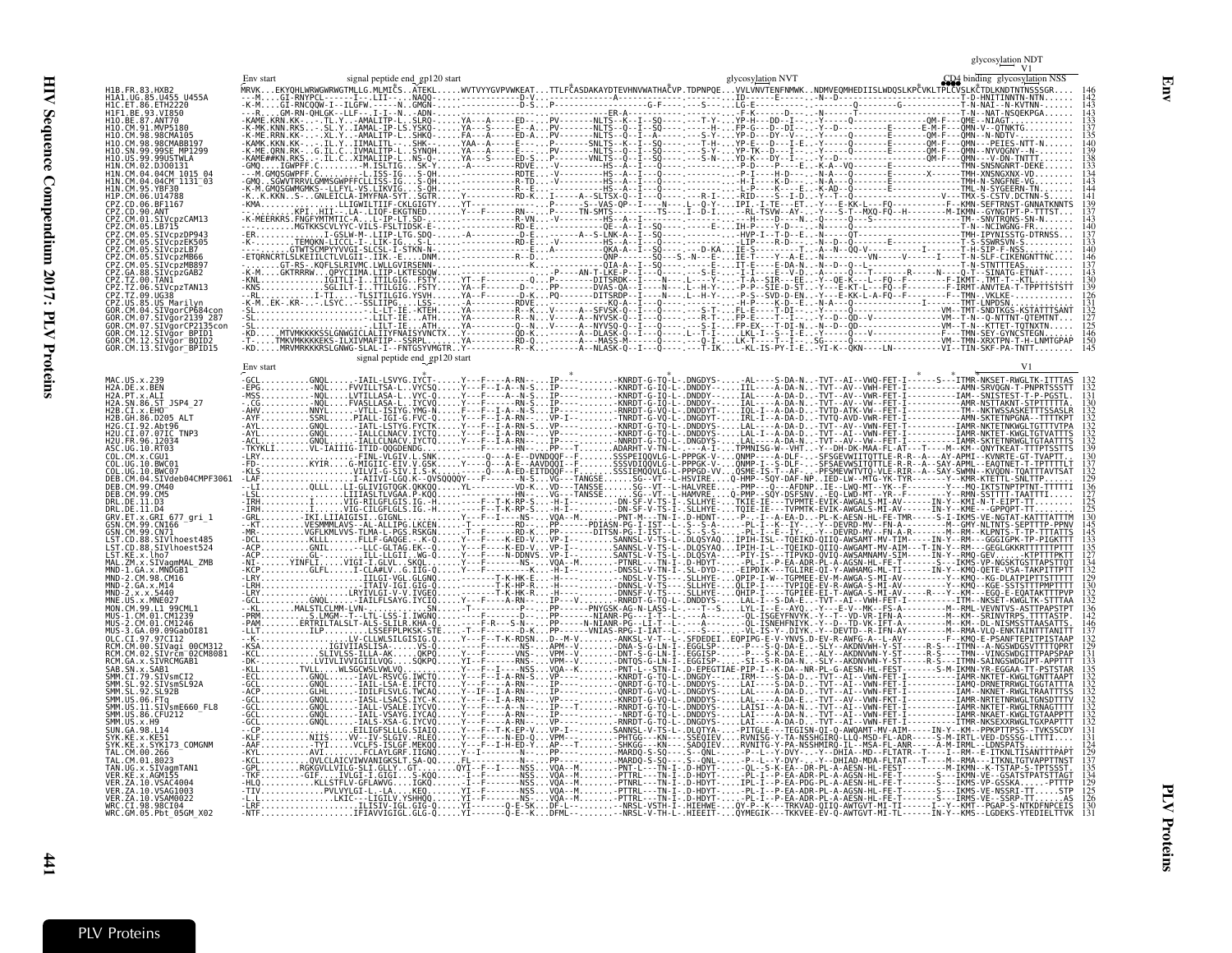|                                                                                                                                                                                                                                                              |  | glycosylation NIS<br>glycosylation NCS |  |  |
|--------------------------------------------------------------------------------------------------------------------------------------------------------------------------------------------------------------------------------------------------------------|--|----------------------------------------|--|--|
|                                                                                                                                                                                                                                                              |  |                                        |  |  |
| H1B.FR.83.HXB2<br>H1A1.UG.85.U455 U455A<br>H1C.ET.86.ETH2220                                                                                                                                                                                                 |  |                                        |  |  |
| H1F1.BE.93.VI850                                                                                                                                                                                                                                             |  |                                        |  |  |
| H10.BE.87.ANT70<br>H10.CM.91.MVP5180<br>H10.CM.98.98CMA105                                                                                                                                                                                                   |  |                                        |  |  |
| H1N.CM.98.98CMARR19<br>H10.SN.99.99SE MP1299<br>H10.US.99.99USTWLA                                                                                                                                                                                           |  |                                        |  |  |
| H1N.CM.02.DJ00131<br>HIN.CM.04.04CM 1015                                                                                                                                                                                                                     |  |                                        |  |  |
| HIN.CM.04.04CM II3I 03<br>HIN.CM.95.YBF30<br>H1P.CM.06.U14788                                                                                                                                                                                                |  |                                        |  |  |
|                                                                                                                                                                                                                                                              |  |                                        |  |  |
| PZ.CM.05.LB715<br>2Z.CM.05.SIVCPzDP943                                                                                                                                                                                                                       |  |                                        |  |  |
| SIVcpzEK505<br>PZ.CM.05.SIVcpzLB7                                                                                                                                                                                                                            |  |                                        |  |  |
|                                                                                                                                                                                                                                                              |  |                                        |  |  |
| CP2.CM.05.SIVCP2LB66<br>CP2.CM.05.SIVCP2MB897<br>CP2.CM.08.SIVCP2MB897<br>CP2.T2.00.TAN1<br>CP2.TZ.00.SIVCP2TAN13<br>CP2.TZ.09.UG38<br>CP2.TZ.09.UG38<br>CP2.US.85.USTMarrIVE04.                                                                             |  |                                        |  |  |
| .va.uvao<br>.85.US Marilyn<br>.04.SIVgorCP684con                                                                                                                                                                                                             |  |                                        |  |  |
| OR.CM.07.SIVgor2139 287<br>GOR.CM.07.SIVgorCP2135con<br>GOR.CM.12.SIVgor BPID1                                                                                                                                                                               |  |                                        |  |  |
| GOR.CM.12.SIVgor=BOID2<br>GOR.CM.12.SIVgor=BOID2<br>GOR.CM.13.SIVgor_BPID15                                                                                                                                                                                  |  |                                        |  |  |
|                                                                                                                                                                                                                                                              |  |                                        |  |  |
| H2A.DE.x.BEN<br>H2A.DE.x.BEN<br>H2A.PT.x.ALI<br>H2A.SN.86.ST_JSP4_27                                                                                                                                                                                         |  |                                        |  |  |
| H2B.CI.x.EHO<br>H2B.GH.86.D205 ALT                                                                                                                                                                                                                           |  |                                        |  |  |
| H2G.CI.92.Abt96<br>H2U.CI.07.07IC TNP3                                                                                                                                                                                                                       |  |                                        |  |  |
| ASC.UG.10.RT03                                                                                                                                                                                                                                               |  |                                        |  |  |
| COL.UG.10.BWC01<br>10.BWC07<br>DEB.CM.04.SIVdeb04CMPF3061                                                                                                                                                                                                    |  |                                        |  |  |
| DEB.CM.99.CM40<br>DEB.CM.99.CM5                                                                                                                                                                                                                              |  |                                        |  |  |
| DRL.DE.11.D3<br>DRL.DE.11.D4<br>DRL.DE.11.D4<br>GSN.CM.99.CN166<br>GSN.CM.99.CN166<br>CSN.CM.99.CN71                                                                                                                                                         |  |                                        |  |  |
|                                                                                                                                                                                                                                                              |  |                                        |  |  |
| usw.cm.ss.crvihoest485<br>LST.CD.88.SIVlhoest524<br>LST.CD.88.SIVlhoest524<br>LST.KE.x.lho7<br>LST.KE.x.lho7<br>MAL.ZM.x.SIVaqmMAL ZME                                                                                                                       |  |                                        |  |  |
| MND-1.GA.x.MNDGB1<br>MND-2.CM.98.CM16                                                                                                                                                                                                                        |  |                                        |  |  |
| MND-2.GA.x.M14<br>MND-2.GA.x.M14                                                                                                                                                                                                                             |  |                                        |  |  |
| MUS-1.CM.01.CM1239                                                                                                                                                                                                                                           |  |                                        |  |  |
| MUS-2.CM.01.CM1246<br>MUS-3.GA.09.09Gab0I81<br>OLC.CI.97.97CI12                                                                                                                                                                                              |  |                                        |  |  |
| RCM.CM.00.SIVaqi 00CM312<br>RCM.CM.02.SIVrcm <sup>-</sup> 02CM8081                                                                                                                                                                                           |  |                                        |  |  |
|                                                                                                                                                                                                                                                              |  |                                        |  |  |
|                                                                                                                                                                                                                                                              |  |                                        |  |  |
| RCM. CM. 82, SIVFCM<br>RCM. CM. 2. SIVFCMGAB1<br>SMM. CI. 79, SIVFCMGAB1<br>SMM. CI. 79, SIVSMGT2<br>SMM. CI. 79, SIVSMGT2<br>SMM. US. 92, SIVSMGT2<br>SMM. US. 10, ST07<br>SMM. US. 10, ST07<br>SMM. US. 10, ST07<br>SMM. US. 10, ST07<br>SMM. US. 10, ST07 |  |                                        |  |  |
| SUN.GA.98.L14<br>SYK.KE.x.KE51                                                                                                                                                                                                                               |  |                                        |  |  |
| SYK.KE.x.SYK173 COMGNM<br>TAL.CM.00.266<br>TAL.CM.01.8023                                                                                                                                                                                                    |  |                                        |  |  |
| TAN.UG.x.SIVagmTAN1<br>VER.KE.x.AGM155                                                                                                                                                                                                                       |  |                                        |  |  |
| VER. ZA. 10. VSAC4004<br>VER.ZA.10.VSAG1003<br>VER. ZA. 10. VSAM0022                                                                                                                                                                                         |  |                                        |  |  |
| wRC.CI.98.98CI04<br>WRC.CI.98.98CI04<br>WRC.GM.05.Pbt_05GM_X02                                                                                                                                                                                               |  |                                        |  |  |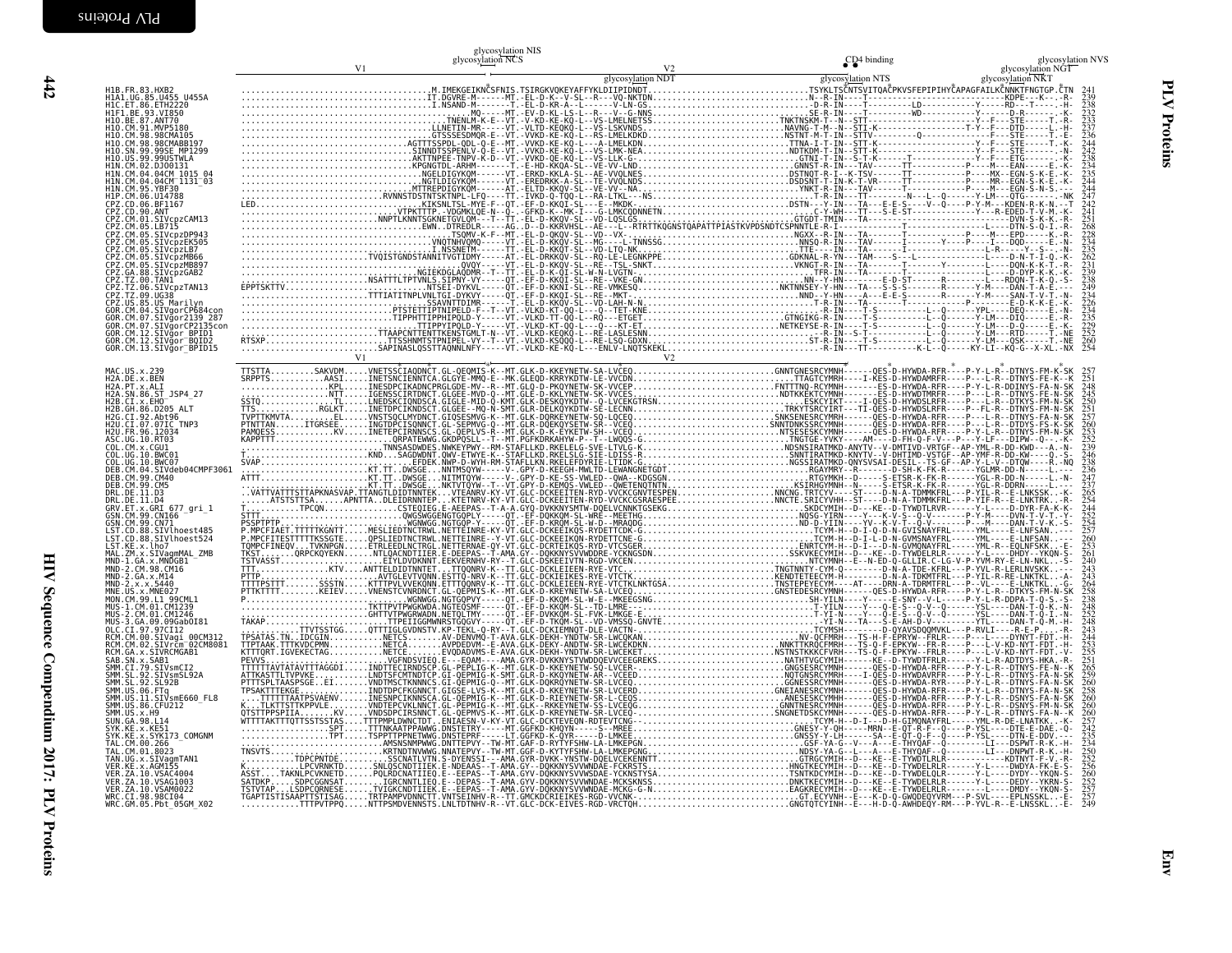|                                                                                                                                                                                                                                                                                                                                                                                                                                                                                                                                                                                                                                                                                                                                                                                                                                                                                                                                                                                                                                                                                                                                                                                                                | glycosylation NVS | <b>CD4</b> binding | g<br>glycosy <u>lati</u> on NCT<br>glycosy <u>lati</u> on NCT |        |  |                           |
|----------------------------------------------------------------------------------------------------------------------------------------------------------------------------------------------------------------------------------------------------------------------------------------------------------------------------------------------------------------------------------------------------------------------------------------------------------------------------------------------------------------------------------------------------------------------------------------------------------------------------------------------------------------------------------------------------------------------------------------------------------------------------------------------------------------------------------------------------------------------------------------------------------------------------------------------------------------------------------------------------------------------------------------------------------------------------------------------------------------------------------------------------------------------------------------------------------------|-------------------|--------------------|---------------------------------------------------------------|--------|--|---------------------------|
| H1B.FR.83.HXB2<br>H1A1.UG.85.U455 U455A<br>H1C.ET.86.ETH2220<br>H1F1.BE.93.VI850<br>H1O.BE.87.ANT70<br>H1Q.CM.91.MVP5180<br>H10.CM.98.98CMA105<br>H10.CM.98.98CMABB197<br>H10.SN.99.99SE MP1299<br>H10.US.99.99USTWLA<br>H1N.CM.02.DJ00131<br>H1N.CM.04.04CM 1015 04<br>H1N. CM. 04. 04CM<br>H1N. CM. 04. 04CM<br>H1N. CM. 95. YBF30<br>H1P. CM. 06. U147888<br>CPZ. CD. 06. BF1167<br>CPZ. CD. 90. ANT<br>CPZ.CM.01.SIVcpzCAM13<br>CPZ.CM.05.LB715<br>SIVcpzDP943<br>SIVcpzEK505<br>SIVcpzLB7<br>SIVcpzMB66<br>CPZ.CM.05<br>SIVcpzMB897<br>CPZ.GA.88.SIVcpzGAB2<br>CP2.T2.00.TAN1<br>CP2.TZ.00.SIVcpzTAN13<br>CP2.TZ.09.UG38<br>CP2.US.85.US Marilyn<br>COR.CM.04.SIVgorCP684con<br>GOR.CM.04.SIVgorCP684con<br>GOR.CM.07.SIVăor2139 287<br>GOR.CM.07.SIVgorCP2135con<br>GOR.CM.12.SIVgor_BPID1<br>GOR.CM.12.SIVgor_BPID1<br>GOR.CM.12.SIVgor_BQID2<br>GOR.CM.13.SIVgor_BPID15                                                                                                                                                                                                                                                                                                                                |                   | glycosylation NFT  |                                                               | V3 tip |  | CD4 binding<br>383<br>380 |
| MAC.US.x.239<br>HAL. 05. x. 25<br>H2A. DE. x. ALI<br>H2A. SN. 86. ST_JSP4_27<br>H2B. CI. x. EH0_______<br>H2B.GH.86.D205 ALT<br>H2G.CI.92.Abt96<br>H2U.CI.07.07IC_TNP3<br>H2U.FR.96.12034<br>ASC.UG.10.RT03<br>COL.CM.x.CGU1<br>COL.UG.10.BWC01<br>COL.UG.10.BWC07<br>DEB.CM.04.SIVdeb04CMPF3061<br>DEB. CM. 99. CM40<br>DEB.CM.99.CM49<br>DRL.DE.11.D3<br>DRL.DE.11.D3<br>GRV.ET.x.GRI 677_gri_1<br>GSN.CM.99.CN166<br>CSN.CM.99.CN166<br>GSN.CM.99.CN71<br>GSN.CM: 99.CM/1<br>LST.CD.88.SIVlhoest485<br>LST.CD.88.SIVlhoest524<br>LST.KE.x.lho7<br>MND-1.GA.x.SIVangmMAL_ZMB<br>MND-1.GA.x.MNDGB1<br>MND-2.GA.x.AMDGB1<br>MND-2.GA.x.AMQGB1<br>MND-2.GA.x.AG440<br>MND-2.GA.x.AG440<br>MND-2.GA.x.AG4407<br>MNE. US. x. MNE027<br>MON.CM.99.L1 99CML1<br>MUS-1.CM.01.CM1239<br>MUS: 1.7 (2018)<br>MUS: 2.0 (1.8 (2018)<br>MUS: 2.0 (1.9 (2018)<br>MUS: 2.0 (1.9 (2018)<br>MUS: 2.0 (1.9 (2018)<br>REM. CM. 2.0 (2018)<br>REM. CM. 2.0 (2018)<br>REM. CM. 2.0 (2018)<br>SAB: SN. x. SAB1<br>SMN. CM. 2.0 (2018)<br>SAB: SN. x. SAB<br>CM.01.8023<br>TAN.UG.x.SIVagmTAN1<br>VER.KE.x.AGM155<br>VER. ZA. 10. VSAC4004<br>VER.ZA.10.VSAG1003<br>VER.ZA.10.VSAM0022<br>WRC.CI.98.98CI04<br>WRC.GM.05.Pbt_05GM_X02 |                   |                    |                                                               |        |  | 370<br>381<br>368         |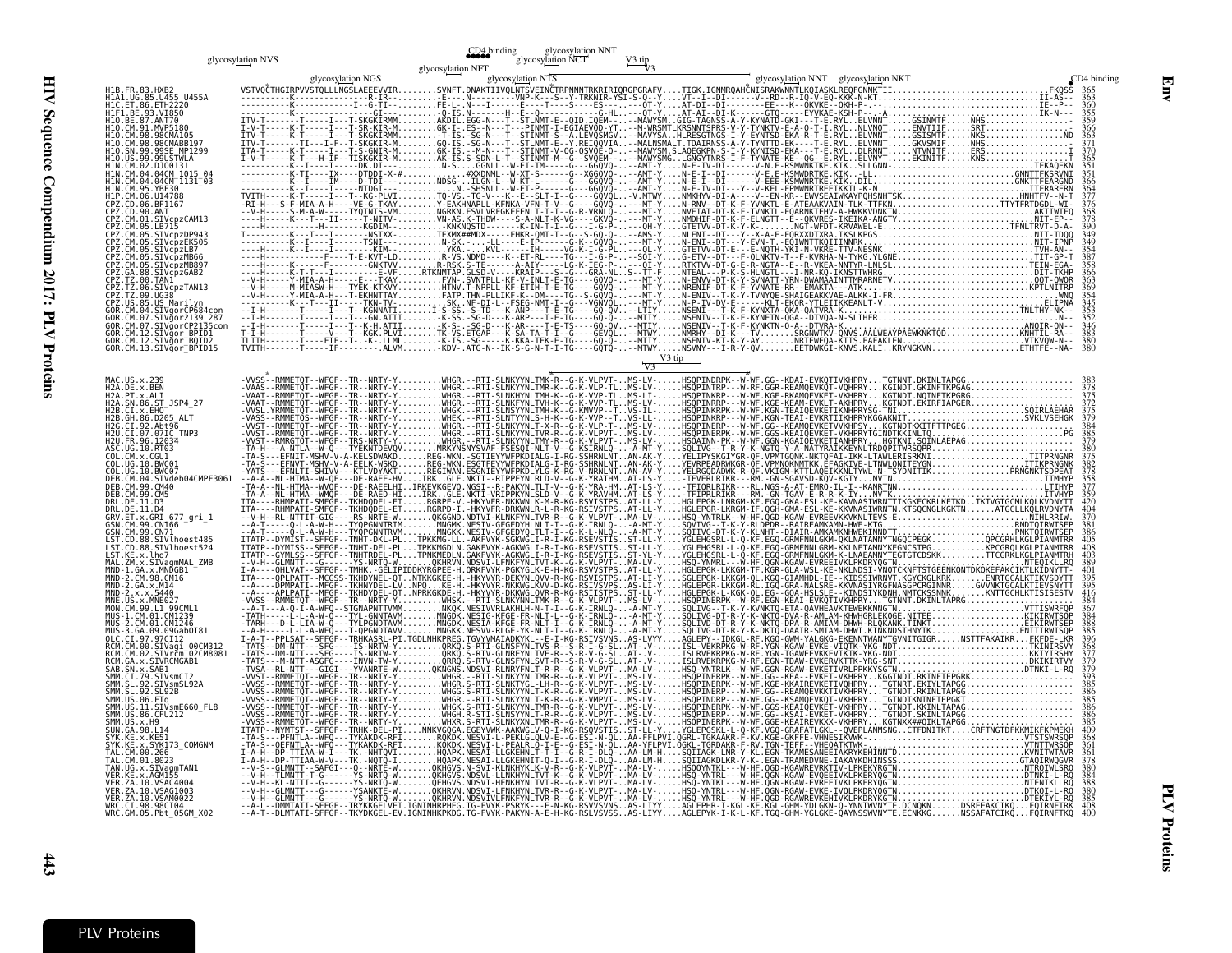$\frac{444}{4}$ 

|                                                                                                                                                                                                                               | glycosylation NST<br>glycosylation NST |  |  |
|-------------------------------------------------------------------------------------------------------------------------------------------------------------------------------------------------------------------------------|----------------------------------------|--|--|
|                                                                                                                                                                                                                               |                                        |  |  |
| H1B. FR. 83. HXB2<br>H1A1.UG.85.U455 U455A                                                                                                                                                                                    |                                        |  |  |
| H1F1.BE.93.VI850<br>H10.BE.87.ANT70                                                                                                                                                                                           |                                        |  |  |
| HIO.CM.91.MVP5180<br>H1O.CM.98.98CMA105                                                                                                                                                                                       |                                        |  |  |
| H10.CM.98.98CMABB197<br>I10.SN.99.99SE MP1299                                                                                                                                                                                 |                                        |  |  |
| 0.US.99.99USTWLA<br>H1N.CM.02.DJ00131<br>H1N.CM.04.04CM 1015 04                                                                                                                                                               |                                        |  |  |
| HIN.CM.04.04CM II3I 03<br>HIN.CM.95.YBF30                                                                                                                                                                                     |                                        |  |  |
|                                                                                                                                                                                                                               |                                        |  |  |
| HIP.CM.06.U14788<br>CPZ.CD.06.BF1167<br>CPZ.CD.06.BF1167<br>CPZ.CM.01.SIVCPZCAM13<br>CPZ.CM.05.SIVCPZCP943<br>CPZ.CM.05.SIVCPZPP943<br>CPZ.CM.05.SIVCPZPP943<br>CPZ.CM.05.SIVCPZPP943                                         |                                        |  |  |
| CPZ.CM.05.SIVcpzLB7                                                                                                                                                                                                           |                                        |  |  |
| CPZ.CM.05.SIVcpzMB66<br>CPZ.CM.05.SIVcbzMB897                                                                                                                                                                                 |                                        |  |  |
| CPZ.GA.88.SIVcpzGAB2                                                                                                                                                                                                          |                                        |  |  |
| CPZ.TZ.06.SIVcpzTAN1<br>CPZ.TZ.09.UG38<br>CPZ.US.85.US Marilyn                                                                                                                                                                |                                        |  |  |
| GOR.CM.04.SIVgorCP684cor<br>GOR.CM.07.SIVğor2139 287                                                                                                                                                                          |                                        |  |  |
| GOR.CM.07.SIVğorCP2135con<br>GOR.CM.12.STVgor_BPTD1<br>GOR.CM.12.STVgor_BOID2<br>GOR.CM.13.STVgor_BPID15                                                                                                                      |                                        |  |  |
|                                                                                                                                                                                                                               |                                        |  |  |
| H2A.DE.x.BEN                                                                                                                                                                                                                  |                                        |  |  |
| H2A.PT.x.ALI<br>H2A.PT.x.ALI<br>H2A.SN.86.ST JSP4 27                                                                                                                                                                          |                                        |  |  |
| H2B.CI.X.EHO<br>H2B.GH.86.D205_ALT                                                                                                                                                                                            |                                        |  |  |
| H2G.CI.92.Abt96<br>H2U.CI.07.07IC TNP3<br>H2U.FR.96.12034                                                                                                                                                                     |                                        |  |  |
| ASC.UG.10.RT03<br>COL.CM.x.CGU1<br>COL. UG. 10. BWC01                                                                                                                                                                         |                                        |  |  |
| COL.UG.10.BWC07<br>DEB.CM.04.SIVdeb04CMPF3061                                                                                                                                                                                 |                                        |  |  |
| DEB.CM.99.CM40<br>DEB.CM.99.CM5<br>DRL.DE.11.D3                                                                                                                                                                               |                                        |  |  |
| DRL.DE.11.D4<br>GRV.ET.x.GRI 677 gri 1                                                                                                                                                                                        |                                        |  |  |
| GSN.CM.99.CN166<br>GSN.CM.99.CN71                                                                                                                                                                                             |                                        |  |  |
| LST.CD.88.SIVlhoest485<br>LST.CD.88.SIVlhoest524                                                                                                                                                                              |                                        |  |  |
| LST.KE.x.lho7<br>MAL.ZM.x.SIVaqmMAL ZMB<br>MND-1.GA.x.MNDGB1<br>MND-2.CM.98.CM16                                                                                                                                              |                                        |  |  |
| $MND-2.GA.x.M14$<br>MND-2.x.x.5440                                                                                                                                                                                            |                                        |  |  |
| MNE.US.x.MNE027<br>MON.CM.99.LI 99CML1                                                                                                                                                                                        |                                        |  |  |
| MUS-3.GA.09.09Gab0I81                                                                                                                                                                                                         |                                        |  |  |
| OLC.CI.97.97CI12<br>RCM.CM.00.SIVaqi 00CM312                                                                                                                                                                                  |                                        |  |  |
| RCM.CM.02.SIVrcm <sup>-</sup> 02CM8081<br>RCM.GA.x.SIVRCMGAB1                                                                                                                                                                 |                                        |  |  |
|                                                                                                                                                                                                                               |                                        |  |  |
|                                                                                                                                                                                                                               |                                        |  |  |
| RCHI. GATA: SASI VRCHUGABI<br>SAB. SN. X. SAB1<br>SMM. SL. 92. SIVSMCI22A<br>SMM. SL. 92. SIVSMCI22A<br>SMM. US. 92. SIVSMCI28<br>SMM. US. 11. SIVSME660<br>SMM. US. 36. CFU212<br>SMM. US. 36. CFU212<br>SMM. US. 36. CFU212 |                                        |  |  |
| SPIP 1.03.2.1.2<br>SVK.KE.x.KE51<br>SYK.KE.x.KE51<br>SYK.KE.x.SYK173_COMGNM                                                                                                                                                   |                                        |  |  |
| TAL.CM.00.266<br>TAL.CM.01.8023                                                                                                                                                                                               |                                        |  |  |
| TAN.UG.x.SIVagmTAN1<br>VER. KE. x. AGM155<br>VER. ZA. 10. VSAC4004                                                                                                                                                            |                                        |  |  |
| VER.ZA.10.VSAG1003<br>VER. ZA. 10. VSAM0022                                                                                                                                                                                   |                                        |  |  |
| WRC.CI.98.98CI04<br>WRC.GM.05.Pbt 05GM X02                                                                                                                                                                                    |                                        |  |  |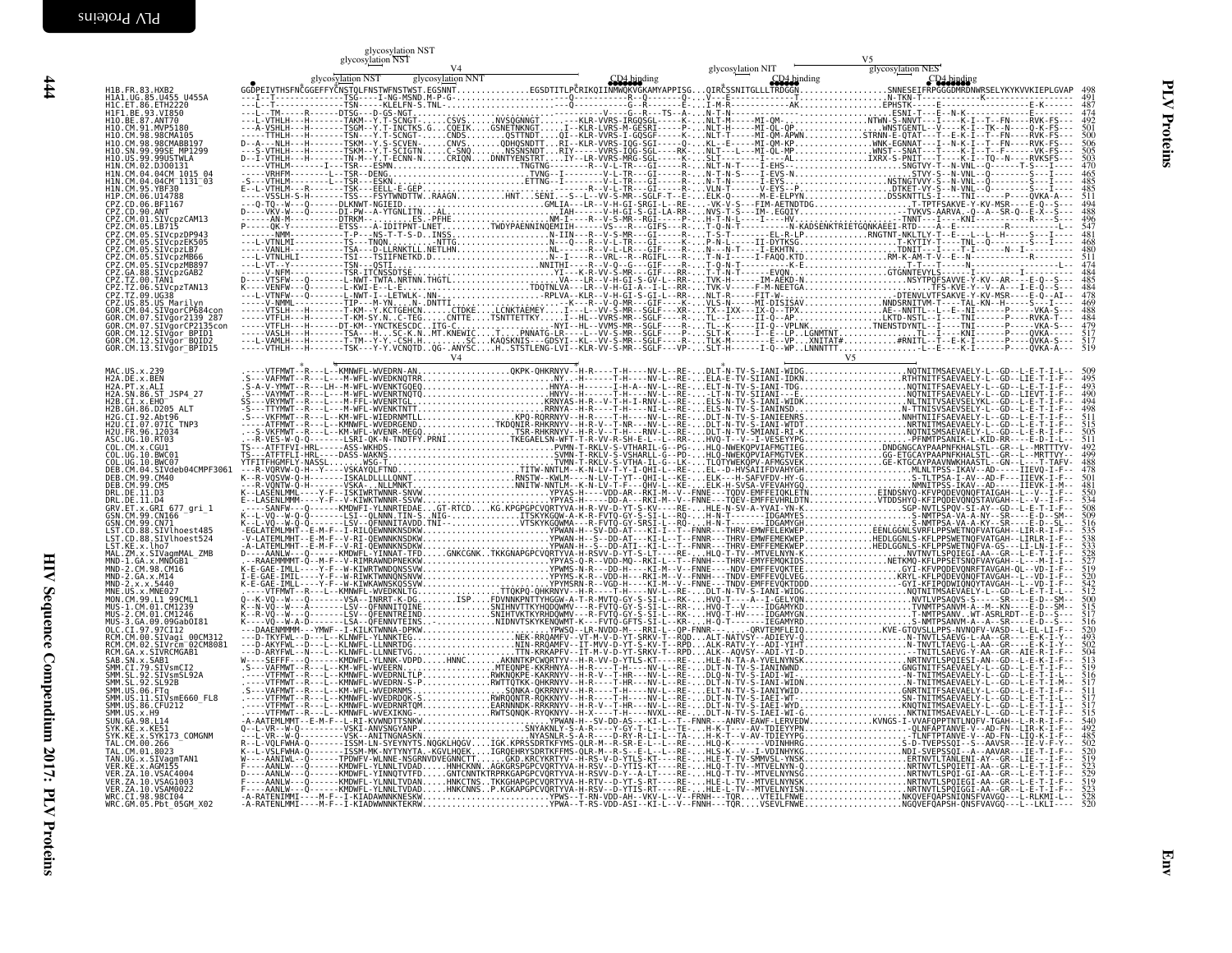| 11B.FR.83.HXB2                                   |                      |                                                                                                                 |  |
|--------------------------------------------------|----------------------|-----------------------------------------------------------------------------------------------------------------|--|
| HIA1.UG.85.U455 U455A                            |                      |                                                                                                                 |  |
| MVP518                                           |                      |                                                                                                                 |  |
|                                                  |                      |                                                                                                                 |  |
| SIVcnzDP943                                      |                      |                                                                                                                 |  |
| IVcpzEK505<br>VcpzMB897                          |                      |                                                                                                                 |  |
|                                                  |                      |                                                                                                                 |  |
| SIVãor BPID1<br>.CM.12.SIVğor <sup>-</sup> BQID2 |                      |                                                                                                                 |  |
| GOR.CM.13.SIVğor <sup>-</sup> BPID15             | gp120 end_gp41 start |                                                                                                                 |  |
|                                                  |                      |                                                                                                                 |  |
|                                                  |                      |                                                                                                                 |  |
| Vdeb04CMPF3061                                   |                      |                                                                                                                 |  |
|                                                  |                      |                                                                                                                 |  |
| 38.SIVlhoest485<br>SIVlhoest524                  |                      |                                                                                                                 |  |
|                                                  |                      |                                                                                                                 |  |
|                                                  |                      |                                                                                                                 |  |
| .SIVagi<br>iIVrčm <sup>−</sup> 02CM8081          |                      |                                                                                                                 |  |
| SIVsmSL92A<br>SIVsmE660 FL8<br>:FU212            |                      |                                                                                                                 |  |
| K173 COMGNM                                      |                      |                                                                                                                 |  |
|                                                  |                      |                                                                                                                 |  |
|                                                  |                      | .N--VT-L-K--E--AR-NA---AW-QV-H-T---QWONRTPO-DNM--L--E<br>----LS-I-GF-E--LK-KQ---ELTQV-H-N----E-NNATPN--NE--QH-Y |  |

Env

 $\frac{445}{12}$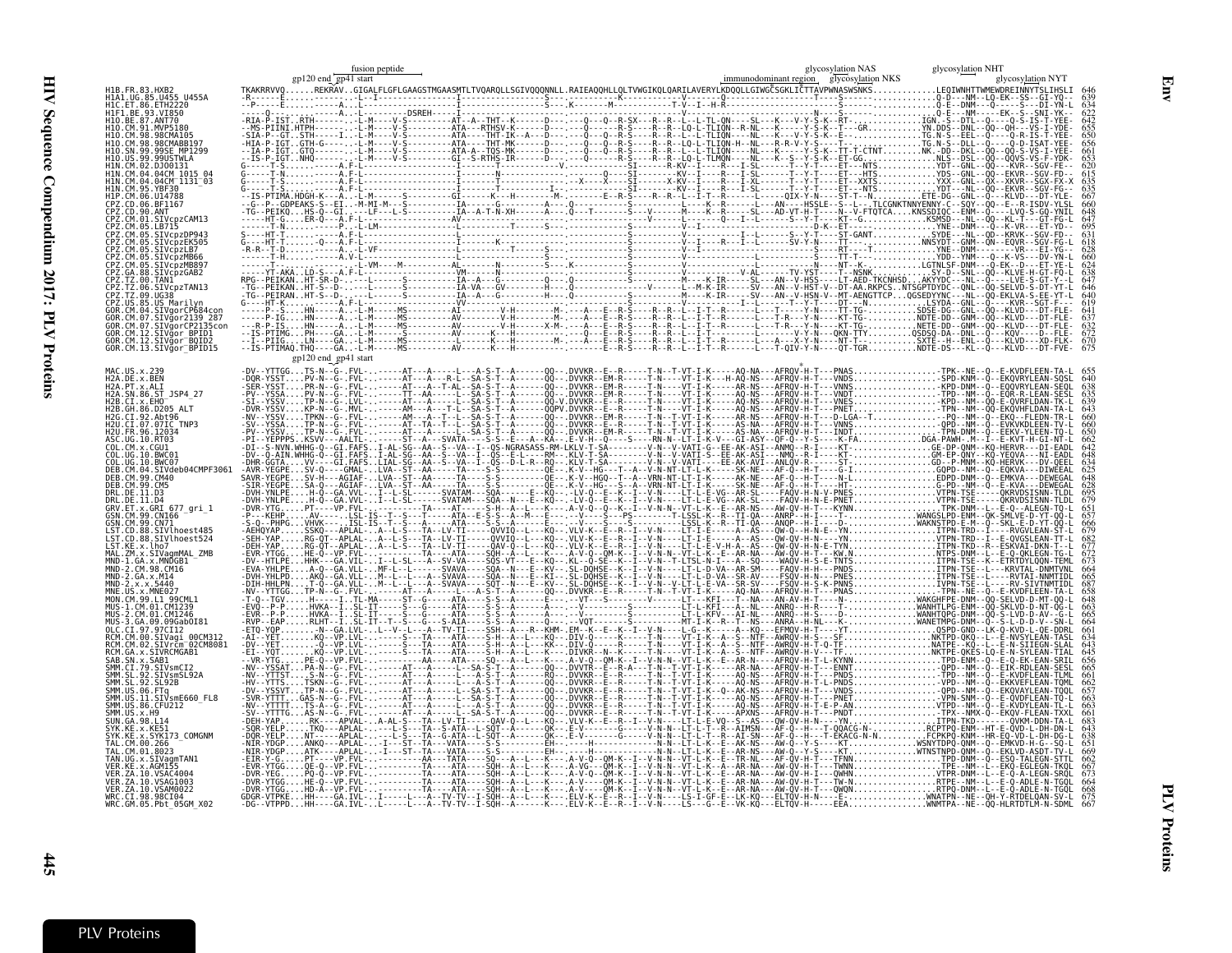|                                                                                                                                                                                                                                                                                                                                                                                                                                                                                                                                                                                                                                                                                                                                                                                                                                                                           |  | transmembrane domain $\mathcal{E}$ gp41 cytoplasmic tail start |  | glycosylation NGS |  |
|---------------------------------------------------------------------------------------------------------------------------------------------------------------------------------------------------------------------------------------------------------------------------------------------------------------------------------------------------------------------------------------------------------------------------------------------------------------------------------------------------------------------------------------------------------------------------------------------------------------------------------------------------------------------------------------------------------------------------------------------------------------------------------------------------------------------------------------------------------------------------|--|----------------------------------------------------------------|--|-------------------|--|
| H1B.FR.83.HXB2<br>H1A1.UG.85.U455 U455A<br>H1C.ET.86.ETH2220                                                                                                                                                                                                                                                                                                                                                                                                                                                                                                                                                                                                                                                                                                                                                                                                              |  |                                                                |  |                   |  |
| H1F1.BE.93.VI850<br>H10.BE.87.ANT70<br>H10.CM.91.MVP5180<br>H10. CM. 98. 98CMA105<br>H10.CM.98.98CMABB197<br>H10.SN.99.99SE_MP1299<br>H10.US.99.99USTWLA<br>H1N.CM.02.DJ00131<br>HIN.CM.04.04CM_1015_04<br>HIN.CM.04.04CM_1131_03<br>HIN.CM.94.94<br>HIN.CM.95.YBF30<br>CPZ.CD.90.ANT<br>CPZ.CD.90.ANT<br>CPZ.CD.90.ANT<br>CPZ.CM.01.SIVcpzCAM13<br>CPZ.CM.05.SIVcpzPP943<br>CPZ.CM.05.SIVcpzPP943<br>CPZ.CM.05.SIVcpzPP943<br>CPZ.CM.05.SIVcpzPP943<br>CPZ.CM.05.SIVCpzLB7<br>CPZ.CM.05.SIVCpzLB7<br>CPZ.CM.05.SIVCpzMB66<br>CPZ.CM.05.SIVCpzMB897<br>CPZ.GA.88.SIVCpzGAB2<br>СР2.04.00.31vСр20Ab2<br>CPZ.TZ.00.TAN1<br>CPZ.TZ.00.SIVcpzTAN13<br>CPZ.TZ.09.UG38<br>CPZ.US.85.US_Marilyn<br>GOR.CM.04.SIVgorCP684con<br>GOR.CM.07.SIVgor2139_287<br>GOR.CM.07.SIVğorCP2135con<br>GOR.CM.12.SIVgor_BPID1<br>GOR.CM.12.SIVgor_BQID2<br>GOR.CM.13.SIVgor <sup>-</sup> BPID15 |  |                                                                |  |                   |  |
| MAC.US.x.239<br>H2A.DE.X.BEN<br>H2A.PT.X.ALI<br>H2A. SN. 86. ST_JSP4_27<br>H2B.CI.X.EHO<br>H2B.GH.86.D205 ALT<br>H2G.CI.92.Abt96<br>H2U.CI.07.07IC_TNP3<br>H2U.FR.96.12034<br>ASC.UG.10.RT03                                                                                                                                                                                                                                                                                                                                                                                                                                                                                                                                                                                                                                                                              |  |                                                                |  |                   |  |
| COL.CM.X.CGUI<br>COL.UG.10.BWC01<br>COL.UG.10.BWC07<br>DEB.CM.04.SIVdeb04CMPF3061<br>DEB.CM.99.CM40<br>DEB.CM.99.CM5<br>DRL.DE.11.D3                                                                                                                                                                                                                                                                                                                                                                                                                                                                                                                                                                                                                                                                                                                                      |  |                                                                |  |                   |  |
| DRL.DE.11.D4<br>GRV.ET.x.GRI 677_gri_1<br>GSN. CM. 99. CN166<br>GSN.CM.99.CN71<br>UST.CD.88.SIVlhoest485<br>LST.CD.88.SIVlhoest524<br>LST.KE.x.lho7<br>MAL.ZM.x.SIVagmMAL ZMB                                                                                                                                                                                                                                                                                                                                                                                                                                                                                                                                                                                                                                                                                             |  |                                                                |  |                   |  |
| MND - 1. GA. x - MNDGB1<br>MND - 2 . CM. 98 . CM16<br>MND - 2 . GA. x . M14<br>MND - 2 . x . x . 5440<br>MNE.US.x.MNE027<br>MON.CM.99.L1 99CML1<br>MUS-1.CM.01.CM1239<br>MUS-2.CM.01.CM1239<br>MUS-3.GA.09.09GabOI81                                                                                                                                                                                                                                                                                                                                                                                                                                                                                                                                                                                                                                                      |  |                                                                |  |                   |  |
| OLC.CI.97.97CI12<br>RCM.CM.00.SIVagi 00CM312<br>RCM.CM.02.SIVrcm 02CM8081<br>RCM. GA. x. SIVRCMGAB1<br>SAB. SN. x. SAB1<br>SMM. CI. 79. SIVSmCI2<br>SMM. SL. 92. SIVSmSL92A<br>SMM. SL. 92. SL92B<br>SMM. NLS. 86. SL92B                                                                                                                                                                                                                                                                                                                                                                                                                                                                                                                                                                                                                                                  |  |                                                                |  |                   |  |
| SMM.US.06.FTq<br>SMM.US.11.SIVsmE660 FL8<br>SMM. US.86. CFU212<br>SMM.US.x.H9<br>SUN. 64.98. L14<br>SYK. KE. x. KE51<br>SYK. KE. x. SYK173_COMGNM<br>TAL. CM. 00. 266_                                                                                                                                                                                                                                                                                                                                                                                                                                                                                                                                                                                                                                                                                                    |  |                                                                |  |                   |  |
| TAL.CM.01.8023<br>TAN.UG.x.SIVagmTAN1<br>VER.KE.x.AGM155<br>VER. ZA. 10. VSAC4004<br>VER.ZA.10.VSAG1003<br>VER.ZA.10.VSAM0022<br>WRC.CI.98.98CI04<br>WRC.GM.05.Pbt_05GM_X02                                                                                                                                                                                                                                                                                                                                                                                                                                                                                                                                                                                                                                                                                               |  |                                                                |  |                   |  |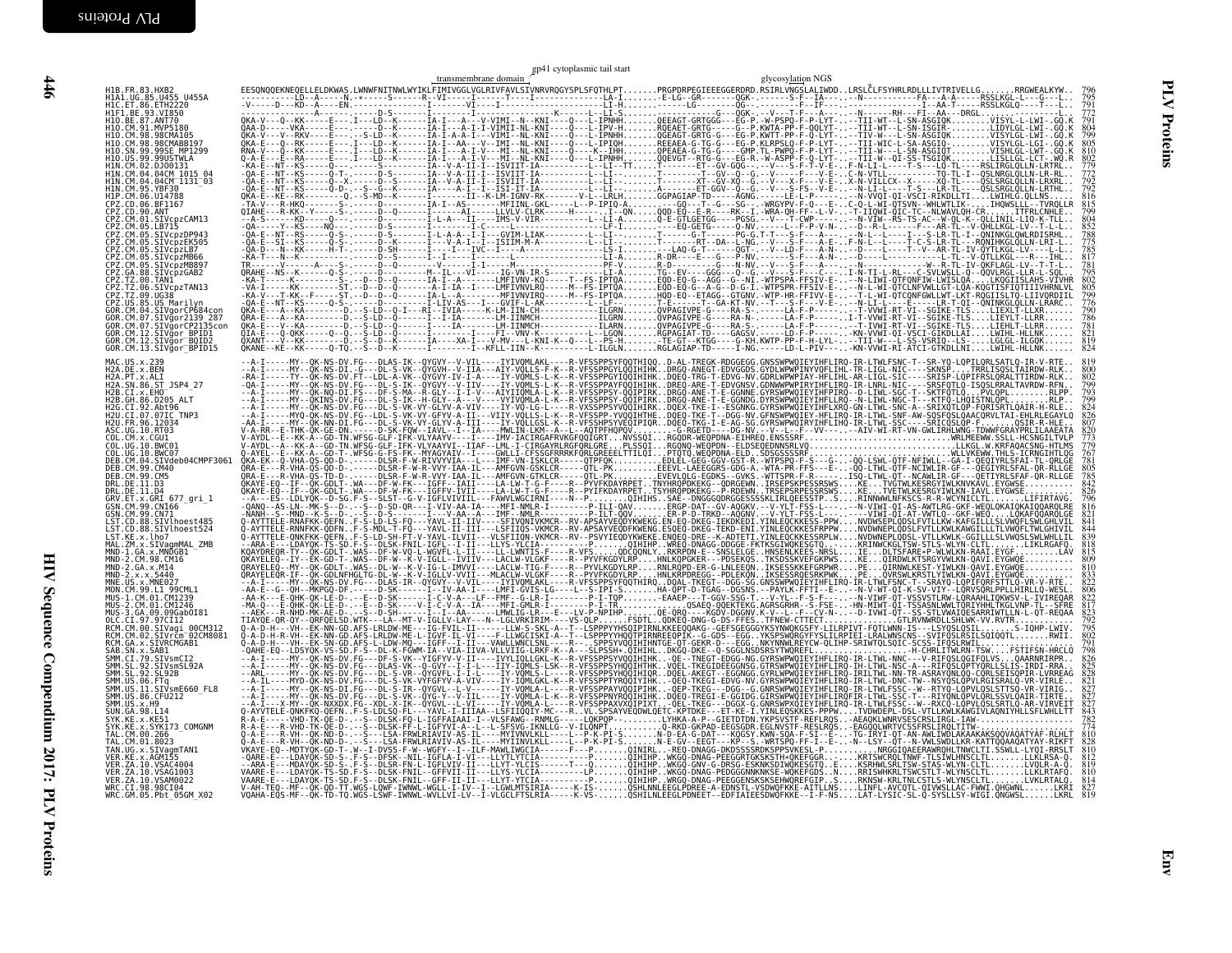|                                                                                                                                                                                                                                                                            |                                                                                                                                                                                                                                                                                                                                                                                                                                                                     | Env end<br>gp41 end   |
|----------------------------------------------------------------------------------------------------------------------------------------------------------------------------------------------------------------------------------------------------------------------------|---------------------------------------------------------------------------------------------------------------------------------------------------------------------------------------------------------------------------------------------------------------------------------------------------------------------------------------------------------------------------------------------------------------------------------------------------------------------|-----------------------|
|                                                                                                                                                                                                                                                                            | glycosylation NAT                                                                                                                                                                                                                                                                                                                                                                                                                                                   | cytoplasmic tail end  |
| H1B. FR. 83. HXB2<br>H1A1. UG. 85. U455<br>H1C. ET. 86. ETH2220<br>H1C. ET. 86. ETH2220<br>H1O. BE. 87. ANT70<br>H1O. CM. 91. MPT0188<br>H1O. CM. 98. 98CMABB197<br>H1O. CM. 98. 99CMABB197<br>H1O. CM. 99. 9915TWLA<br>H1N. CM. 04. 040M 1131_04<br>H1N. CM               | $\begin{tabular}{ c c c c c c c c c} \hline & \textbf{g}(ycos\chi)\textbf{data} & \textbf{c}(ycos\chi)\textbf{data} & \textbf{c}(ycos\chi)\textbf{data} & \textbf{c}(ycos\chi)\textbf{data} & \textbf{c}(ycos\chi)\textbf{data} & \textbf{c}(ycos\chi)\textbf{data} & \textbf{c}(ycos\chi)\textbf{data} & \textbf{c}(ycos\chi)\textbf{data} & \textbf{c}(ycos\chi)\textbf{data} & \textbf{c}(ycos\chi)\textbf{data} & \textbf{c}(ycos\chi)\textbf{data} & \textbf{$ |                       |
|                                                                                                                                                                                                                                                                            |                                                                                                                                                                                                                                                                                                                                                                                                                                                                     |                       |
|                                                                                                                                                                                                                                                                            |                                                                                                                                                                                                                                                                                                                                                                                                                                                                     |                       |
|                                                                                                                                                                                                                                                                            |                                                                                                                                                                                                                                                                                                                                                                                                                                                                     |                       |
|                                                                                                                                                                                                                                                                            |                                                                                                                                                                                                                                                                                                                                                                                                                                                                     |                       |
|                                                                                                                                                                                                                                                                            |                                                                                                                                                                                                                                                                                                                                                                                                                                                                     |                       |
|                                                                                                                                                                                                                                                                            |                                                                                                                                                                                                                                                                                                                                                                                                                                                                     |                       |
|                                                                                                                                                                                                                                                                            |                                                                                                                                                                                                                                                                                                                                                                                                                                                                     |                       |
|                                                                                                                                                                                                                                                                            |                                                                                                                                                                                                                                                                                                                                                                                                                                                                     |                       |
|                                                                                                                                                                                                                                                                            |                                                                                                                                                                                                                                                                                                                                                                                                                                                                     |                       |
|                                                                                                                                                                                                                                                                            |                                                                                                                                                                                                                                                                                                                                                                                                                                                                     |                       |
|                                                                                                                                                                                                                                                                            |                                                                                                                                                                                                                                                                                                                                                                                                                                                                     |                       |
|                                                                                                                                                                                                                                                                            |                                                                                                                                                                                                                                                                                                                                                                                                                                                                     |                       |
|                                                                                                                                                                                                                                                                            |                                                                                                                                                                                                                                                                                                                                                                                                                                                                     |                       |
| H1N. CM .95. YBF790<br>H1N. CM .95. YBF790<br>CPZ. CD. 06. 06. H1151_03<br>CPZ. CM .00. 06. H1167<br>CPZ. CM .00. 2015.<br>TV2. CM .00. STATE PROPORATION<br>CPZ. CM .00. STATE PROPORATION<br>CPZ. CM .00. STATE PROPORATION<br>CPZ. CM .00. STATE PR                     |                                                                                                                                                                                                                                                                                                                                                                                                                                                                     |                       |
|                                                                                                                                                                                                                                                                            |                                                                                                                                                                                                                                                                                                                                                                                                                                                                     | Env end<br>$gp41$ end |
| MAC.US.x.239<br>H2A.DE.x.BEN<br>H2A.PT.x.ALI                                                                                                                                                                                                                               |                                                                                                                                                                                                                                                                                                                                                                                                                                                                     |                       |
| H2A. SN. 86. ST_JSP4_27<br>H2B. CI. X. EH0___.                                                                                                                                                                                                                             |                                                                                                                                                                                                                                                                                                                                                                                                                                                                     |                       |
| H2B: CT. X: EHD <sup>----</sup> 2-<br>H2B: CT. X: EHD-202<br>H2B: CT. 302. Abt96<br>H2U: FR: 96. 1203.<br>H2U: FR: 96. 1203.<br>Abt9. CT. 300. 1203.<br>CDL: UG: X: CGU1<br>CDL: UG: 76. 2011<br>DEB: CM: 99. CM46<br>DEB: CM: 99. CM46<br>DRL: DE: 11. D3<br>DRL: DE: 11. |                                                                                                                                                                                                                                                                                                                                                                                                                                                                     |                       |
|                                                                                                                                                                                                                                                                            |                                                                                                                                                                                                                                                                                                                                                                                                                                                                     |                       |
|                                                                                                                                                                                                                                                                            |                                                                                                                                                                                                                                                                                                                                                                                                                                                                     |                       |
|                                                                                                                                                                                                                                                                            |                                                                                                                                                                                                                                                                                                                                                                                                                                                                     |                       |
|                                                                                                                                                                                                                                                                            |                                                                                                                                                                                                                                                                                                                                                                                                                                                                     |                       |
|                                                                                                                                                                                                                                                                            |                                                                                                                                                                                                                                                                                                                                                                                                                                                                     |                       |
|                                                                                                                                                                                                                                                                            |                                                                                                                                                                                                                                                                                                                                                                                                                                                                     |                       |
| GSN.CM.99.CN71<br>LST.CD.88.SIVlhoest485<br>LST.CD.88.SIVlhoest524                                                                                                                                                                                                         |                                                                                                                                                                                                                                                                                                                                                                                                                                                                     |                       |
|                                                                                                                                                                                                                                                                            |                                                                                                                                                                                                                                                                                                                                                                                                                                                                     |                       |
|                                                                                                                                                                                                                                                                            |                                                                                                                                                                                                                                                                                                                                                                                                                                                                     |                       |
|                                                                                                                                                                                                                                                                            |                                                                                                                                                                                                                                                                                                                                                                                                                                                                     |                       |
|                                                                                                                                                                                                                                                                            |                                                                                                                                                                                                                                                                                                                                                                                                                                                                     |                       |
|                                                                                                                                                                                                                                                                            |                                                                                                                                                                                                                                                                                                                                                                                                                                                                     |                       |
|                                                                                                                                                                                                                                                                            |                                                                                                                                                                                                                                                                                                                                                                                                                                                                     |                       |
|                                                                                                                                                                                                                                                                            |                                                                                                                                                                                                                                                                                                                                                                                                                                                                     |                       |
|                                                                                                                                                                                                                                                                            |                                                                                                                                                                                                                                                                                                                                                                                                                                                                     |                       |
|                                                                                                                                                                                                                                                                            |                                                                                                                                                                                                                                                                                                                                                                                                                                                                     |                       |
| LST. CD. 288 - STV. head of the STV hosts of the STV (100 est STV hosts 2-4<br>LST. CD. 88. STV hosts 2-7<br>MAL. ZM. x. STV and MAL. ZMB<br>MND-2. GM. STV (100 est STV and MAL. 2011<br>NND-2. CM. 98. CMB061<br>MND-2. cM. 99. L1 990(ML1)                              |                                                                                                                                                                                                                                                                                                                                                                                                                                                                     |                       |
|                                                                                                                                                                                                                                                                            |                                                                                                                                                                                                                                                                                                                                                                                                                                                                     |                       |
|                                                                                                                                                                                                                                                                            |                                                                                                                                                                                                                                                                                                                                                                                                                                                                     |                       |
|                                                                                                                                                                                                                                                                            |                                                                                                                                                                                                                                                                                                                                                                                                                                                                     |                       |
|                                                                                                                                                                                                                                                                            |                                                                                                                                                                                                                                                                                                                                                                                                                                                                     |                       |
|                                                                                                                                                                                                                                                                            |                                                                                                                                                                                                                                                                                                                                                                                                                                                                     |                       |
|                                                                                                                                                                                                                                                                            |                                                                                                                                                                                                                                                                                                                                                                                                                                                                     |                       |

Env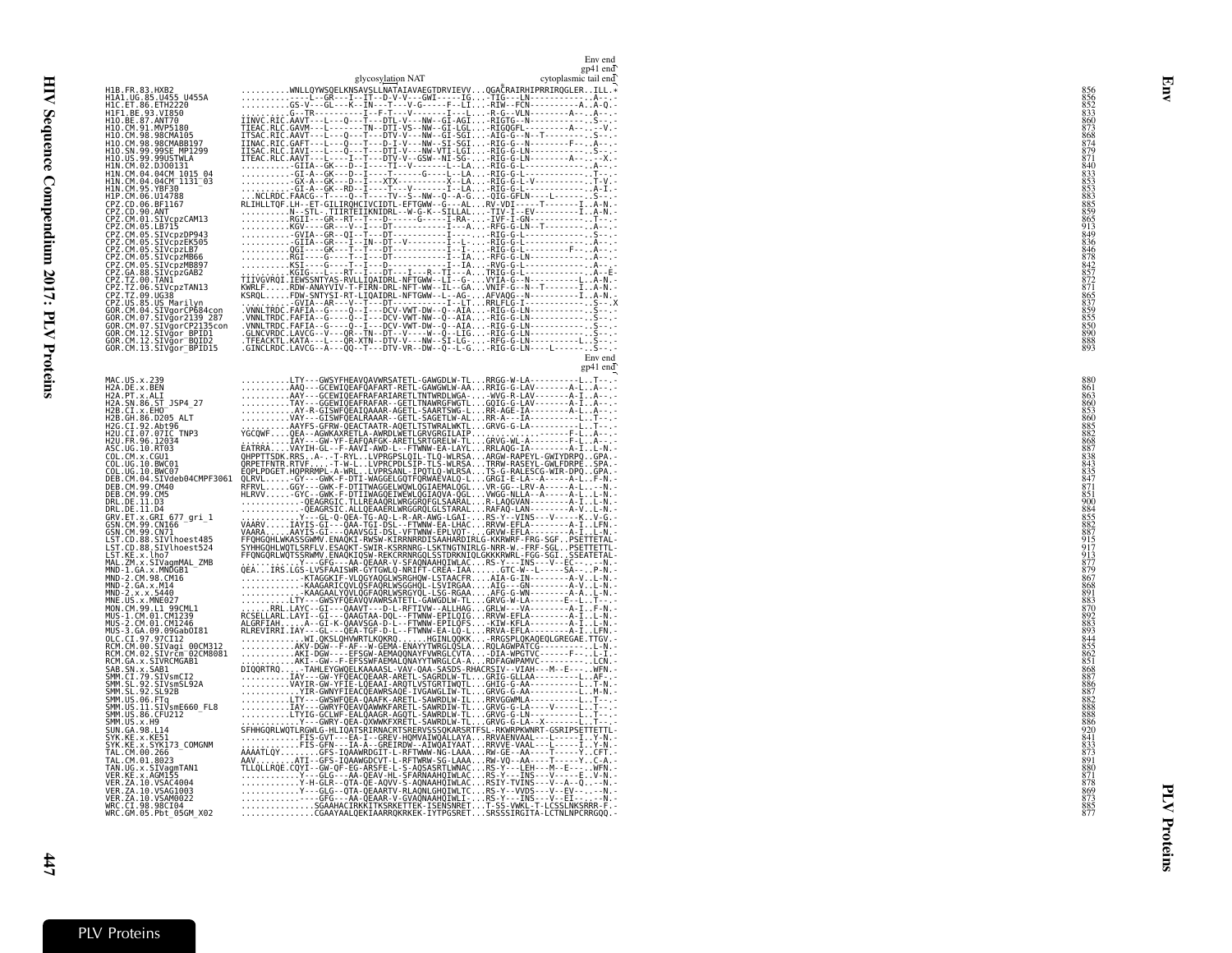<span id="page-37-0"></span>

|                                                                                                                                                                                                                                                                    | myristoylation<br>Nef start |  | phosphorylation                                            |
|--------------------------------------------------------------------------------------------------------------------------------------------------------------------------------------------------------------------------------------------------------------------|-----------------------------|--|------------------------------------------------------------|
| H1B.FR.83.HXB2<br>H1A1.UG.85.U455 U455A<br>H1C.ET.86.ETH2220<br>H1F1.BE.93.VI850<br>H1O.CM.91.MVP5180<br>H1O.CM.91.MVP5180<br>H1O.CM.93.98CMAB65                                                                                                                   |                             |  |                                                            |
|                                                                                                                                                                                                                                                                    |                             |  |                                                            |
|                                                                                                                                                                                                                                                                    |                             |  |                                                            |
| H10. CM. 98. 98CMA105<br>H10. SN. 99. 99SCMABB197<br>H10. US. 99. 99USTMLA<br>H1N. CM. 92. 99. 99USTMLA<br>H1N. CM. 04. 04CM 1015 04<br>H1N. CM. 04. 04CM 1015 04<br>H1N. CM. 05. VBF30<br>H1P. CM. 06. UL4788<br>CPZ. CD. 06. BF1167<br>CPZ. CD. 06. BF1          |                             |  |                                                            |
|                                                                                                                                                                                                                                                                    |                             |  |                                                            |
|                                                                                                                                                                                                                                                                    |                             |  |                                                            |
| CPZ.CM.01.STVcpzCAM13<br>CPZ.CM.05.LB715<br>CPZ.CM.05.STVcpzDP943<br>CPZ.CM.05.STVcpzEK505<br>CPZ.CM.05.STVcpzLB7                                                                                                                                                  |                             |  |                                                            |
|                                                                                                                                                                                                                                                                    |                             |  |                                                            |
| CPZ.CM.05.SIVCpzMB66<br>CPZ.CM.05.SIVCpzMB807<br>CPZ.GA.88.SIVCpzMB897<br>CPZ.TZ.00.TAN1<br>CPZ.TZ.06.SIVCpzTAN13                                                                                                                                                  |                             |  |                                                            |
|                                                                                                                                                                                                                                                                    |                             |  |                                                            |
| CPZ.TZ.09.UG38<br>CPZ.TZ.09.UG38<br>CPZ.US.85.US Marilyn<br>GOR.CM.04.SIVgorCP684con<br>GOR.CM.07.SIVgor2139_287                                                                                                                                                   |                             |  |                                                            |
| GOR.CM.07.SIVgorCP2135con<br>GOR.CM.12.SIVgor_BPID1<br>GOR.CM.12.SIVgor_BPID1<br>GOR.CM.13.SIVgor_BQID2<br>GOR.CM.13.SIVgor_BPID15                                                                                                                                 |                             |  |                                                            |
|                                                                                                                                                                                                                                                                    |                             |  |                                                            |
| MAC.US.x.239<br>H2A.DE.x.BEN<br>H2A.PT.x.ALI<br>H2A.SN.86.ST_JSP4_27                                                                                                                                                                                               |                             |  |                                                            |
| H2B.CI.X.EHO<br>H2B.GH.86.D205 ALT                                                                                                                                                                                                                                 |                             |  | $\frac{96}{97}$                                            |
|                                                                                                                                                                                                                                                                    |                             |  | $\frac{116}{103}$                                          |
| H2G. CT. 92. Abt96<br>H2G. CT. 92. Abt96<br>H2U. FR. 96. 12033<br>H2U. FR. 96. 12033<br>COL. CM. x. CGU1<br>COL. UG. 19. BWC01<br>COL. UG. 19. BWC07<br>DEB. CM. 04. 2MVdeb04CMPF3061<br>DEB. CM. 04. 2MVdeb04CMPF3061                                             |                             |  |                                                            |
| DEB. CM. 99. CM40                                                                                                                                                                                                                                                  |                             |  | $\frac{116}{115}$<br>$\frac{115}{99}$<br>$\frac{99}{97}$   |
| DEB. CM. 99. CM5                                                                                                                                                                                                                                                   |                             |  | őģ                                                         |
| DRL.DE.11.D3<br>DRL.DE.11.D4<br>GRV.ET.x.GRI 677_gri_1<br>GSN.CM.99.CN166<br>GŚN.CM.99.CN71                                                                                                                                                                        |                             |  |                                                            |
| GSN.CM.99.CM71<br>LST.CD.88.SIVlhoest485<br>LST.CD.88.SIVlhoest524<br>LST.KE.x.lho7<br>MND-2.GM.A.X.NMDGB1<br>MND-2.GM.98.CM16<br>MND-2.GA.x.NM4<br>MND-2.K.x.NM40<br>MND-2.K.x.NM40<br>MND-CD.X.NMHDGD7<br>MND-CD.X.NMHDGD907<br>MND-CD.X.NMHDGD907<br>MND-CD.X.N |                             |  | 98685757475                                                |
|                                                                                                                                                                                                                                                                    |                             |  |                                                            |
|                                                                                                                                                                                                                                                                    |                             |  |                                                            |
| MUS-1.CM.01.CM1239<br>MUS-2.CM.01.CM1246<br>MUS-3.GA.09.09Gab0181<br>OLC.CT.97.97CT12<br>RCM.CM.00.SIVagi_00CM312.                                                                                                                                                 |                             |  |                                                            |
|                                                                                                                                                                                                                                                                    |                             |  | 84884104414428585537377777                                 |
| RCM. CM. 82. SIVagri 90CM312<br>RCM. GM. 82. SIVACMGAB1<br>SAB. SN. x. SIVACMGAB1<br>SAB. SN. x. SAB1<br>SMM. CL. 79. SIVACMGAB1<br>SMM. SL. 92. SIVSMSL92A<br>SMM. US. 91. 512<br>SMM. US. 81. 512<br>SMM. US. 81. 512<br>SMM. US. 81. 512<br>SMM. US. 81.        |                             |  | 1Ó2                                                        |
|                                                                                                                                                                                                                                                                    |                             |  | $\frac{114}{77}$<br>$\frac{115}{114}$<br>$\frac{114}{114}$ |
|                                                                                                                                                                                                                                                                    |                             |  |                                                            |
| SMM. US. x. H9<br>SUN. GA. 98. L14                                                                                                                                                                                                                                 |                             |  | 103                                                        |
| SYK.KE.x.KE51<br>SYK.KE.x.SYK173_COMGNM<br>TAL.CM.00.266<br>TAL.CM.01.8023_____                                                                                                                                                                                    |                             |  | 106<br>106                                                 |
| TAN. UG. x . SIVagmTAN1<br>VER. KE. x . AGM155<br>VER. ZA. 10. VSAC4004<br>VER. ZA. 10. VSAG1003<br>VER. ZA. 10. VSAG1003<br>VER. ZA. 10. VSAM0022                                                                                                                 |                             |  | 101<br>107                                                 |
|                                                                                                                                                                                                                                                                    |                             |  | 104<br>103                                                 |
| WRC.CI.98.98CI04<br>WRC.CI.98.98CI04<br>WRC.GM.05.Pbt 05GM X02                                                                                                                                                                                                     |                             |  | $\frac{92}{92}$                                            |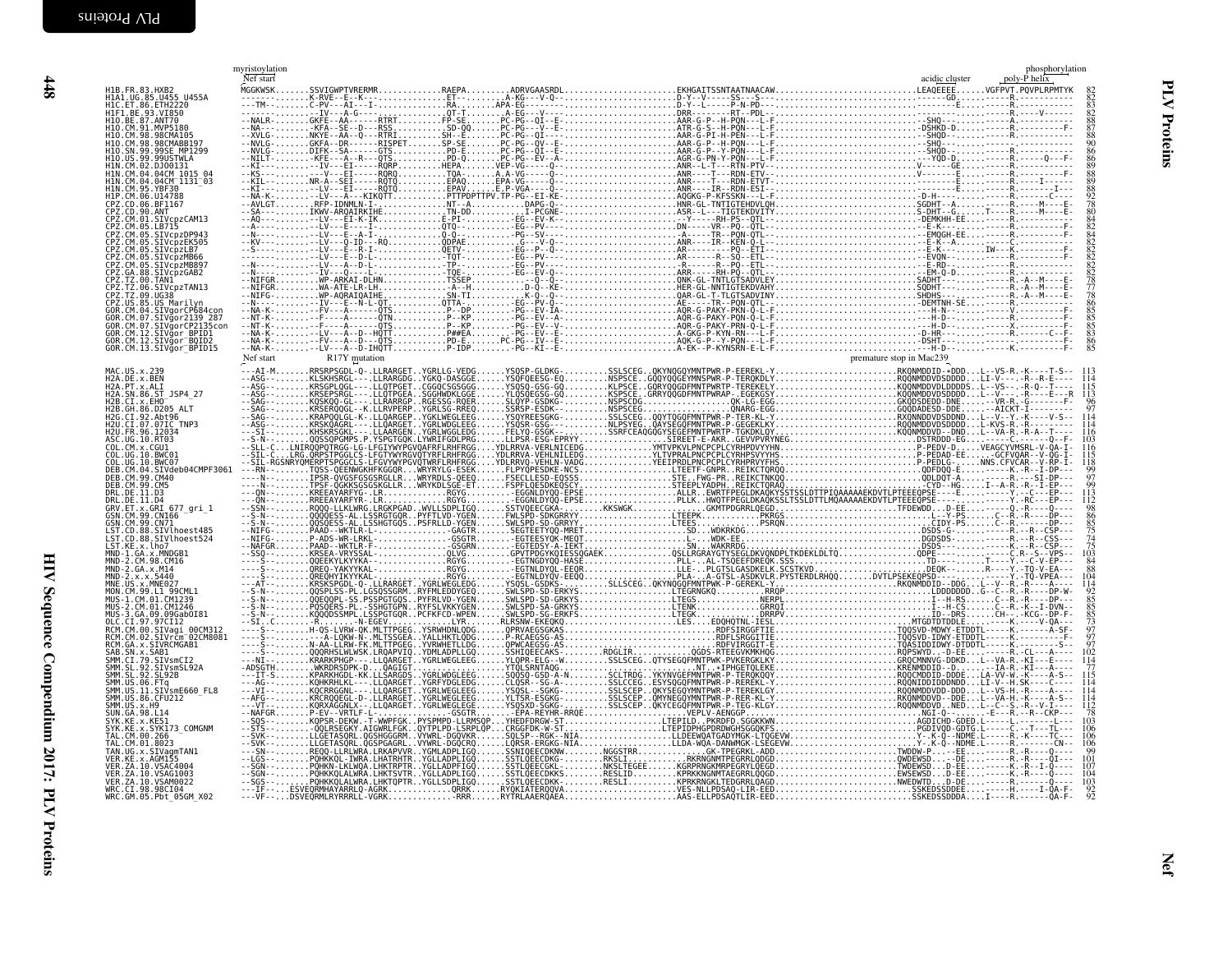|                                                                                                     | HXB2 premature Nef end |  |  |  |
|-----------------------------------------------------------------------------------------------------|------------------------|--|--|--|
| H1B.FR.83.HXB2<br>H1A1.UG.85.U455 U455A<br>H1C.ET.86.ETH2220                                        |                        |  |  |  |
| H1F1.BE.93.VI850<br>H10.BE.87.ANT70                                                                 |                        |  |  |  |
| H10.CM.91.MVP5180<br>98CMARR197                                                                     |                        |  |  |  |
| 99SE MP1299<br>US.99.99USTWLA                                                                       |                        |  |  |  |
| CM.02.DJ00131<br>H1N.CM.04.04CM 1015 04<br>.04CM <sup>-</sup> 1131 <sup>-</sup> 03                  |                        |  |  |  |
| CM.06.U14788                                                                                        |                        |  |  |  |
| CPZ.CD.06.BF1167<br>CPZ.CD.90.ANT<br>ČPŽ.ČM.O1.SIVcpzCAM13                                          |                        |  |  |  |
| CM.05.LB715<br>SIVcpzDP943<br>CM.05.SIVcpzEK505                                                     |                        |  |  |  |
| 05.SIVcpzLB7<br>05.SIVcpzMB66                                                                       |                        |  |  |  |
| SIVcpzMB897<br>SIVcpzGAB2                                                                           |                        |  |  |  |
| CPZ.TZ.06.SIVcpzTAN13<br>:PZ.TZ.09.UG38<br>US.85.US Marilvn                                         |                        |  |  |  |
| GOR.CM.04.SIVaorCP684co<br>CM.07.SIVgor2139 287                                                     |                        |  |  |  |
| GOR.CM.07.SIVaorCP2135con<br>CM.12.SIVğor BPID1                                                     |                        |  |  |  |
| GOR.CM.12.SIVgor BOID2<br>GOR.CM.13.SIVgor BPID15                                                   |                        |  |  |  |
| MAC.US.x.239                                                                                        |                        |  |  |  |
| H2A.DE.x.BEN<br>H2A.PT.x.ALI<br>H2A.SN.86.ST_JSP4_27<br>.CT.x.EHO                                   |                        |  |  |  |
| H2B.GH.86.D205                                                                                      |                        |  |  |  |
| H2U.CI.07.07IC TNP3<br>H <sub>2U</sub> FR 96 12034<br>ASC.UG.10.RT03                                |                        |  |  |  |
| COL.CM.x.CGU1<br>COL.UG.10.BWC01<br>.UG. 10. BWC07                                                  |                        |  |  |  |
| CM.04.SIVdeb04CMPF3061<br>DEB.CM.99.CM40                                                            |                        |  |  |  |
| DRL.DE.11.D4<br>GRV.ET.x.GRI_677_gri_1                                                              |                        |  |  |  |
| GSN.CM.99.CN166<br>GSN. CM. 99. CN71                                                                |                        |  |  |  |
| LST.CD.88.SIVlhoest485<br>LST.CD.88.SIVlhoest524                                                    |                        |  |  |  |
| LST.KE.x.lho7<br>MND-1.GA.x.MNDGB1<br>MND-2.CM.98.CM16                                              |                        |  |  |  |
|                                                                                                     |                        |  |  |  |
|                                                                                                     |                        |  |  |  |
| MUS-3.GA.09.09Gab0I81<br>CT.97.97CT12                                                               |                        |  |  |  |
| RCM.CM.00.SIVagi 00CM312<br>CM.02.SIVrcm <sup>-02CM8081</sup><br>RCM.GA.x.SIVRCMGAB1                |                        |  |  |  |
| SMM.CI.79.SIVsmCI2                                                                                  |                        |  |  |  |
| SMM.SL.92.SIVSMSL92A<br>SMM.SL.92.SL92B                                                             |                        |  |  |  |
| SMM . US . 06 . FTg<br>SMM . US . 11 . SIVsmE660_FL8<br>SMM . US . 86 . CFU212<br>SMM . US . x . H9 |                        |  |  |  |
| SUN. GA. 98. L14                                                                                    |                        |  |  |  |
| .x.SYK173 COMGNM<br>TAL.CM.00.266<br>TAL.CM.01.8023                                                 |                        |  |  |  |
| TAN.UG.x.SIVagmTAN1<br>VER.KE.x.AGM155                                                              |                        |  |  |  |
| VER. ZA. 10. VSAC4004<br>VER.ZA.10.VSAG1003<br>VER. ZA. 10. VSAM0022                                |                        |  |  |  |
| WRC.CI.98.98CI04<br>WRC.GM.05.Pbt 05GM X02                                                          |                        |  |  |  |